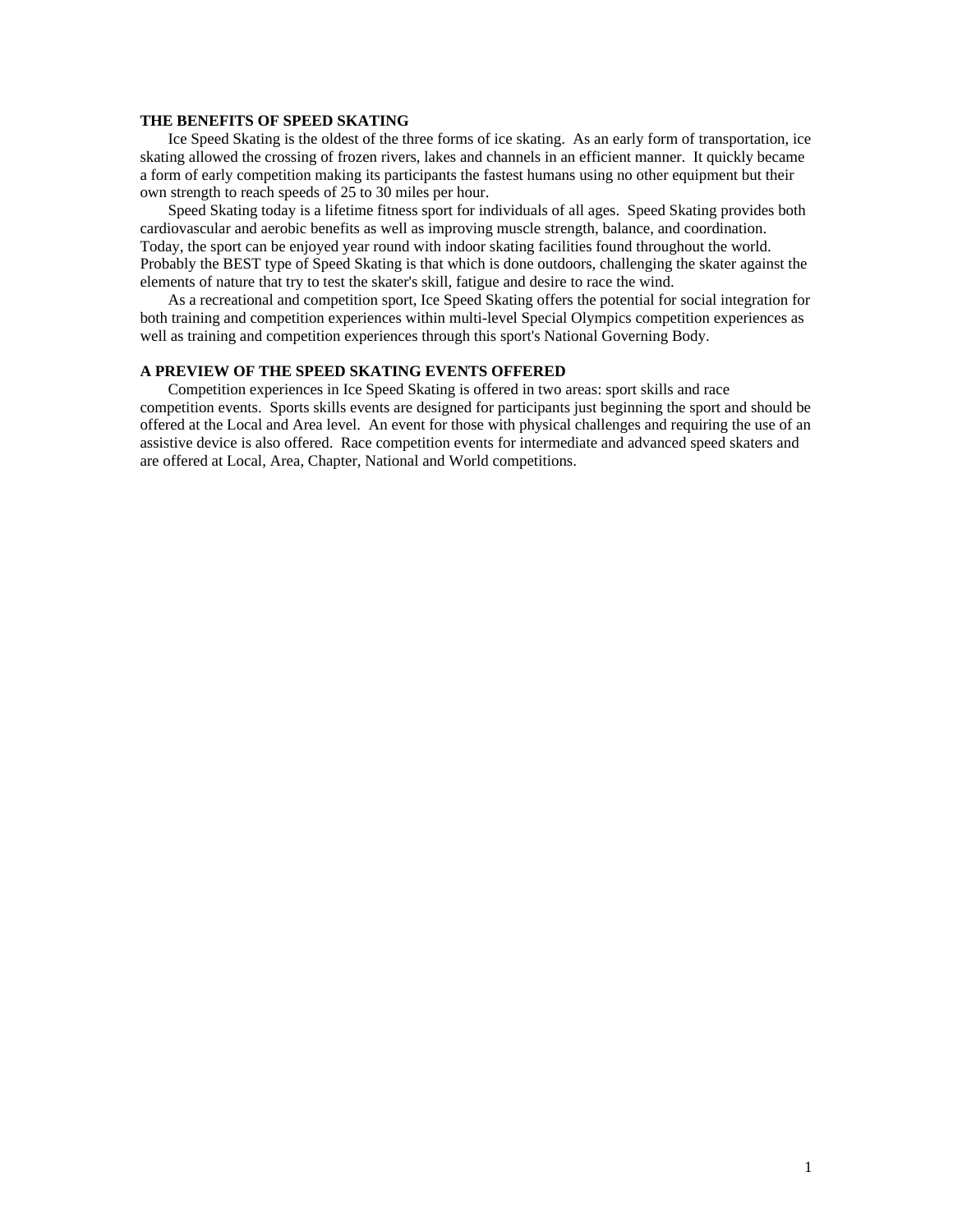# **SPECIAL OLYMPICS JOB DESCRIPTION**

Position: Coach **Position:** Coach **Position:** Coach **Position:** Coach **Position:** Coach **Position:** Coach **Position:** Coach **Position:** Coach **Position:** Coach **Position:** Coach **Position:** Coach **Position:** Coach **Positio** 

Description: The Special Olympics coach is responsible for providing athletes with comprehensive sports training and preparation for competition according to the Special Olympics Purpose, Mission, and Philosophy.

Responsibilities:

- 1) Select, assess, and train Special Olympics athletes.
	- The Special Olympics coach will recruit athletes and complete and submit all required medical and registration materials by established deadlines.
	- The Special Olympics coach will assess the skill of each athlete or team to determine the appropriate events and levels for training and competition in the selected sports.
	- The Special Olympics coach will develop individual training programs for each athlete including fundamental skill instruction, strength and conditioning activities, and instruction on competition and rules. This training program will be a minimum of eight weeks duration.
- 2) Know, understand, and abide by the Official Special Olympics Sports Rules.
- 3) Know and understand the sport being coached.
- 4) Work to develop family support to enhance athlete training opportunities.
- 5) Make sport training and competition a fun experience.
- 6) Execute the legal duties of a coach:
	- Provide a safe environment<br>• Properly plan the activity
	- Properly plan the activity example of the set of the set of the set of the set of the set of the set of the set of the set of the set of the set of the set of the set of the set of the set of the set of the set of the set
	- Evaluate athletes for injury or incapacity
	- Match or equate athletes
	- Provide adequate and proper equipment
	- Warn of inherent risks in the sport
	- Supervise the activity closely example of the state of the state of the state of the state of the state of the state of the state of the state of the state of the state of the state of the state of the state of the state o
	- Know emergency procedures and first aid
	- Have a first aid certified coach on site at all training sessions.
	- Keep accurate records.

A 90-minute Orientation for family members before the start of the season might include:

- Introduction of coaches and volunteers
- Special Olympics Mission and Philosophy
- Coaching Philosophy
- Demonstration by athletes, or slides, or video of athletes in the sport
- Program specifics dates, times, procedures
- How families can help
- Questions and answers

# **HELP FOR THE COACH**

**FAMILIES** are encouraged to take an active role in the Special Olympics program. Coaches may call upon family members of all ages to help as:

- Assistant coaches
- Recruiters of athletes or other volunteers
- Fund-raisers for the program's equipment and uniforms
- Transportation providers
- Record keepers
- Chaperones for travel.

**SPECIAL OLYMPICS PARTNERS CLUBS** are in existence in hundreds of schools across the United States and are beginning all over the world. Student groups volunteer their time to help as 1-on-1 peer coaching assistants and teammates. Special Olympics International provides Partners Club® manuals to help a school organize and establish this program. "Partners Club® and You" brochures are also available.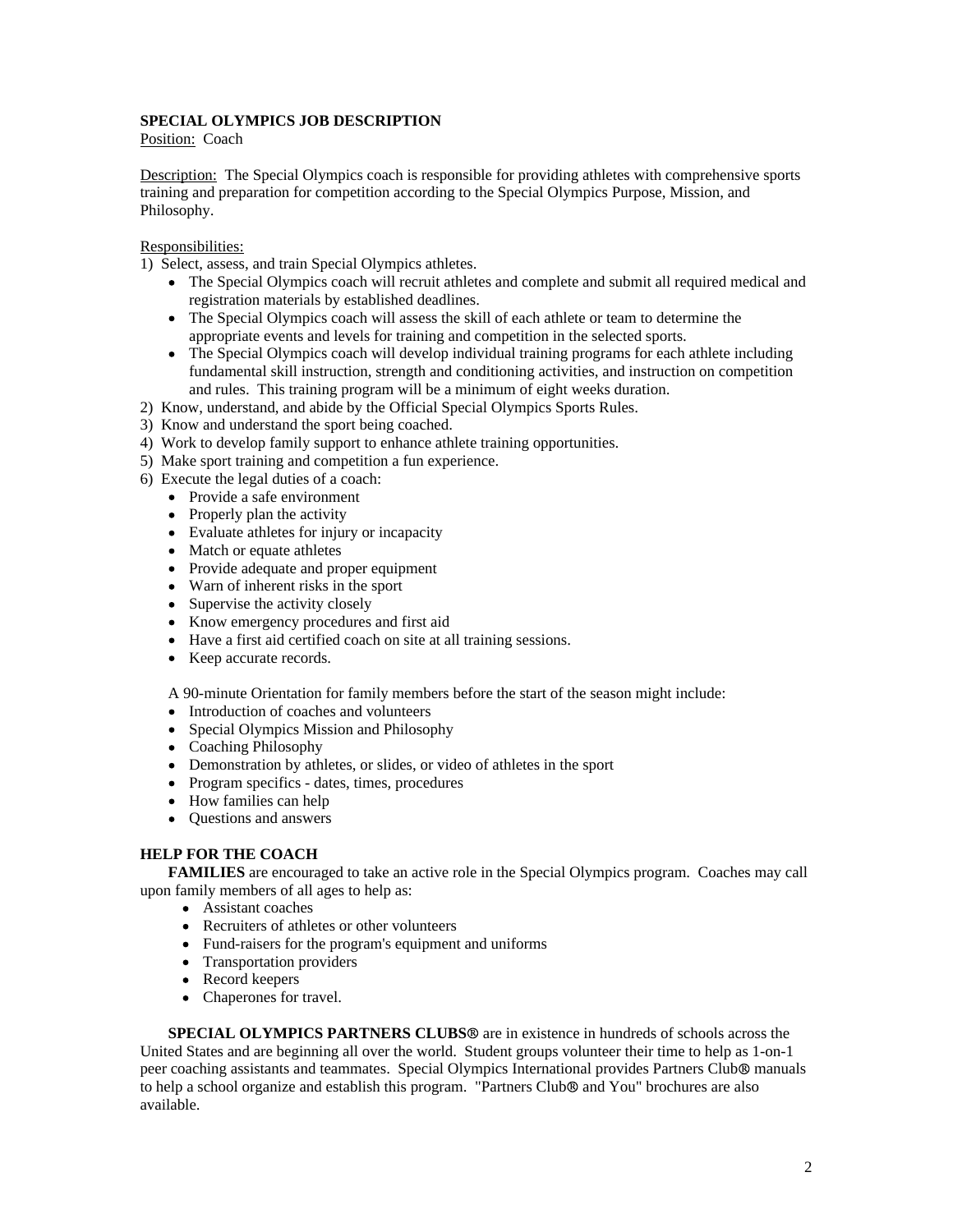**SPECIAL OLYMPICS SPORTS PARTNERSHIPS** involve schools' varsity and/or junior varsity teams. A Special Olympics team or athlete trains with the school's team but compete against athletes of comparable age and ability. Each team will warm up, stretch, condition, and cool down together. Athletes without disabilities serve as peer coaches, scrimmage teammates, and boosters.

**OTHER SPECIAL OLYMPICS VOLUNTEERS** help to organize all the Special Olympics sports programs offered in your community, state or national program. The United States chapters and many national programs, communities, provinces, or counties often have Area committees or Boards headed by a Manager or Coordinator. These volunteer colleagues will be your resources on:

- How to find eligible athletes
- Procedures for fund raising **Exercise 2.1** Figure 2.1 Figure 2.1 Figure 2.1 Figure 2.1 Figure 2.1 Figure 2.1 Figure 2.1 Figure 2.1 Figure 2.1 Figure 2.1 Figure 2.1 Figure 2.1 Figure 2.1 Figure 2.1 Figure 2.1 Figure 2.1 Fig
- Training for coaches and assistants
- Dates for upcoming competitions.

In most chapters or national programs, there will also be a volunteer Sport Director who is the expert in the sport, helping to administer coaches training and major competitions. This person is the primary resource on:

- Sport rules
- Sport training techniques for athletes
- Finding clinicians for sport training schools
- Finding sport officials for small competitions.

#### **COACHES CERTIFIED TRAINING COURSES** are offered for three different skill needs of coaches:

- Volunteer Coach Course
- Principles of Coaching Course
- Advanced Coach Course.

Certification requires:

- 1) General Session (at least once)
- 2) Sport-Specific Course
- 3) 10-hour follow-up Practicum with the athletes
- 4) Completion and mailing of certification form.

The GENERAL SESSION provides a 90-minute classroom introduction to Special Olympics. It is designed for volunteers, chaperones, family members, and professionals who have an interest in providing sports training for individuals with mental retardation. The course contains information on the Special Olympics philosophy, program, organization, rules, sports training, and competition opportunities.

The VOLUNTEER COACH COURSE is a 6-hour sport-specific instructional training school addressing the fundamental principles of "coaching" Special Olympics athletes. The course focuses on coaching philosophy, sports psychology, planning, and administration. This course is strongly recommended for all coaches, especially those who will serve as "head coaches" or who will organize local training programs.

The ADVANCED COACH COURSE is a 6-hour training school designed for coaches who want to increase their knowledge of advanced sport-specific coaching. The course features in-depth sport skills development, advanced training principles, and competition strategies as well as hands-on training with Special Olympics athletes.

### **MATERIALS**

Specific sport training materials for the competitive coach and the official are available from the Amateur Speed Skating Union of the United States (for speed skating programs in the United States) and the Canadian Amateur Speed Skating Association (for speed skating programs in Canada). Other Chapter programs should check with their respective Speed Skating National Governing Body on materials available. Both the ASU and CASSA offer catalogs on materials available for purchase, or items available as part of a membership in the organization.

Items available include manuals, badge programs, and promotional materials that may be useful in training and recruiting skaters and volunteers.

*Special Olympics Official Winter Sports Rules*, available from your Program or National office.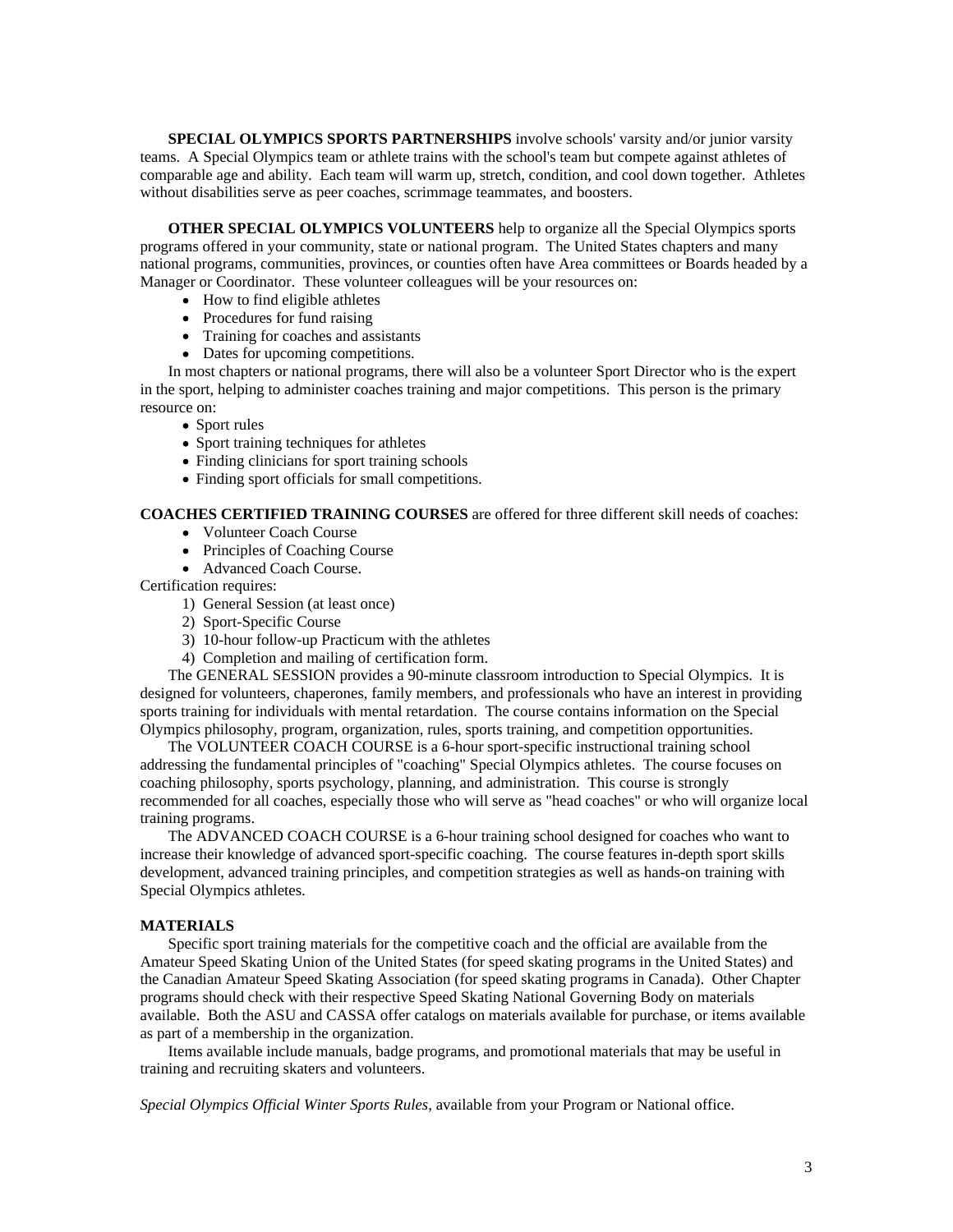#### *Videos*

Both CASSA and the ASU have video selections that are available for loan to members as well as tapes that are available for purchase. Again, contacting your respective National Governing Body is recommended. Special Olympics International Sports Training Department also maintains a small library of videos that are available on a loan basis.

#### *Commercially Available Materials*

While there is a very limited amount of commercial materials available on Speed Skating, the following listed are just a sampling of what one might be able to purchase:

The Complete Handbook of Speed Skating by Dianne Holum, \$39.95, available from High Peaks Cyclery, 18 Saranac Avenue, Lake Placid, NY 12946.

A.S.U. Summer Training Video, \$29.95 (plus shipping), available from GEM & Associates, Inc., 2300 Parkwoods Road, Minneapolis, MN 55416

SPEED SKATING TIMES (8 issues), \$15.00, available from Speed Skating Times, 2910 N.E. 11 Avenue, Pompano, FL 33064

### **SPEED SKATING ORGANIZATIONS**

*INTERNATIONAL SKATING UNION (ISU)*

International Governing Body for ice figure skating and ice speed skating. Responsible for competition regulations for World and Olympic level competitions. Contact the ISU at Promenade 73, 7270 Dovas-Platz, Switzerland.

#### *UNITED STATES INTERNATIONAL SPEED SKATING ASSOCIATION (USISSA)*

National Governing Body for speed skating in the United States. Responsible for World and Olympic level teams. Works very closely with the Amateur Speed Skating Union of the United States to train and develop Speed Skating.

### *AMATEUR SPEED SKATING UNION OF THE UNITED STATES OF AMERICA (ASU)*

The ASU is independent from but works very closely with USISSA in skater training and development. The ASU is comprised of member associations throughout the United States that conduct training and competition on the local, association, and national levels. As part of its mission, the ASU provides skater training, coaches training, and development information on the sport of speed skating. The ASU offers educational materials on skating, organizing a speed skating club, and running speed skating competitions. These materials are available at a nominal cost. A catalog of available materials can be received by writing the ASU National office. Membership in the ASU is open to all citizens of the United States. A non-skater membership is available for coaches and a Special Needs Skater classification is available for Special Olympics skaters. Contact the Amateur Speed Skating Union of the United States of America, 1033 Shady Lane, Glen Ellyn, IL 60137.

#### *CANADIAN AMATEUR SPEED SKATING ASSOCIATION (CASSA)*

CASSA is the Canadian counterpart of USISSA-ASU. CASSA is greatly involved in the Special Olympics movements and offers training for coaches and assists in conducting competition for Special Olympics skaters. This organization also offers a wide variety of educational materials at a nominal cost. A listing is available by writing the CASSA National Office, 333 River Road, Ottawa, Ontario, K1L 8B9, Canada.

Coaches in other countries should contact their respective Olympic level sport organizing committee to get the name and address of the National Governing Body. The NGB has information on Speed Skating training and only needs to be contacted.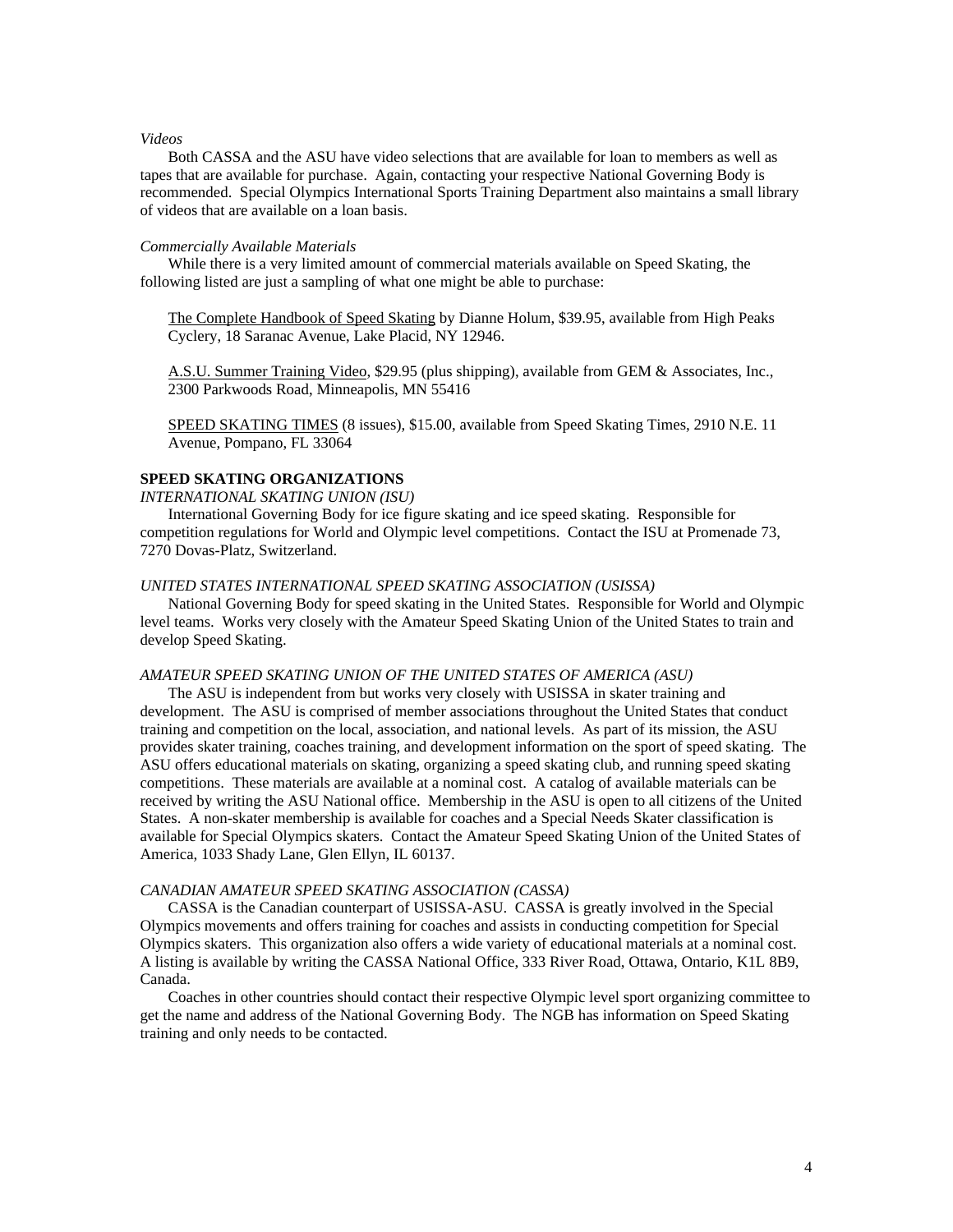### *ICE SKATING INSTITUTE OF AMERICA (ISIA)*

The ISIA provides organization for recreational ice figure skating, speed skating, and hockey. The ISIA member organizations are mainly skating rinks. The ISIA provides coaches training and certification, and skater training and competition. Contact the ISIA, 355 West Dundee Road, Buffalo Grove, IL 60089.

#### **RECRUITING ATHLETES**

The size of your program will depend upon many things -- how many coaches and assistants are available, how much individualized attention each athlete requires, space and equipment available, and scheduling and transportation concerns. The appropriate training program can range from one athlete getting private instruction and practice time to a busload of athletes in a large facility moving from skill station to skill station in smaller groups.

Athletes are most often recruited through those organizations in your community that provide services to individuals with mental retardation. They may include:

- schools and the set of the set of the set of the set of the set of the set of the set of the set of the set of the set of the set of the set of the set of the set of the set of the set of the set of the set of the set of t
- residential facilities
- group homes
- associations servicing citizens with mental retardation
- supported work environments or employment settings.

Referrals from family members who have relatives in Special Olympics programs and from Special Olympics athletes themselves can provide additional sources of new athletes. However, individual athletes beyond school age who live with their families are often hardest to identify. Publicizing your program to churches, parks and recreation departments, and other civic associations will help to get the information to a broader base of potential athletes.

#### **RECRUITING UNIFIED SPORTS® TEAMMATES**

There are a few basic considerations in selecting appropriate individuals to serve as teammates on Unified Sports<sup>®</sup> teams. Teammates must first match in age and ability with Special Olympics athletes. Second, these individuals must also be willing to make a commitment to practice as well as to compete. Unified Sports $\circledast$  is not simply a one day event where teammates are matched with Special Olympics athletes at the competition site. Furthermore, individuals who would like an organized sports experience and who are not already participating in that sport make ideal teammates.

Appropriate teammates can be identified and recruited from the following sources:

- community service clubs
- businesses and corporations<br>• church groups
- church groups and the change of the change of the change of the change of the change of the change of the change of the change of the change of the change of the change of the change of the change of the change of the chan
- students who are not involved in organized sports
- recreational sports enthusiasts
- siblings.

Careful and thoughtful selection of teammates will lead to the most positive outcomes for everyone.

#### **RECRUITING ASSISTANT COACHES**

Specific sport skill is helpful, but not mandatory, in an assistant coach. Family members, teachers, neighbors, and friends of Special Olympics athletes can be taught the basic skill progression and become excellent assistant coaches. Fraternal and civic organizations are good sources of volunteers as well as high school and college student service clubs or sports teams. Many of your coaches will come from within the sports community from the following groups:

• adult competitive club members

- former competitors and the state of the state of the state of the state of the state of the state of the state of the state of the state of the state of the state of the state of the state of the state of the state of the
- parents of children who participate in the sport competitively
- professional coaches
- recreational center employees.

Make sure to plan a minimum of one orientation for those you recruit. Whenever possible, assistant coaches should also take the General Session and the Volunteer Coach certification course prior to the start of the season. It is also important to give them a copy of the Sports Skills Program Guide.

#### **RETAINING ATHLETES AND COACHES**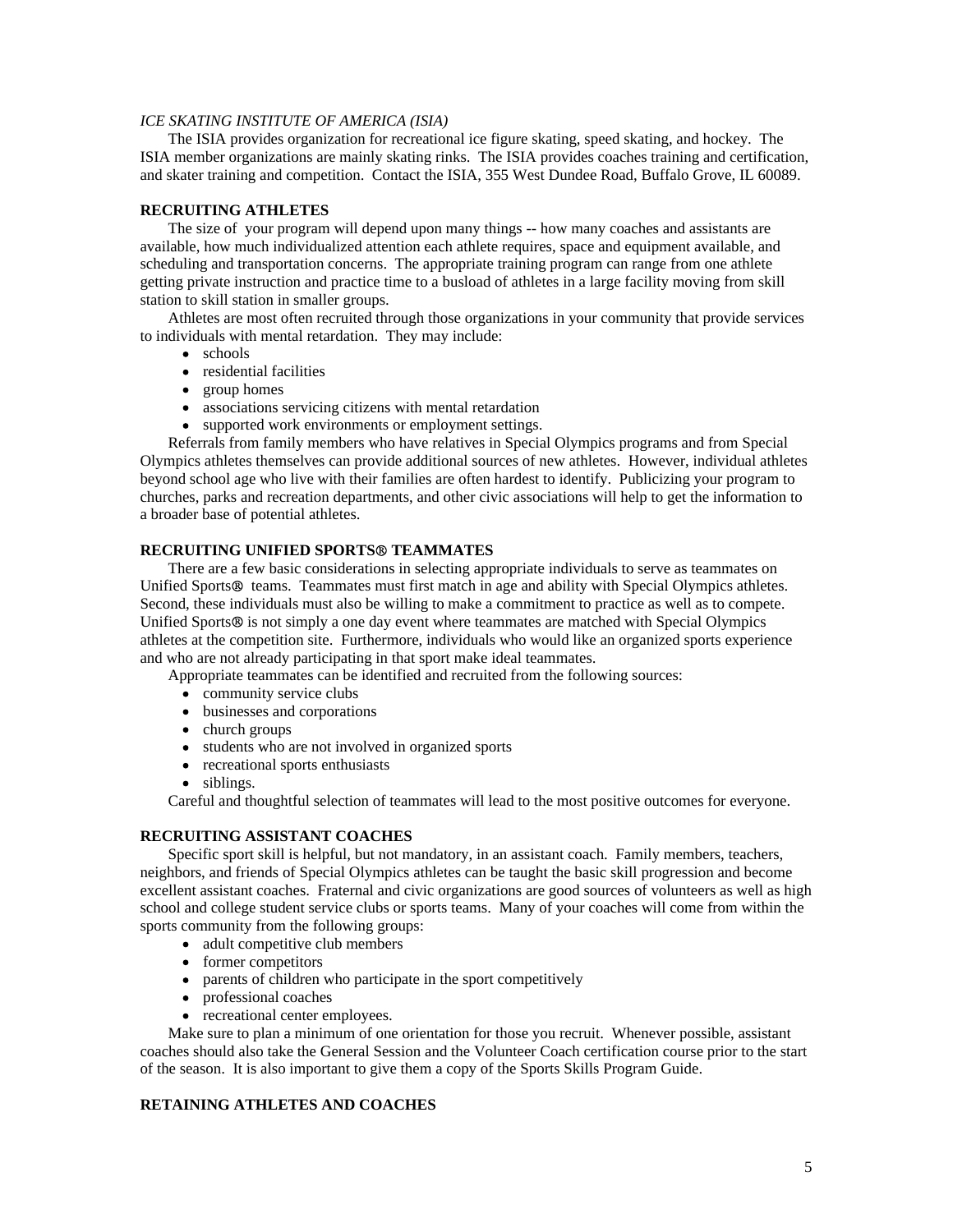Developing appropriate, meaningful, and high quality training and competition opportunities will increase a program's ability to recruit and retain athletes and coaches. To this end, the coach-to-athlete ratio has a major impact. It is just as important to provide 1-to-1 instruction to athletes with higher ability as it is to those with lower ability. Use of peer coaches to provide 1-to-1 training has been effective in improving skill levels and in fostering inclusion.

Having several assistant coaches allows the head coach to distribute responsibility and authority among the assistant coaches. The outcomes are lessening the load on any one person, giving each volunteer a very important and meaningful role, and ensuring a long term commitment by all.

Reports from field organizations indicate that a critical time in the retention of athletes is the period when they graduate from school into community work programs. Separation from friends and familiar programs often comes with transition. A coordinated effort among the Special Olympics program, family, and school is important to ensure that Special Olympics is a part of the athlete's transition plan. In that way, the athlete can make an appropriate and timely transition into community-based sports programs as well as continue a meaningful part of their life.

#### **CLOTHING**

Since Ice Speed Skating can be done either on an outdoor or indoor ice surface, clothing required depends on temperature and weather conditions.

For practices and competitions held on outdoor ice surfaces, skaters should have the following available to wear:

- athletic briefs/compression shorts (male and female)<br>• sport bra (females)
- sport bra (females)
- long underwear tops and bottoms
- polypro tight liner
- lycra tights
- $\bullet$ polypro or silk socks
- turtleneck shirt/long-sleeved shirt
- sweatshirt
- warm-up pants and the state of the state of the state of the state of the state of the state of the state of the state of the state of the state of the state of the state of the state of the state of the state of the state
- loose-fitting jacket<br>• warm gloves
- warm gloves **that the contract of the contract of the contract of the contract of the contract of the contract of the contract of the contract of the contract of the contract of the contract of the contract of the contract**
- hat also be a set of the contract of the contract of the contract of the contract of the contract of the contract of the contract of the contract of the contract of the contract of the contract of the contract of the contr
- helmet
- knee pads
- skate boot covers (for the serious skater).

Clothing should provide comfort from the elements, and worn in layers so the skater can remove or add articles as he/she warms up or if weather conditions change. Use a sunscreen when appropriate to protect exposed skin.

Skaters should change into practice clothing immediately before practice, especially their socks. Trapped moisture quickly becomes cold feet and bodies that can lead to frost bite or other cold injuries. If a skater complains of being cold, schedule a short warming break and then return to practice. It is better to extend practice time then to have a skater come in at the end of a practice with frozen fingers or toes.

Indoor ice facilities offer their own unique conditions and skaters should be prepared to layer clothing. In addition, water frequently accumulates on the ice surface during skating so skaters should pack additional clothing in case they get wet during a fall.

For practices and competitions held on indoor ice surfaces, the following clothing should be available:

- athletic briefs/compression shorts (male and female)
- sport bra (female)
- lycra tights
- polypro or silk socks
- turtleneck shirt/long-sleeved shirt
- light warm-up jacket
- gloves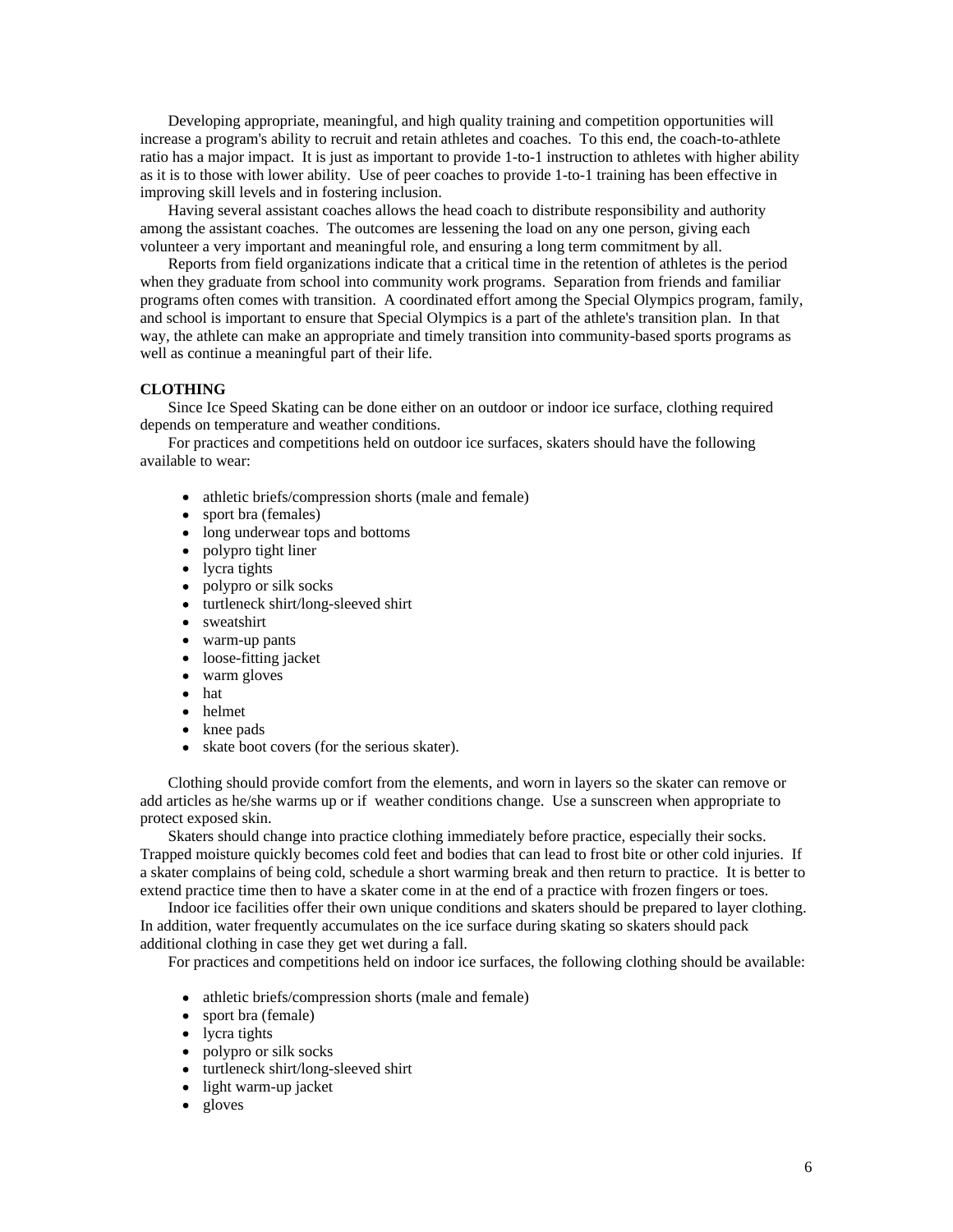- helmet
- knee pads
- shin guards (optional)
- one- or two-piece uniform (optional, if available).

Jeans, loose-fitting sweatpants, and short-sleeved shirts are NOT proper skating attire and a skater should not be allowed on the ice unless he or she is wearing the proper clothing.

### **EQUIPMENT**

All skaters should have the following equipment:

GLOVES - preferably leather or of a material that is fairly cut-resistant and water proof. Mittens get wet quickly and should not be used. Gloves are worn for both warmth and safety. NO SKATER SHOULD BE ALLOWED ON THE ICE UNLESS HE OR SHE IS WEARING GLOVES.

KNEE PADS - soccer type that fit correctly. Shin guards can be worn for additional protection. Knee pads should not be too tight so as to restrict knee movement or blood flow to the leg, but not so loose that they slip down during skating.

HELMETS - appropriate ice speed skating helmets should be used as identified by the National Governing Body. Helmets should be worn for both practice and competition. Hockey helmets may be used, but "cage fronts" should be removed as they restrict the skater's field of vision. Vent holes on all helmets should be small enough that a skate blade can not pass through them. Helmets should be securely fastened under the chin. Approved speed skating safety helmets cost about the same as hockey helmets and are available from Sporting Goods stores that sell skating equipment. When skating outdoors, wearing helmets may not be prudent due to weather conditions. Coaches should determine which skaters need helmets for safety and which do not. Coaches should also determine when a hat may be more appropriate. If practice and competition are done on an outdoor hockey rink with dasher boards, helmets MUST be worn regardless of the weather conditions.

### SKATES **SKATES**

Figure Skates - may be used by athletes learning how to skate, but are NOT appropriate for Ice Speed Skating training and competition.

Hockey Skates - may be used by athletes learning how to skate and may be used for Ice Speed Skating training and competition for beginner and early intermediate level speed skating athletes.

Speed Skates - are the skates of choice for athletes learning to skate and for training and competition. Intermediate and advanced level skaters must wear speed skates in order to learn and use proper technique and skating skills as their performance improves. Improper skates can affect a skater's performance and also present a safety issue.

Whatever type of skate is used, all are fit the same. An athlete should only wear one (1) pair of socks when putting on skates. Skate boots are generally larger than conventional shoes, so a skater may wear a smaller skate than the shoes he or she normally wears. Skates should fit snugly, but not be tight in the toes.

Further, the skates should fit snugly at the heel with no room for the foot to shift or move back and forth when the skate is laced properly. Lacing the skate should be snug, but not so tight as to cause pain or restrict blood flow to the foot.

Double-bladed skates or clip-on skates are not appropriate for Ice Speed Skating training or competition.

The Special Olympics coach should have available the following equipment for conducting a practice or competition:

- 16 corner markers (7 for each corner and 2 extra)
- 8 10 twelve inch pylons for setting up practice slaloms, relay courses, etc.
- adequate safety matting to pad turns as outlined in the Special Olympics Speed Skating Rules
- extra helmets, gloves, and knee pads for skaters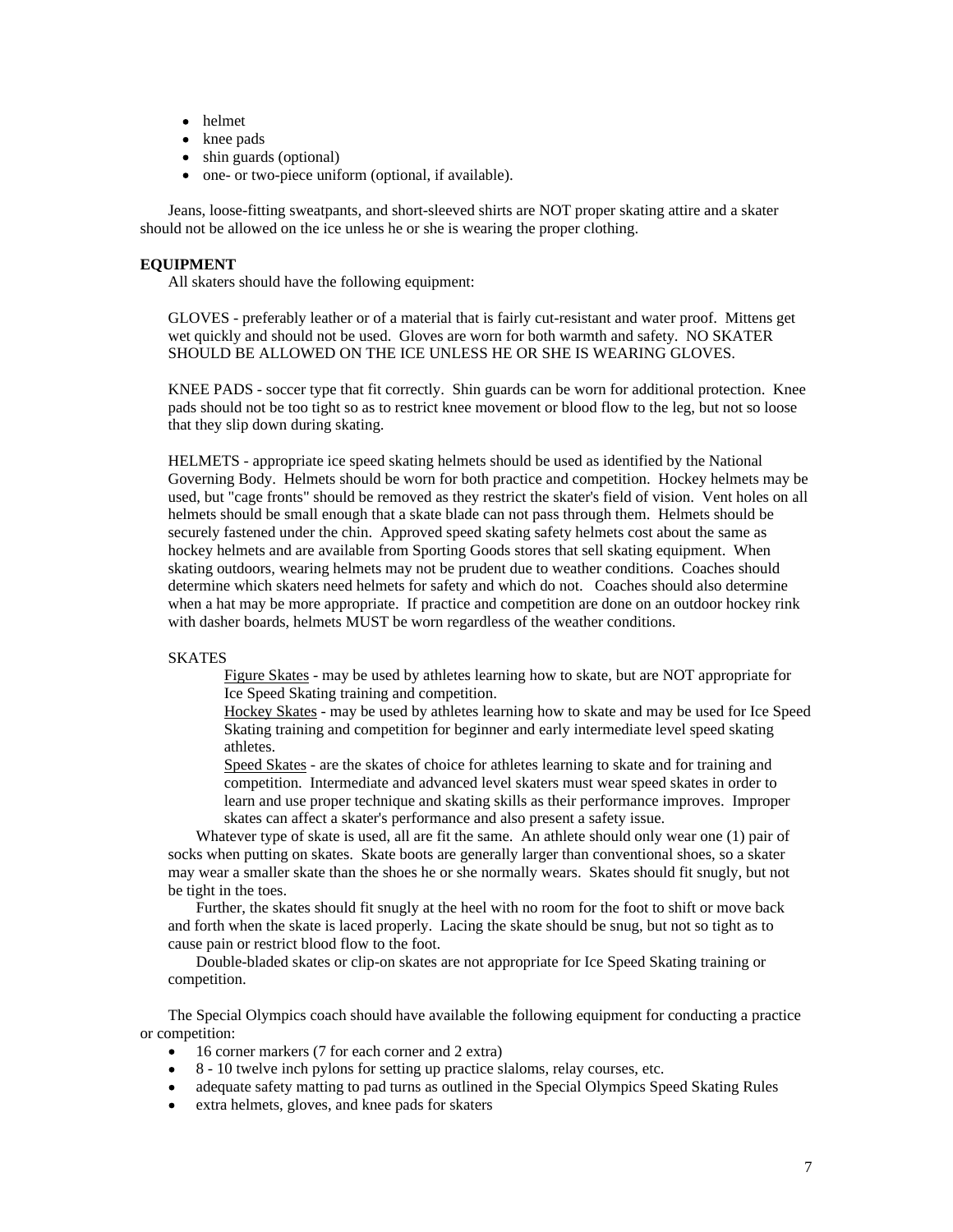a whistle to call attention and gather skaters on the practice surface

#### **THE FACILITY**

Practice and competition in Speed Skating may be done either on an outdoor or indoor ice surface. Certain considerations must be given dependent on what type of ice surface is used.

#### OUTDOOR ICE SURFACE

If an outdoor ice surface is used, it should be large enough to place a 100 meter oval skating track (insert figure 1-Section II-F). The ice surface should be free of ruts, cracks, and debris. There should be no low-hanging branches or anything sticking out onto the ice surface that a skater may skate into. The ice surface should also be large enough to allow for adequate fall lines in the event a skater falls either on a straightaway or a corner turn.

If the outdoor ice surface is a hockey rink with dasher boards, safety mats must be present and all skaters must wear helmets and protective knee pads for practice and competition. Snow or bales of straw are NOT appropriate safety padding and should not be used in any situation. An alternate ice practice or competition surface must be found if safety padding is not present.

In areas with established community Speed Skating Clubs, larger outdoor oval skating tracks may be available for practice and some competition experiences. These larger track configurations may range from a 200 meter track to a 400 meter track. The Special Olympic coach should check with a representative of the community club about sharing ice time and find out the various skating distances that may be skated on the particular track. Advantages of the larger oval skating track are longer straight-aways for practicing technique and wider skating lanes allowing for more people to skate at any one time.

#### INDOOR ICE SURFACE

Most indoor ice arenas offer regulation-sized hockey rinks that a 100 meter oval skating track can be set on. Since permanent dasher boards are present, approved safety mats must be used for both practice and competition. In areas with established community Speed Skating Clubs, an International Skating Union (ISU) regulation 111 meter track may be used. The Special Olympics coach should check with a representative of the community club about sharing ice time when appropriate, use of safety mats, and distances that can be skated on the 111 meter track. Helmets, long-sleeved shirts, gloves, and protective knee pads must be worn on an indoor hockey rink.

Some ice arenas offer what is referred to as a "studio" ice surface. This ice surface is relatively small and for no reason be used for Speed Skating practice or competition purposes. A studio rink is for skaters who are learning how to skate and learning basic ice skating skills. This is the only appropriate reason to use this surface; no racing should EVER be attempted on a studio rink.

#### **COACH'S SAFETY CHECKLIST**

As one of the many duties of a coach, providing a safe practice environment is one of the most important. Along with the coach, each skater has a responsibility to the other skaters present to maintain a safe training and competition environment. Following are two safety checklists: one for the Speed Skating Coach and one for the Speed Skater.

#### **SAFETY CHECKLIST FOR THE SPEED SKATING COACH**

#### *The Facility*

No skaters are allowed on the ice surface until the coach or a responsible adult has checked the ice for safety.

The ice surface should be clean, free from debris, and with no objects hanging over the ice surface that may interfere with skating.

On an indoor ice rink all hockey box doors and doors on and off the ice are closed for practice. Safety mats are present.

There is easy access to changing areas, bathrooms, telephone, water to drink, and first aid equipment.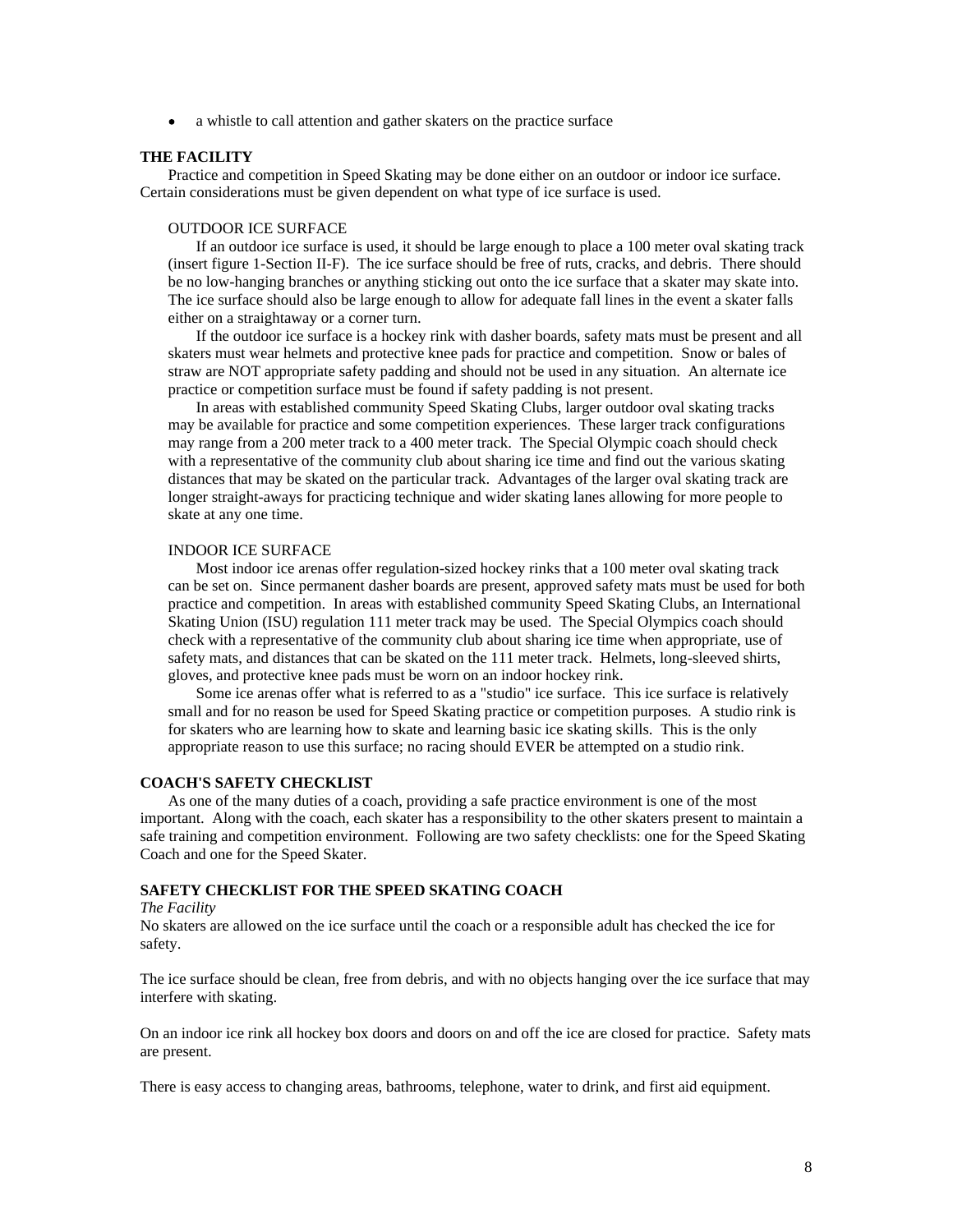### *Supervision*

There are at least 2 responsible adults present, at least one of whom will be with the skaters at all times. Copies of medical releases should be on hand.

If training for competition, there should be a minimum of one coach and assistant coach on the ice for each 8 skaters.

The coach should instruct all skaters of the basic rules:

- Maintain one-way traffic  $\bullet$
- Keep your hands to yourself
- Get up right away right after a fall
- Do what any other coach present asks
- Listen for the whistle and listen to all instructions.

*Equipment and Clothing* Skaters are wearing proper-fitting skates.

Skaters are wearing proper skating attire (helmet, long-sleeved shirt, knee pads, and gloves).

Skates are laced to the top and tied securely.

Skaters have learned the proper way to fall down and get back up.

Skaters have warmed up and completed stretching routine.

Skaters are informed of practice session goals and rules for the training session.

#### **SAFETY CHECKLIST FOR THE SPEED SKATER**

Skater does warm up exercises and stretching routine.

Skater is wearing proper skating attire and brings all safety equipment to practice (helmet, knee pads, and gloves).

Skater removes all jewelry, pins, etc.

Skates fit properly and are laced and tied securely.

Skater will stay on mats and not step on cement or steel floors with skates.

Skater removes skateguards before stepping on the ice.

Skater gets up immediately after falling down.

Skater keeps hands to self.

Skater does not engage in horseplay, pushing, or shoving.

Skater skates in counterclockwise direction at all times.

Skater does not sit on ice or boards or kick out with skate blades.

Skater does not throw equipment, play with equipment on the ice, or throw skates when taking them off.

Skater listens to all coaches on the ice and in the warm-up area.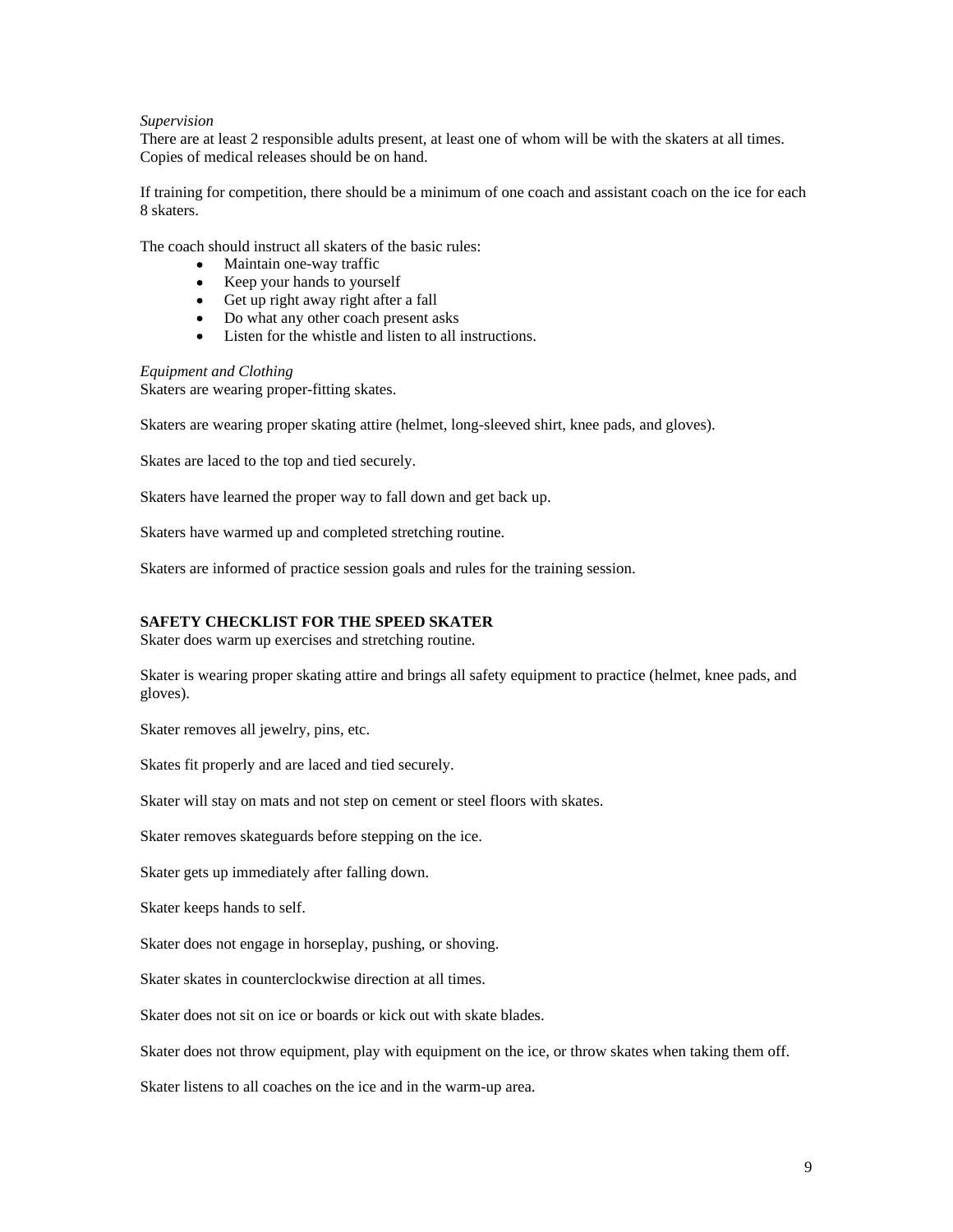### **DEVELOPING A SEASON PLAN**

### **BEFORE THE SEASON STARTS**

- \_\_\_ Attend coaches training school.
- \_\_\_ Arrange for facility use.
- \_\_\_ Arrange for equipment needed.
- \_\_\_ Hold orientation for family members, teachers, and friends of athletes, including Home Training Program.

# **WEEK ONE**

- \_\_\_ Welcome athletes, orient them to the facility and routing.
- \_\_\_ Review safety procedures and rules.
- \_\_\_ Size and check equipment to be used, whether the athlete's own or rented equipment.
- \_\_\_ Warm up.
- \_\_\_ Stretch.
- \_\_\_ Teach basic skills.
- \_\_\_\_ Assess the athlete's skill level.<br>
\_\_\_\_ Cool down.
- \_\_\_ Cool down.

# **WEEK TWO**

- \_\_\_ Review safety procedures and rules.
- \_\_\_ Warm up.
- \_\_\_ Stretch.
- Practice previously taught skills.<br>
Teach new skills.
- \_\_\_ Teach new skills.
- \_\_\_ Provide a competitive experience.<br>
\_\_\_ Cool down.
- \_\_\_ Cool down.

# **WEEK THREE**

- $\Box$  Warm up.
- \_\_\_ Stretch.
- Teach new skills.
- \_\_\_ Teach new skills.
- Provide a competitive experience.<br>Cool down.
- \_\_\_ Cool down.

# **WEEK FOUR**

- $\Box$  Warm up.
- \_\_\_ Stretch.
- \_\_\_ Practice previously taught skills.<br>
\_\_ Teach new skills.
- \_\_\_ Teach new skills.
- \_\_\_ Provide a competitive experience.
- \_\_\_ Cool down.

# **WEEK FIVE**

- $\Box$  Warm up.
- \_\_\_ Stretch.
- Teach new skills.<br>Teach new skills.
- \_\_\_ Teach new skills.
- \_\_\_ Provide a competitive experience.<br>
\_\_ Cool down.
- \_\_\_ Cool down.

# **WEEK SIX**

- \_\_\_ Warm up.
- \_\_\_ Stretch.
- \_\_\_ Practice previously taught skills.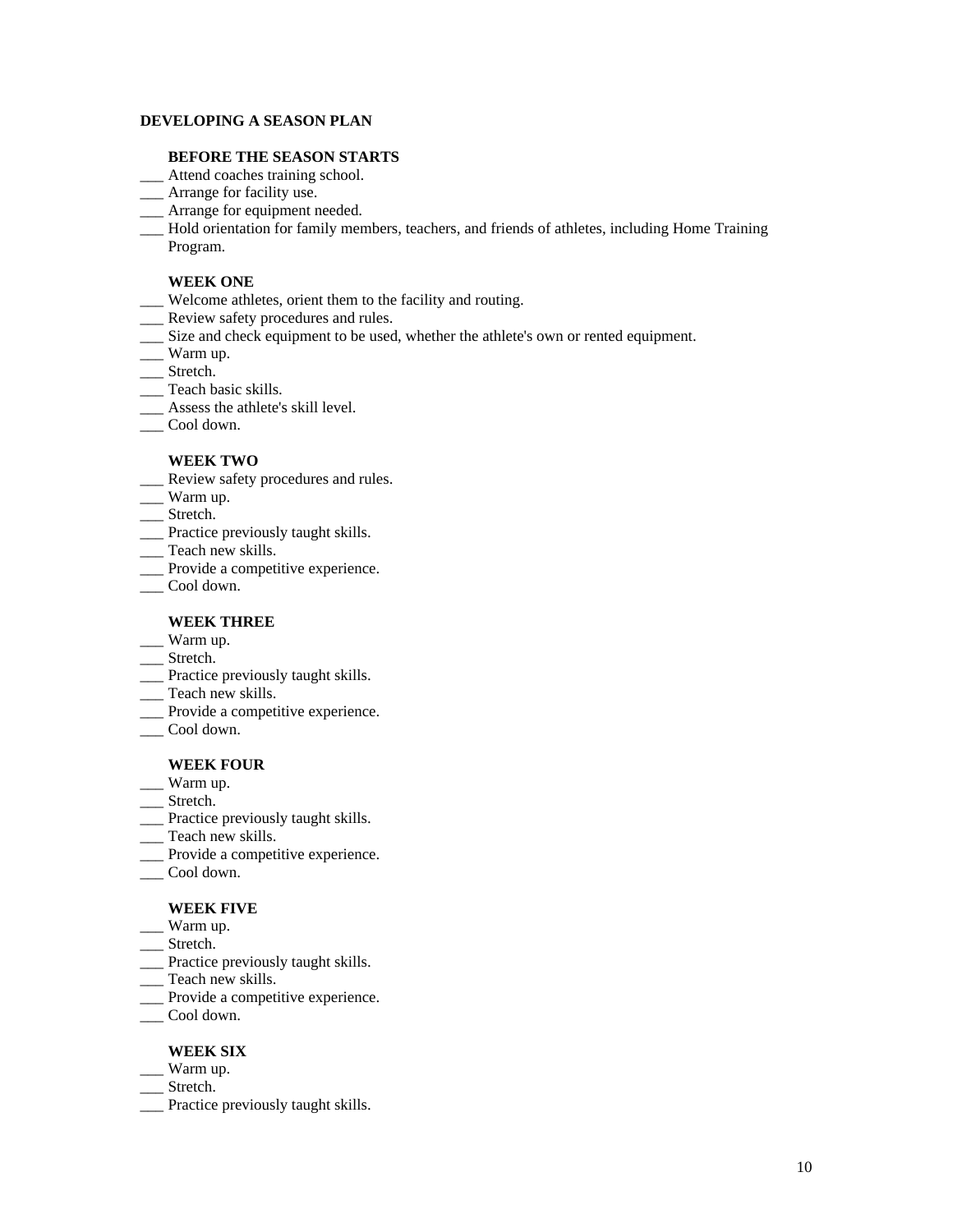- \_\_\_ Teach new skills.
- \_\_\_\_ Provide a competitive experience.<br>
\_\_\_\_ Cool down.
- \_\_\_ Cool down.

#### **WEEK SEVEN**

- \_\_\_ Give out mini meet or competition information (schedule, events, food, transportation, invitation to families).
- \_\_\_ Warm up.
- \_\_\_ Stretch.
- \_\_\_ Practice previously taught skills.
- \_\_\_ Provide a competitive experience.<br>
\_\_ Cool down.
- \_\_\_ Cool down.
- \_\_\_ Invite media to the event.

#### **WEEK EIGHT**

- \_\_\_ Try on outfits or uniforms for the meet.
- \_\_\_ Warm up.
- \_\_\_ Stretch.
- \_\_\_ Provide a competitive experience.<br>
\_\_ Cool down.
- \_\_\_ Cool down.

#### **COMPETITION**

- \_\_\_ Welcome guests, review schedule for meet.
- $\Box$  Warm up.
- \_\_\_ Stretch.
- \_\_\_ Compete.
- \_\_\_ Present awards.
- \_\_\_ Cool down.
- \_\_\_ Eat snack or meal.

#### **AFTER THE EIGHT WEEK SEASON**

- \_\_\_ Continue training athletes going on to Area, State, or National events.
- \_\_\_ Thank the facility host.
- \_\_\_ Thank assistant coaches.<br>Thank other volunteers.
- \_\_\_ Thank other volunteers.
- \_\_\_ Send follow-up news story and photos to media.
- \_\_\_ Evaluate this season.
- \_\_\_ Develop the season plan for next year.

#### **SPEED SKATING REFERENCES**

Alter, M.J. (1990). Sport Stretch. Champaign, IL: Leisure Press.

Amteur Speed Skating Union of the United State/ U.S.I.S.A. Instruction Manual - Novice Development Seminar. Glen Ellyn, IL: Amateur Speed Skating Union of the United States.

Anderson, B. (1980). Stretching. Bolinas, CA: Shelter Publications Inc.

Arnheim, D. D. (1985). Modern Principles of Athletic Training. St. Louis: Times Mirror/Mosby College Publishing.

Canadian Amateur Speed Skating Association (1978). Level 1 - Coaching Manual - Speed Skating. Canadian Amateur Speed Skating Association.

Canadian Amateur Speed Skating Association (1980) Level 2 - Technical Manual - Speed Skating. Canadian Amateur Speed Skating Association.

Department of the Army, U.S.A. (1985) Physical Fitness Training, FM 21-20. Washington, DC: U.S. Government Printing Office.

Garfield, C.A. & Bennet, H. Z. (1984). Peak Performance. New York: Warner Books.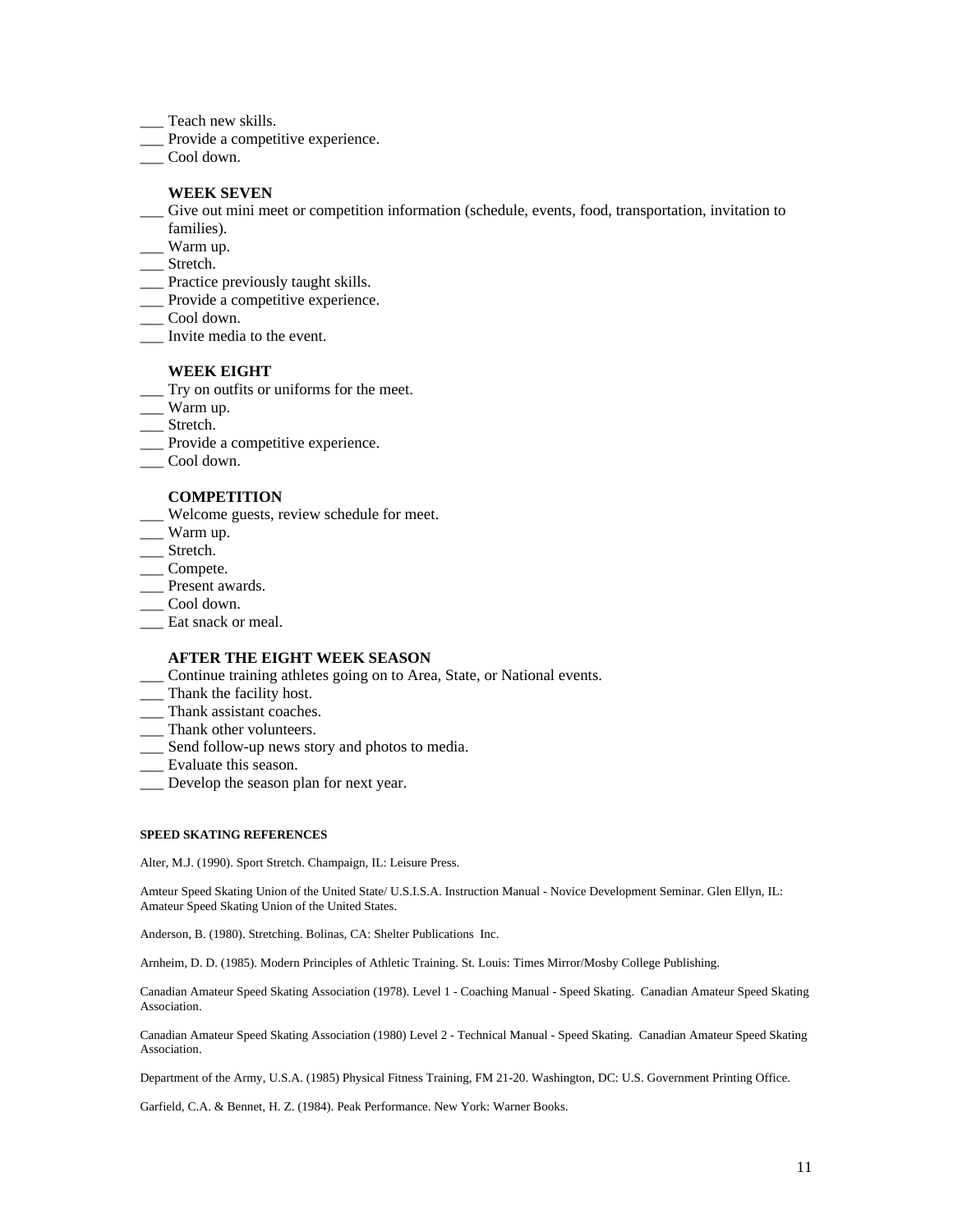Griffith, H. W. (1986). Complete Guide to Sport Injuries. Los Angeles: Body Press.

Hatfield, F.C. (1989). Power - A Scientific Approach. Chicago: Contemporary Books Inc.

Hazeldine, R. (1985). Fitness for Sport. Marlborough, ENG: The Crowood Press.

Holum, Dianne. (1984). The Complete Handbook of Speed Skating. Lake Placid, NY: High Peaks Cyclery Press.

International Skating Union. (1994). Regulations 1994-1996. Davos, SWI.

Larson, L. A. (1976). Foundations of Physical Activity. New York: Macmillan Publishing Co., Inc.

Magill, R. A., Ash, M. J. & Smoll, F. L. (1982). Children in Sport. Champaign, IL: Human Kinetics Publishers Inc.

Orlick, T. & Botterill, C. (1975). Every Kid Can Win. Chicago: Nelson - Hall.

Partington, J. T., Orlick, T. & Salmela, J. H. (1982). Sport in Perspective. Ottawa: The Coaching Association of Canada.

Pearl, B. & Moran, G.T. (1986). Getting Stronger. Bolinas, CA: Shelter Publications Inc.

Radcliffe, J. C. & Farentinos, R.C. (1985). Plyometrics - Explosive Power Training. Champaign, IL: Human Kinetics Publishers, Inc.

Simon, H. B. & Levisohn, S.R. (1987). The Athlete Within - A Personal Guide to Total Fitness. Boston: Little Brown and Company.

Southmayd, W. & Hoffman, M. (1981). Sports Health - The Complete Book of Athletic Injuries. New York: G.P. Putnam's Sons.

Warren, W.E. (1988). Coaching and Winning. Englewood Cliffs, NJ: Prentice Hall.

Weider, J. & Reynolds, B. (1989). Ultimate Bodybuilding. Chicago: Contemporary Books Inc.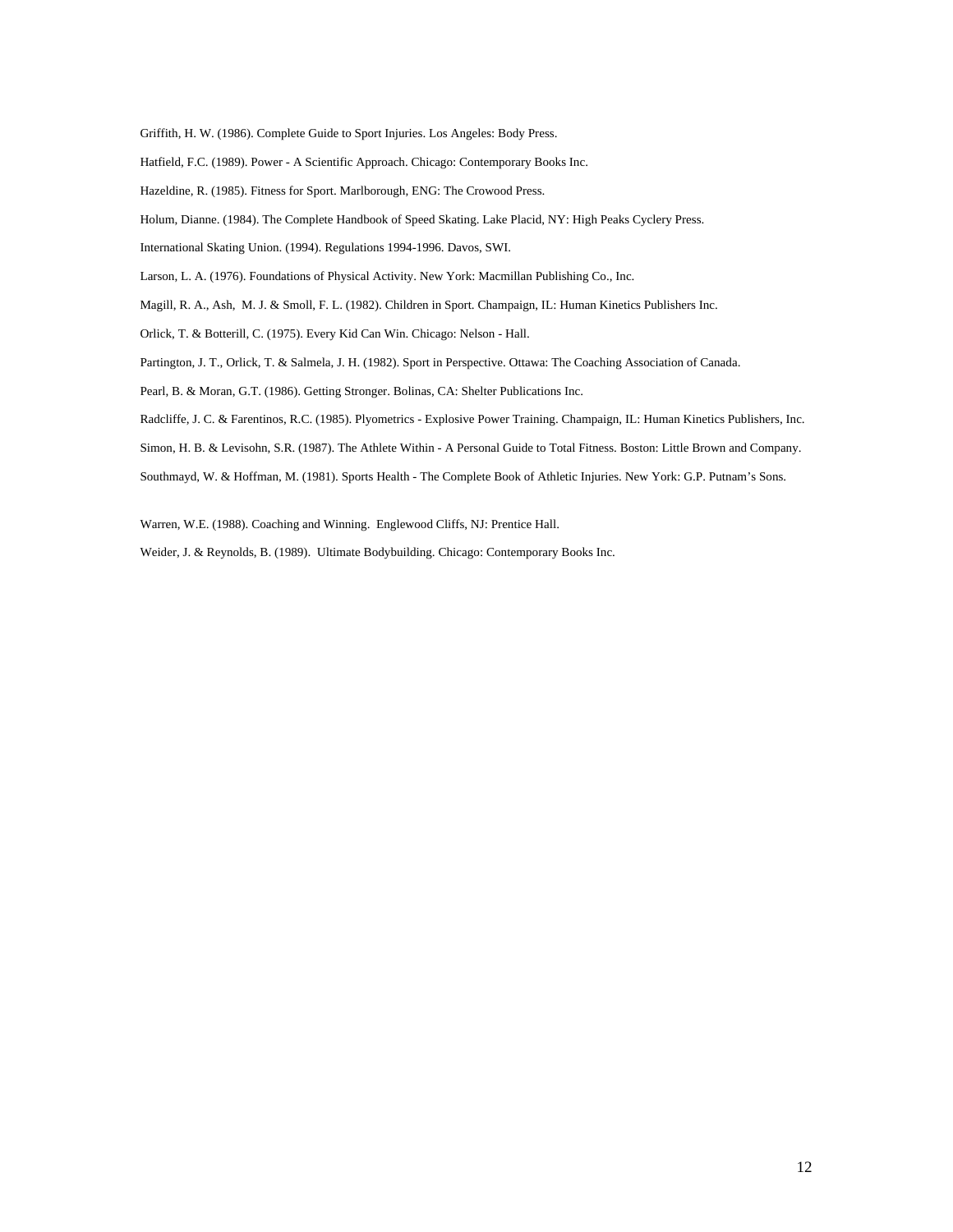### **PLANNING A TRAINING SESSION**

Each training session should contain the same elements. The amount of time spent in each area will depend on the goal of the training session, the time of season the session is in, and the amount of time available for a particular session. The following elements should be addressed:

- $\bullet$ Warm-up
- $\bullet$ Stretches and the state of the state of the state of the state of the state of the state of the state of the state of the state of the state of the state of the state of the state of the state of the state of the state of
- $\bullet$ Previously learned skills
- $\bullet$ New skills
- Competition experiences
- Fun activities incorporating learned skills
- Fitness training if time allows
- $\bullet$ Cool-down
- Feedback to athletes on performance during session.  $\bullet$

Fitness and conditioning exercises are a valuable part of the skater's total training program, but may not fit into the limited on-ice schedule or facility you are practicing in. As the Speed Skating Coach, you may suggest either additional weekly training sessions or the use of home training programs for your skaters. If a skater attends a school program with regular Physical Education classes, a discussion with the instructor may prove helpful in getting the additional supervised fitness and conditioning training needed. Adult skaters may be able to get their additional fitness and conditioning training through local health and fitness centers. Your suggestions to the training personnel at these establishments can offer your skaters a well-rounded program.

A sample 90-minute training session a group of speed skaters might look like the following:

#### (insert SPECIAL OLYMPICS SPEED SKATING TRAINING SESSION)

#### (insert blank SPECIAL OLYMPICS SPEED SKATING TRAINING SESSION)

# **WARMING UP**

Warm-up prior to exercise is very important. It raises body temperature thus preparing the muscles, nervous system, tendons, ligaments, and the cardiovascular system for upcoming stretches and exercises. The chance of injury is reduced by increasing muscle elasticity.

There are three types of warm-up:

- 1. PASSIVE increases body temperature by external means such as massage, heating pads, steam baths or hot showers. Individuals with significant physical limitations may benefit from passive warm-up both before and between training sessions.
- 2. GENERAL increases overall body temperature through movement of major muscle groups that may or may not be associated with the exercise that is about to be performed. Appropriate general warm-up activities include 3-5 minutes of jogging, running in place, jumping rope, dancing (aerobic type) to fast music, or riding a stationary bike or cycling.
- 3. SPECIFIC concentrates on the positions of the body to be used in upcoming exercises and mimics the event. Examples of this would be "dry" skating, performing arm swings, doing Range of Motion and Flexibility exercises that mimic skating, and balancing exercises. Specific warm-up exercises can be done both off-ice and on-ice depending on the skill level of the speed skater. If specific warm-up is done on the ice, the skater should do a general warm-up prior to stretching and putting on skates.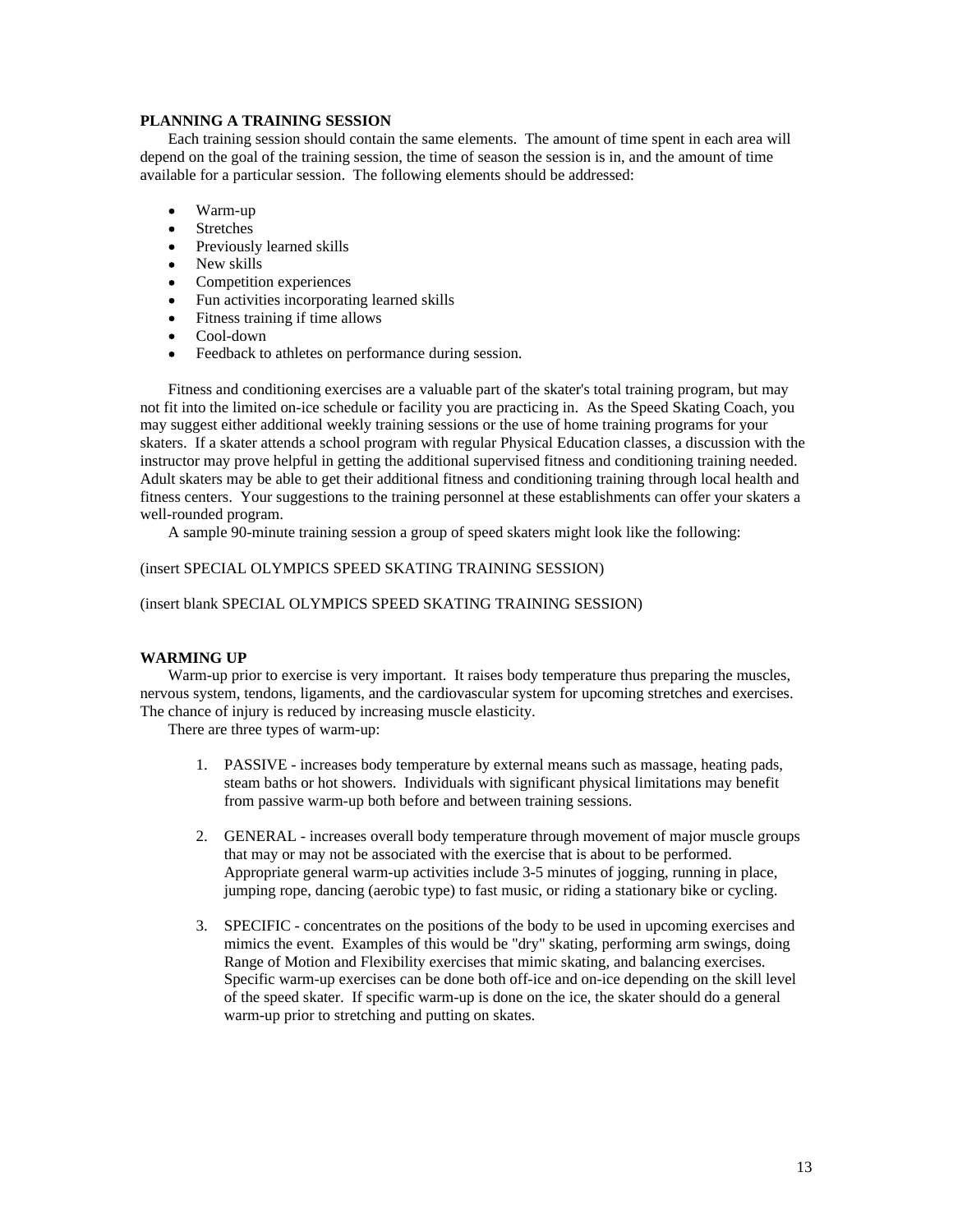### **STRETCHING**

Stretching prevents injury by increasing the range of motion of joints and the muscles associated with that joint. Stretches that follow are STATIC stretches; each is held for 10-30 seconds in an easy stretch just to the point of tension. When doing stretches the speed skater should never bounce or push/pull to the point of pain.

Prior to skating a speed skater should do a stretch for each major muscle group. If time is available at the end of the session stretching should be done as part of the cool-down process.

Following are common stretches used by speed skaters:

### ARMS/SHOULDERS/RIBS

With arms extended overhead and palms together, stretch upward and hold.

# ARMS/SHOULDERS/UPPER BACK

- Interlace fingers above head.
- With palms facing upward, push arms slightly back and up.
- Hold stretch. The stretch state of the stretch stretch stretch.
- Do not hold breath.

# WAIST **Example 2008**

- Stand with feet about shoulder-width apart and toes pointed straight ahead.
- Keep knees slightly bent, place one hand on hip for support while extending the other arm up and over head. **head.** The contract of the contract of the contract of the contract of the contract of the contract of the contract of the contract of the contract of the contract of the contract of the contract of the contract of
- Slowly bend at waist to the side, toward the hand on hip.  $\bullet$
- Move slowly for good stretch.
- No quick or jerky movements during the stretch.

# LEGS/BACK/FEET

- $\bullet$ Lie down with back to floor.
- Pull right leg toward chest.
- $\bullet$ Keep back of head on the floor, but don't strain.
- Hold as an easy stretch.
- Repeat, pulling left leg toward chest.
- Be sure that lower back is flat.

# GROIN **GROUN**

- Sit on floor.  $\bullet$
- Put soles of feet together and hold onto toes.
- Gently pull self forward, bending from the hips until a good stretch is felt in the groin area (a stretch  $\bullet$ may also be felt in the back).
- Make sure that the initial movement for the stretch is not from the head and shoulders.  $\bullet$
- Try to keep elbows on the outside of the legs so the stretch position has stability and balance.

# UPPER LEGS/HIPS

- Sit with feet a comfortable distance apart.
- Slowly lean forward from the hips.  $\bullet$
- Be sure to keep thighs (quadriceps) relaxed and feet upright.
- Keep hands out in front for balance and stability (may also hold onto something for greater control).  $\bullet$

# ANKLE/QUADRICEPS

- Lie on left side and rest side of head in the palm of left hand.
- Hold the top of right foot with right hand between the toes and ankle.  $\bullet$
- Gently pull the right heel toward the right buttock.
- Hold for an easy stretch.
- Repeat with left leg.
- Never stretch the knee to the point of pain always be in control.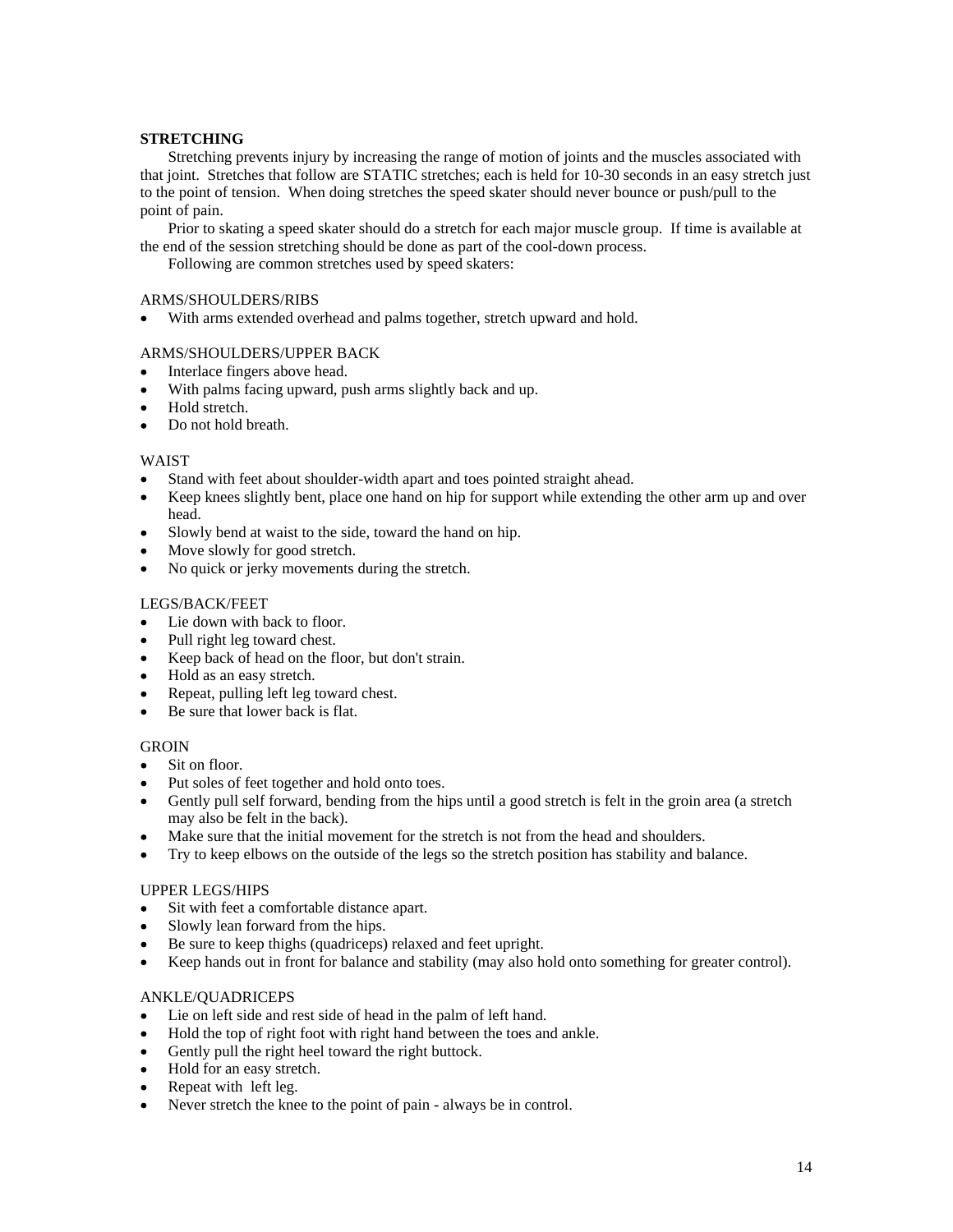### GROIN/HAMSTRINGS/HIP

- Kneel on the ground.
- Put hands in front of you for balance and stability.  $\bullet$
- Put right knee directly above the right ankle.  $\bullet$
- Extend the left leg straight back coming up on the toes and ball of foot, shifting your weight onto this  $\bullet$ foot.
- Hold for an easy stretch.  $\bullet$
- Repeat on right leg.  $\bullet$

# LOWER BACK/SIDE OF HIP

- Sit with right leg straight.
- Bend left leg, cross left foot over and rest it to the outside of the right knee.
- $\bullet$ Bend right elbow and rest it on the outside of the upper left thigh, just above the knee.
- $\bullet$ During the stretch use the right elbow to keep the left leg stationary with controlled pressure to the inside.
- With left hand resting behind you, slowly turn head to look over left shoulder, and at the same time  $\bullet$ rotate upper body toward left hand and arm.
- As you turn your upper body, think of turning your hips in the same direction (your hips won't move  $\bullet$ because the right elbow is keeping the left leg stationary).
- Repeat on right side.  $\bullet$
- Do not hold breath, breathe easily.  $\bullet$

# CALVES

- Stand a little away from a wall or other solid support.  $\bullet$
- Lean on the wall with your forearms, head resting on hands.
- Bend right leg and place foot on the ground in front of you, with left leg straight behind.  $\bullet$
- $\bullet$ Slowly move hips forward, keeping lower back flat.
- Be sure to keep the heel of the straight leg on the ground, with toes pointed straight ahead.  $\bullet$
- $\bullet$ Hold for an easy stretch.
- $\bullet$ Do not bounce.
- $\bullet$ Repeat on other leg.

# ELONGATION/GENERAL RELAXATION

- Extend arms overhead and straighten out legs.  $\bullet$
- Stretch as far as is comfortable in opposite direction with arms and legs.
- Stretch, then relax for same amount of time.  $\bullet$

# GROIN **GROUN**

- Relax, with knees bent and soles of feet together.
- This should be a comfortable position.
- Let the pull of gravity do the stretching.  $\bullet$

# *from Stretching by Bill Anderson, Shelter Publications*

(insert illustrations for each stretch)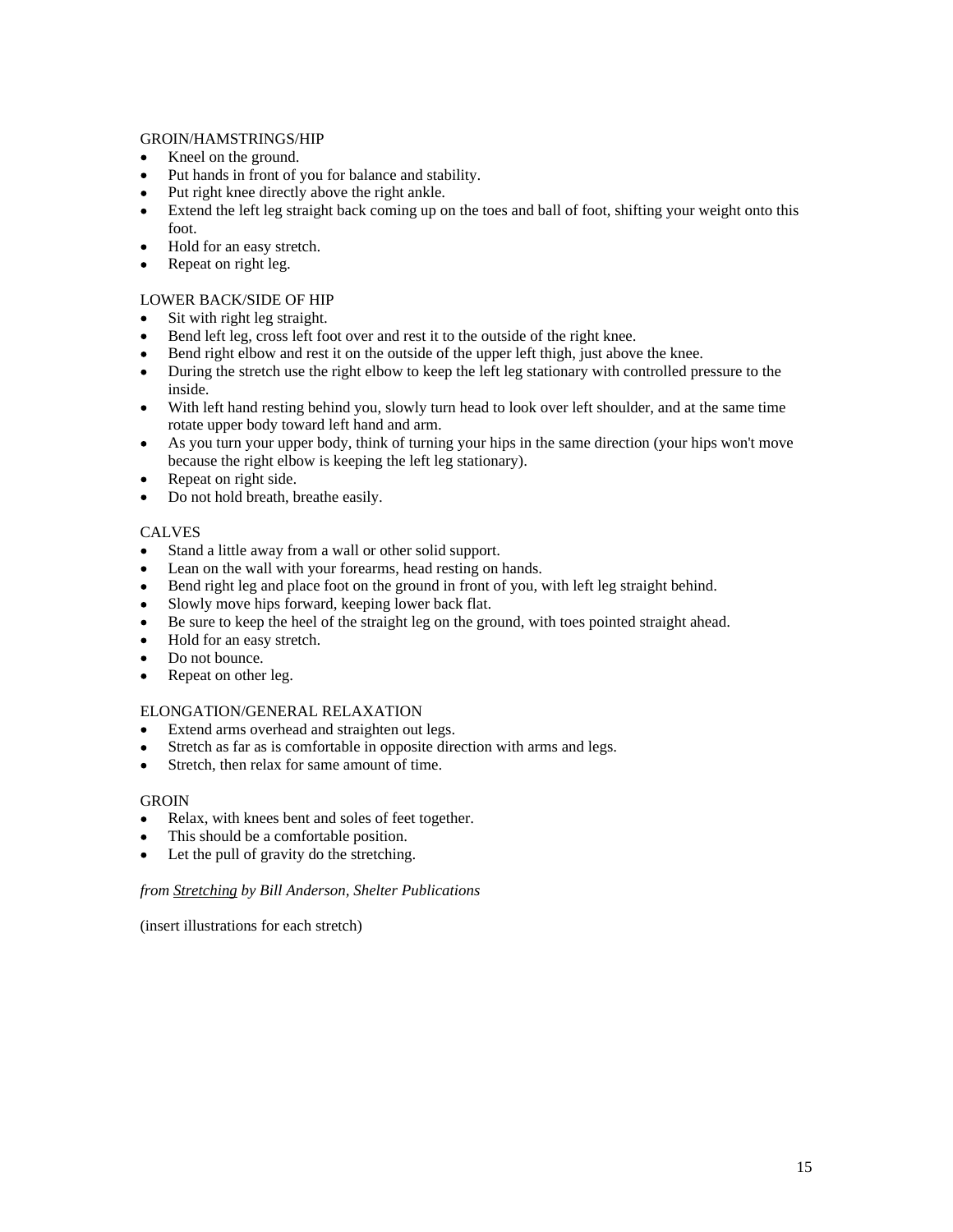### **ASSESSMENT OF EACH ATHLETE'S CURRENT SKILL LEVEL**

At the beginning of each training season and at regular intervals, each speed skater should be assessed to determine skills mastered and identify those that require further work.

Following is a Speed Skating Performance Assessment Form that includes basic ice skating skills needed to begin speed skating training as well as specific speed skating skills needed to progress in the sport.

#### **INDIVIDUAL SPEED SKATER SKILL ASSESSMENT FORM**

Skater: <u>Date:</u> Date: Coach:

#### **BASIC ICE SKATING SKILLS**

SKILL LEVEL A

- Stand unassisted for 5 seconds.
- equal than  $\Box$  Fall and stand up unassisted.
- Perform Knee Dip standing still unassisted.
- March forward 10 steps unassisted.

#### SKILL LEVEL B

- March forward 10 steps unassisted.
- Perform Swizzles (fish tails) standing still for 3 repetitions.
- Perform backward Wiggle or March assisted.
- Perform 2-foot Glide forward for distance of at least length of body.

### SKILL LEVEL C

- Perform backward Wiggle or March (3 repetitions).
- Perform 5 forward Swizzles covering at least 10 feet.
- Perform forward Skating across the rink.
- Perform forward Gliding Dip covering at least length of body.

### SKILL LEVEL D

- Perform backward 2-foot Glide covering at least length of body.
- Perform 2-foot Jump in place.
- Perform 1-foot Snowplow Stop (left or right).
- Perform forward 1-foot Glide covering at least length of body (right and left).

#### SKILL LEVEL E

- Perform forward Stroking across the rink.
	- Perform 5 backward Swizzles covering at least 10 feet.
- Perform forward 2-foot Curves left and right across the rink.
- Perform 2-foot Turn front to back, on the spot.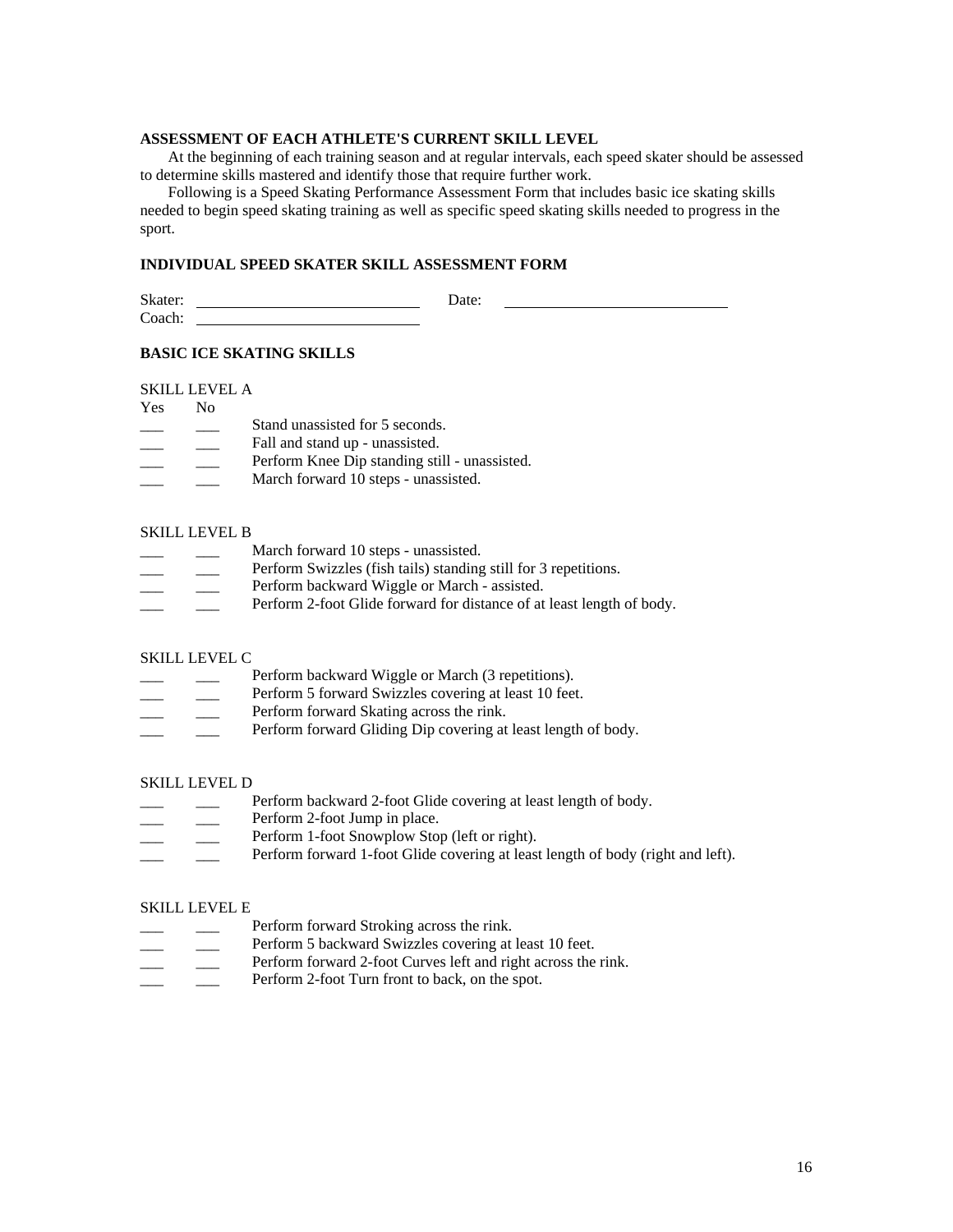#### **SPEED SKATING SKILLS**

#### BASIC POSITION

# Yes No

- Ankles are straight, not leaning in or out.
- Skates are shoulder-width apart.
- Blades are parallel and point straight forward.
- **EXECUTE:** Knees are over toes.
- Legs are bent about 90 degrees.
- Elbows are on knees with hands clasped.
- Back is bent in a relaxed position about 45 degrees.
- Center of gravity is at middle of blade.
- Eyes and head are straight ahead looking at point 10 feet in front.

### STROKING-PUSH TO SIDE

- Complete leg extension directly to the side.
- Blades are parallel, pointing straight ahead.
- Knee, toe of supporting leg, and the nose are in a straight line.
- Supporting leg is bent at 90 degrees.
- Back is bent at 45 degrees relaxed position.
- Center of gravity is directly over middle of supporting skate.
- Eyes and head are straight ahead looking 10 feet forward.
- Very little or no weight is placed on extended leg.

#### ARM SWING

- Swing arms straight back and forth "thumbs up." Swing arms no higher than shoulder, front or back. Hands and arms are relaxed but controlled.
- Arms have slight bend in elbow on front swing.

### LEG RETURN

- **Example 3** Push directly to side.
- Leg is relaxed and swings behind.
- Leg is returned to starting position.
- Knees and feet are close together.
- Heel of blade is placed down first.

### CROSSING OVER

- example of Feet are kept close to ice.
- Right skate is placed in direction of travel over left skate.
- Push to side not back with left skate.
- Left skate is returned to start position.
- Weight is on outside edge of left skate.
- Weight is on inside edge of right skate.
- Head, eyes, and shoulders follow the line of the turn.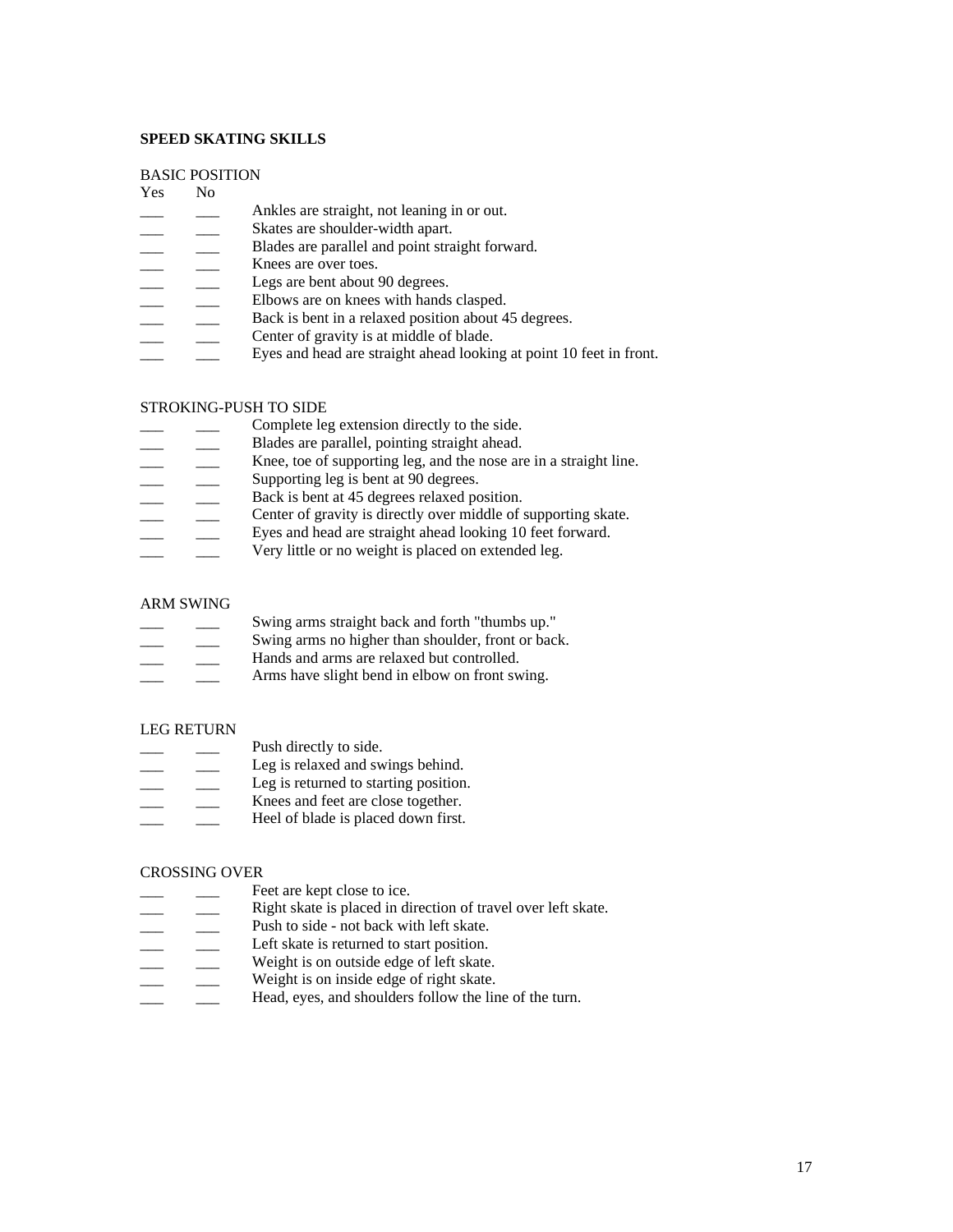#### STARTS **STARTS**

- Skater demonstrates response to start sequence commands.
- Skates are parallel, at about 45 degrees to starting line.
- 
- Knees are bent at 90 degrees.
	- Lead arm is held comfortably in front with elbow bent.
		- Trailing arm is slightly behind ready to swing forward.
- Back is straight for first 3 steps.
- Elbows are bent for first 3 steps.
- Feet are shoulder-width apart.<br>
 Channel Experience and 40 degrees.<br>
 Lead arm is held comfortably increase.<br>
 Trailing arm is slightly behind<br>
Back is straight for first 3 step.<br>
 Ebows are bent for first 3 step.<br>
 W Weight is evenly distributed with slightly more on rear foot providing good support and balance. The contract of the contract of the contract of the contract of the contract of the contract of the contract of the contract of the contract of the contract of the contract of the contract of the contract of the c
	-
- Eyes and head are up looking straight ahead down the track.<br>
Skater uses alternating running steps for at least first three states of the skater gradually goes down into basic position as speed increase the state langthers Skater uses alternating running steps for at least first three steps.
	- Skater gradually goes down into basic position as speed increases and tempo decreases.
	- Arm swing lengthens as stride lengthens.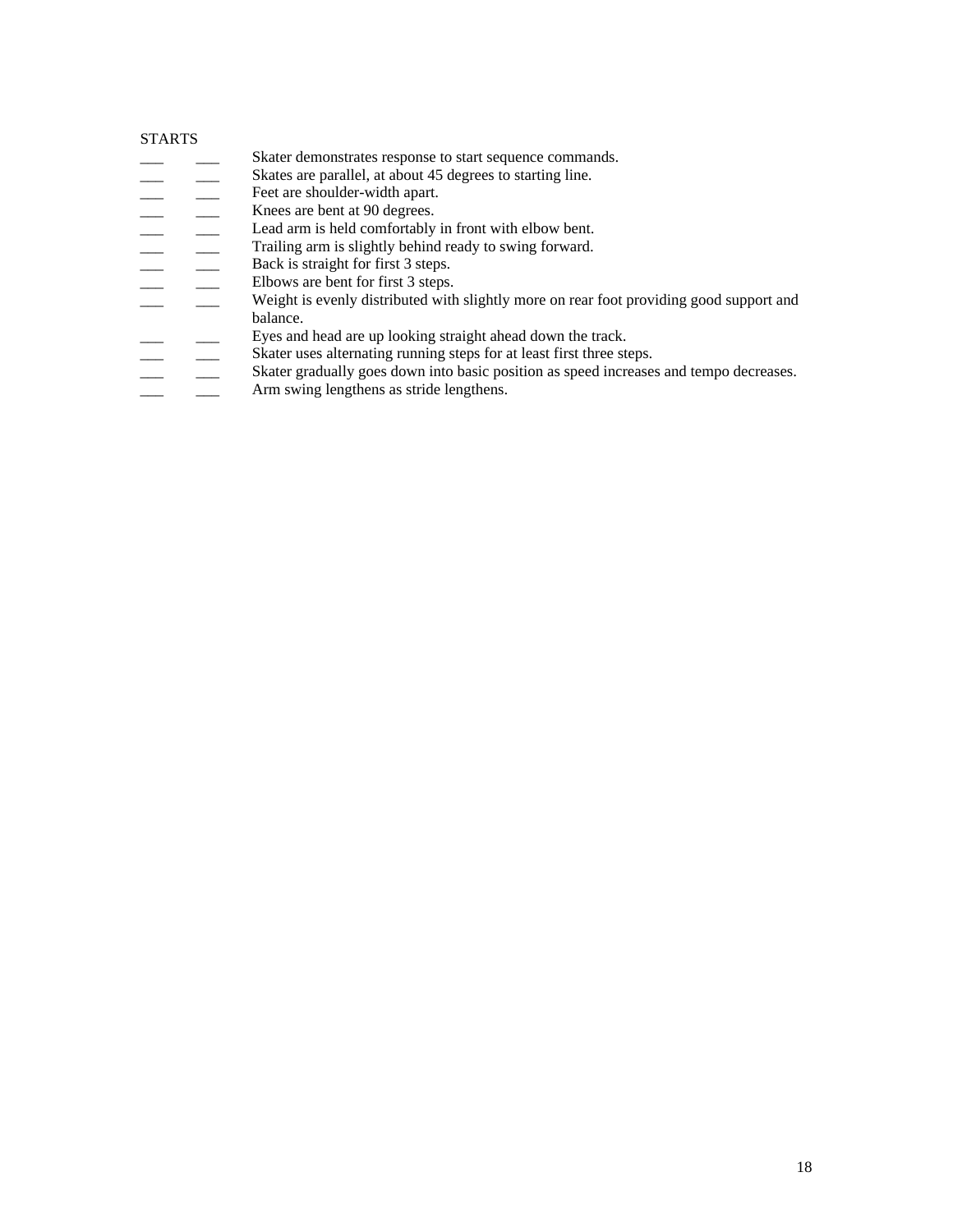#### **STEPS TO TEACHING EACH SKILL**

In order for a skater to be successful in speed skating, one must learn and master certain basic skating skills. Following are basic ice skating skills that all skaters should know how to do in both Figure Skating and Speed Skating. When a skater has learned at least 80% of these basic ice skating skills, he/she is ready to begin training in skating the speed skating track and move to some early competition experiences. The Speed Skating coach must take care to ensure that each skater learns basic ice skating skills rather than rushing a skater into competition without the requisite skills.

Skating and learning how to skate should be first and foremost FUN. Learning these basic skills is important for future skill progression and success.

# *SKILL LEVEL A*

#### **Basic Skill 1-**

#### **STAND UNASSISTED FOR FIVE SECONDS**

Assessing the athlete's readiness

- The athlete can walk in skates on carpet or tile floor.
- While on carpet or tile floor, the athlete can keep feet parallel and maintain balance over center of skate.
- The athlete can keep head erect and eyes focused forward.

#### Teaching the skill

- Walk onto ice.
- Position shoulders directly over the hips.
- Keep feet parallel, maintaining center of balance directly over center of skate.
- Hold arms to the side and slightly forward for balance.
- Keep head erect and eyes focused forward.
- Bend knees and hold ankles straight.

#### **Basic Skill 2-**

#### **FALL AND STAND UP UNASSISTED**

# Assessing the athlete's readiness

On carpet or tile floor, the athlete can stand up from a kneeling position without assistance.

#### Teaching the skill state of the state of the state of the state of the state of the state of the state of the state of the state of the state of the state of the state of the state of the state of the state of the state of

- Assume a standing position, hands and arms stretched forward.
- Tuck chin in to keep head forward.
- Bend knees and continue into dip position lowering hips to ice.
- Continue fall until skater falls on one cheek (bottom) keeping hands in position and off ice.
- Assume position on hands and knees with hands flat on ice.
- Bring one knee up towards chest, firmly setting blade flat on the ice.
- Raise body up high enough to bring other skate next to the first skate.
- Keep body in crouch position, maintaining balance.
- Raise up slowly, straightening the knees and keeping balance over the skate.
- Assume the standing position.

#### **Suggestions for the teacher/coach**

Stress the importance of sitting down or rolling to the side when falling. Bring hands towards chest to break the fall, except when necessary to prevent serious injuries to the head or face. Instruct athletes to get onto their hands and knees before standing. Help athlete overcome the fear of ice and the phenomena of sliding and slipping by taking him/her on the ice in street shoes with rubber soles. Have athlete practice standing up maneuvers on dry land first. Practice knee bends while gliding forward on both skates. Be sure the blades stay flat on the ice throughout this exercise. This exercise will improve the athlete's recovery skills.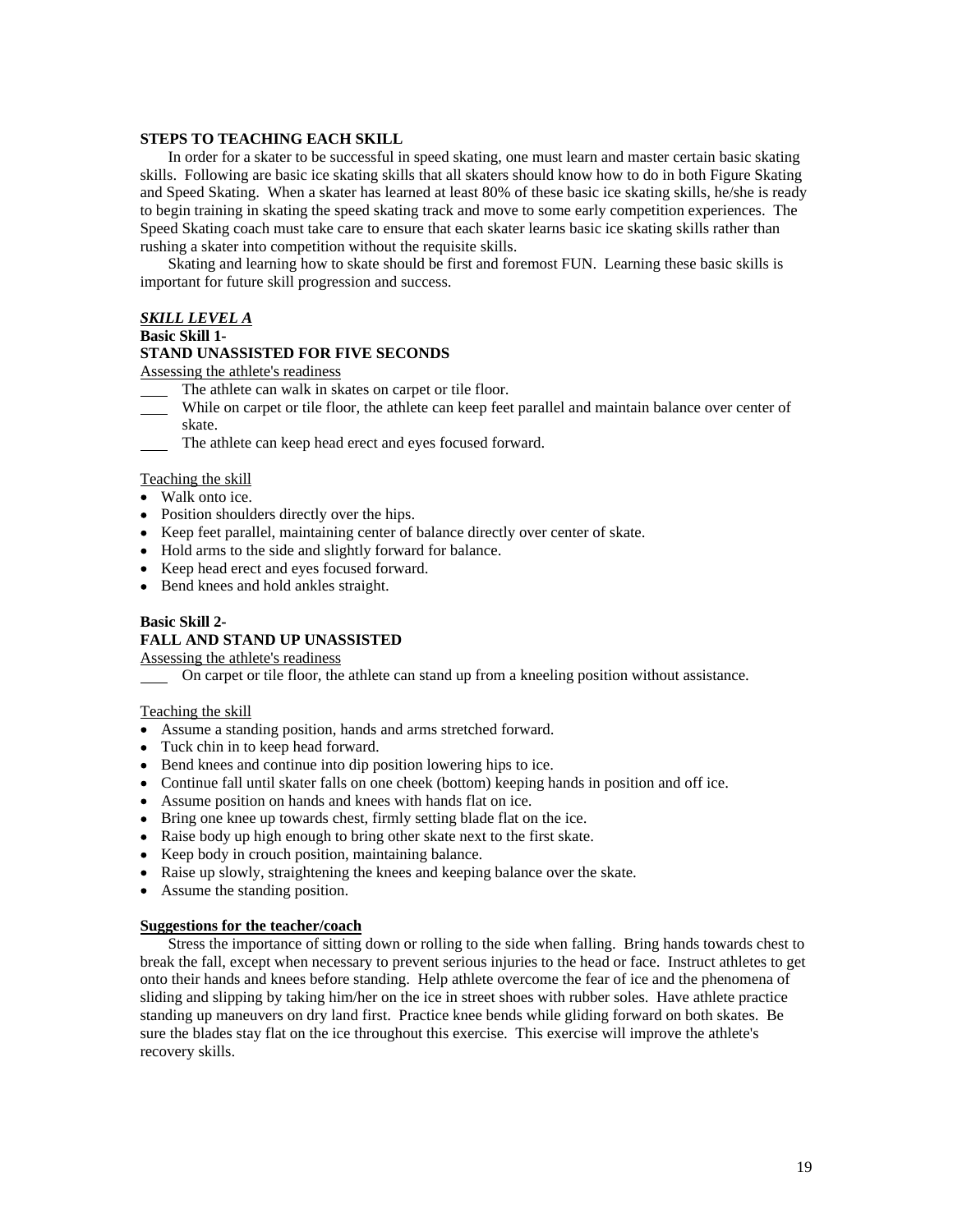# **Basic Skill 3- KNEE DIP STANDING STILL UNASSISTED**

Assessing the athlete's readiness

On carpet or tile floor, the athlete can perform a knee dip.

### Teaching the skill state of the state of the state of the state of the state of the state of the state of the state of the state of the state of the state of the state of the state of the state of the state of the state of

- Assume a standing position on the ice.
- Extend arms forward.
- Bend knees to lower hips until hips are slightly higher than the knees.
- Keep back straight, but angled forward at hip to maintain balance.

### **Suggestions for the teacher/coach**

Keep blades flat to ice, feet parallel. Instruct athlete to let ankles press forward over toes. Instruct athlete to reach forward with extended arms. Stress squat position, and straight back.

# **Basic Skill 4-**

# **MARCH FORWARD 10 STEPS ASSISTED**

Assessing the athlete's readiness

While wearing skates, the athlete can march forward 10 steps on carpet or tile floor with or without assistance.

### Teaching the skill state of the state of the state of the state of the state of the state of the state of the state of the state of the state of the state of the state of the state of the state of the state of the state of

- Assume a standing position on the ice.
- Maintain center of balance directly over skates.
- Stand with skates in a parallel position.
- March in standing position with toes slightly turned out; march forward 10 steps.
- Let the skate down with the blade flat on the ice.
- March forward with the other skate in the same manner.
- Repeat sequence several times until a smooth marching motion is achieved.

### **Suggestions for the teacher/coach**

Stand with athlete and help athlete adjust to the ice surface. If skate aid is necessary, instruct athlete to stand erect and walk on the ice while pushing it ahead. When supporting the athlete, stand at the athlete's side, use your stronger arm to hold the underarm of the athlete, and grip his/her hand with your hand. Your other arm remains free for balance. If "weak ankles" are spotted, check for the following: skates too large, skates too loose, improperly-fitted skates, unsturdy boot, no arch support or worn out boot material, and blade mounting. Hold both of the athlete's hands in a waist-high position. Instruct athlete to march forward while you walk backward. Instruct athlete to exaggerate the marching motion. Ask the athlete to "march" as in a parade or as a soldier. Offer support only when needed (grip athlete's arm only if he/she is losing balance). It is important for the coach and volunteer to know that it is dangerous to assist a skater by holding him/her from behind. The possibility of injury caused by the athlete's skate blades, or the lack of control in this position is great.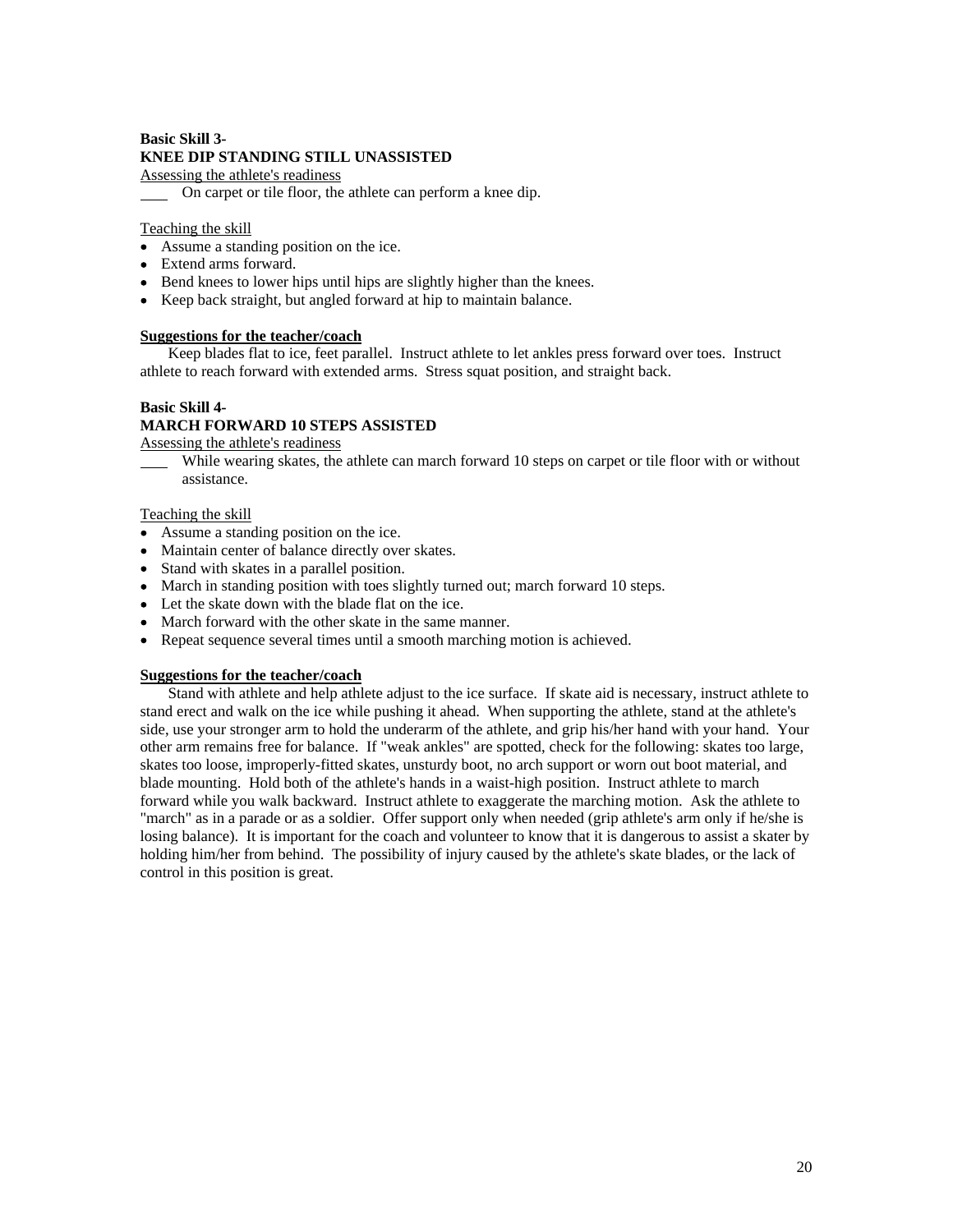# *SKILL LEVEL B*

#### **Basic Skill 5-**

#### **MARCH FORWARD 10 STEPS UNASSISTED**

### Assessing the athlete's readiness

While wearing skates, the athlete can march forward 10 steps on carpet or tile floor without assistance.

### Teaching the skill state of the state of the state of the state of the state of the state of the state of the state of the state of the state of the state of the state of the state of the state of the state of the state of

- Assume a standing position on the ice.
- Maintain center of balance directly over skates.
- Stand with skates in a parallel position.
- March in standing position with toes slightly turned out, march forward 10 steps.
- Let the skate down with the blade flat on the ice.
- March forward with the other skate in the same manner.
- Repeat sequence several times until a smooth marching motion is achieved.

### **Basic Skill 6-**

# **SWIZZLES STANDING STILL (3 REPETITIONS)**

#### Assessing the athlete's readiness

While wearing skates, the athlete can point toes outward and then point toes inward while on carpet or tile floor. or tile floor.

### Teaching the skill state of the state of the state of the state of the state of the state of the state of the state of the state of the state of the state of the state of the state of the state of the state of the state of

- Assume a standing position.
- Position feet parallel to each other.
- Point toes outward and position the blades on ice flat.
- Point toes inward with blade flat on ice.
- Repeat this sequence several times.

#### **Suggestions for the teacher/coach**

Demonstrate and explain that the blades never leave the ice during this skill.

# **Basic Skill 7-**

# **BACKWARD WIGGLE OR MARCH ASSISTED**

Assessing the athlete's readiness

While wearing skates, the athlete can walk backward 10 steps with or without assistance.

#### Teaching the skill

- Assume standing position.
- Place blades flat on ice with toes slightly pointed inward.
- Lift feet as in marching motion with weight on ball of foot.
- Skate backward by twisting back and forth in "wiggling" motion.
- Keep head up and facing forward, knees slightly bent, and arms out for balance.
- Keep the body facing forward at all times. Move only the hips, legs, and feet underneath the upper body. The contract of the contract of the contract of the contract of the contract of the contract of the contract of the contract of the contract of the contract of the contract of the contract of the contract of the cont

# **Suggestions for the teacher/coach**

Stress picking up knees for marching and correct posture while moving backward.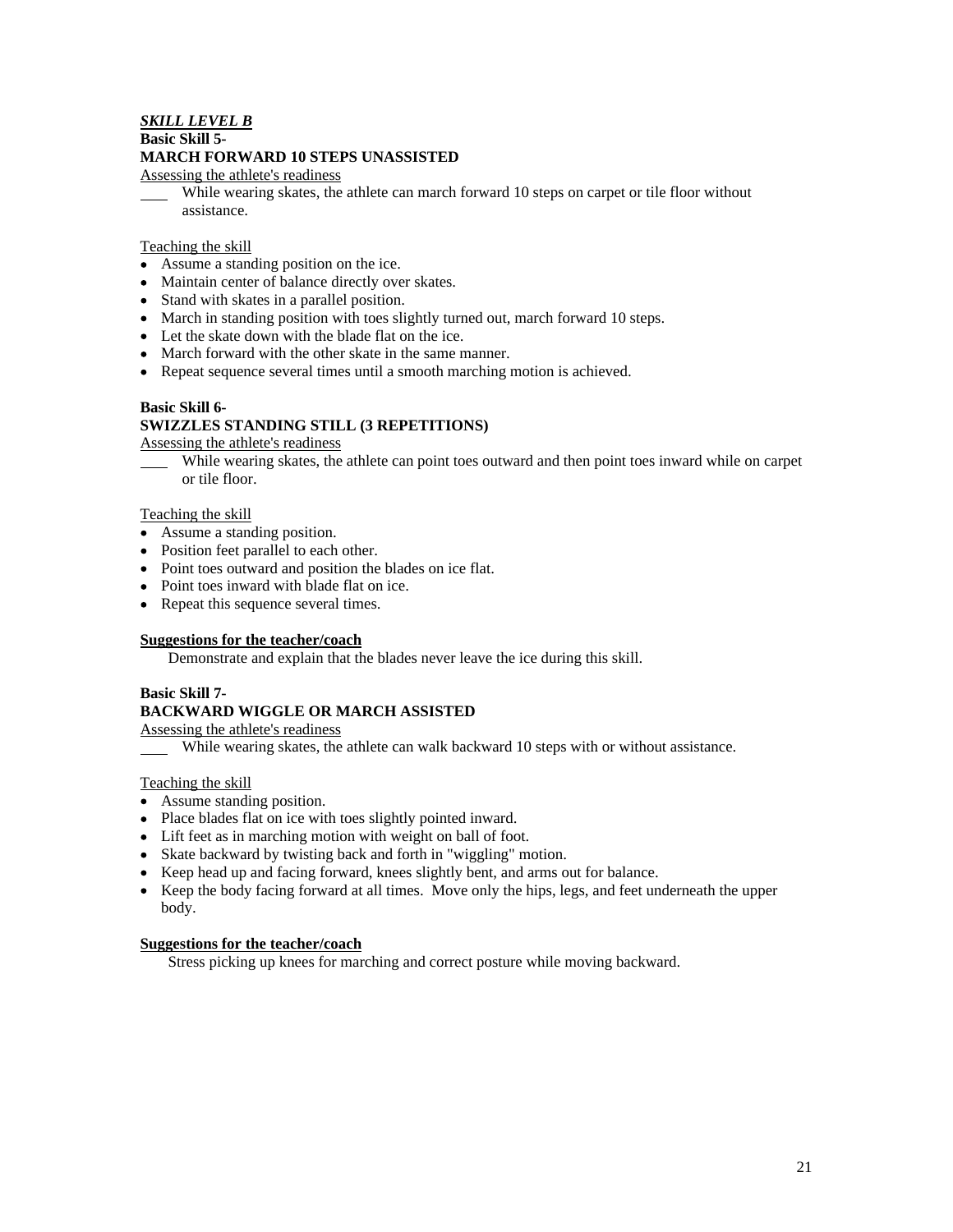# **Basic Skill 8- FORWARD TWO-FOOT GLIDE LENGTH OF BODY**

Assessing the athlete's readiness

The athlete can perform Basic Skills 1-7.

### Teaching the skill state of the state of the state of the state of the state of the state of the state of the state of the state of the state of the state of the state of the state of the state of the state of the state of

- Assume a standing position.
- Skate forward taking small steps with toes pointed out.
- Glide forward on both feet parallel to each other, head up and facing forward.
- Knees bent slightly, and arms extended to the side and slightly forward.
- Glide for length of body.

### **Suggestions for the teacher/coach**

Assist athlete from the side by holding the arm and hand. Assist from front of the athlete only in extreme cases of difficulty. Use a skate aid to let athlete practice by himself. Increase the length of steps and thus the speed of the glide, as competency increases.

# *SKILL LEVEL C* **Basic Skill 9- BACKWARD WIGGLE OR MARCH UNASSISTED**

Assessing the athlete's readiness

The athlete can perform Basic Skills 1-8.

#### Teaching the skill

- Assume standing position.
- Place blades flat on ice with toes slightly pointed inward.
- Lift feet as in marching motion with weight on ball of foot.
- Skate backward by twisting back and forth in "wiggling" motion.
- Keep head up and facing forward, knees slightly bent, and arms out for balance.
- Keep the body facing forward at all times. Move only the hips, legs, and feet underneath the upper body. The contract of the contract of the contract of the contract of the contract of the contract of the contract of the contract of the contract of the contract of the contract of the contract of the contract of the cont

#### **Suggestions for the teacher/coach**

Stress picking up knees for marching and correct posture while moving backward.

# **Basic Skill 10-**

# **FIVE FORWARD SWIZZLES COVERING AT LEAST 10 FEET**

Assessing the athlete's readiness

The athlete can perform Basic Skills 1-9.

#### Teaching the skill

- Assume standing position.
- Position feet parallel to each other.
- Bend knees to create more pressure and more glide.
- Keep upper body straight and arms extended to the side and slightly forward.
- Let feet glide forward in an outward direction until slightly more than hip-width apart.
- Turn feet slightly toward each other pulling feet together and straighten knees, lifting the upper body.
- Focus eyes in direction of travel.
- Repeat sequence for at least 10 feet.

### **Suggestions for the teacher/coach**

Demonstrate and explain that the blades never leave the ice during this skill. Instruct the athlete to use knee action (down, up, down) to increase forward motion. Stress correct posture while performing skill.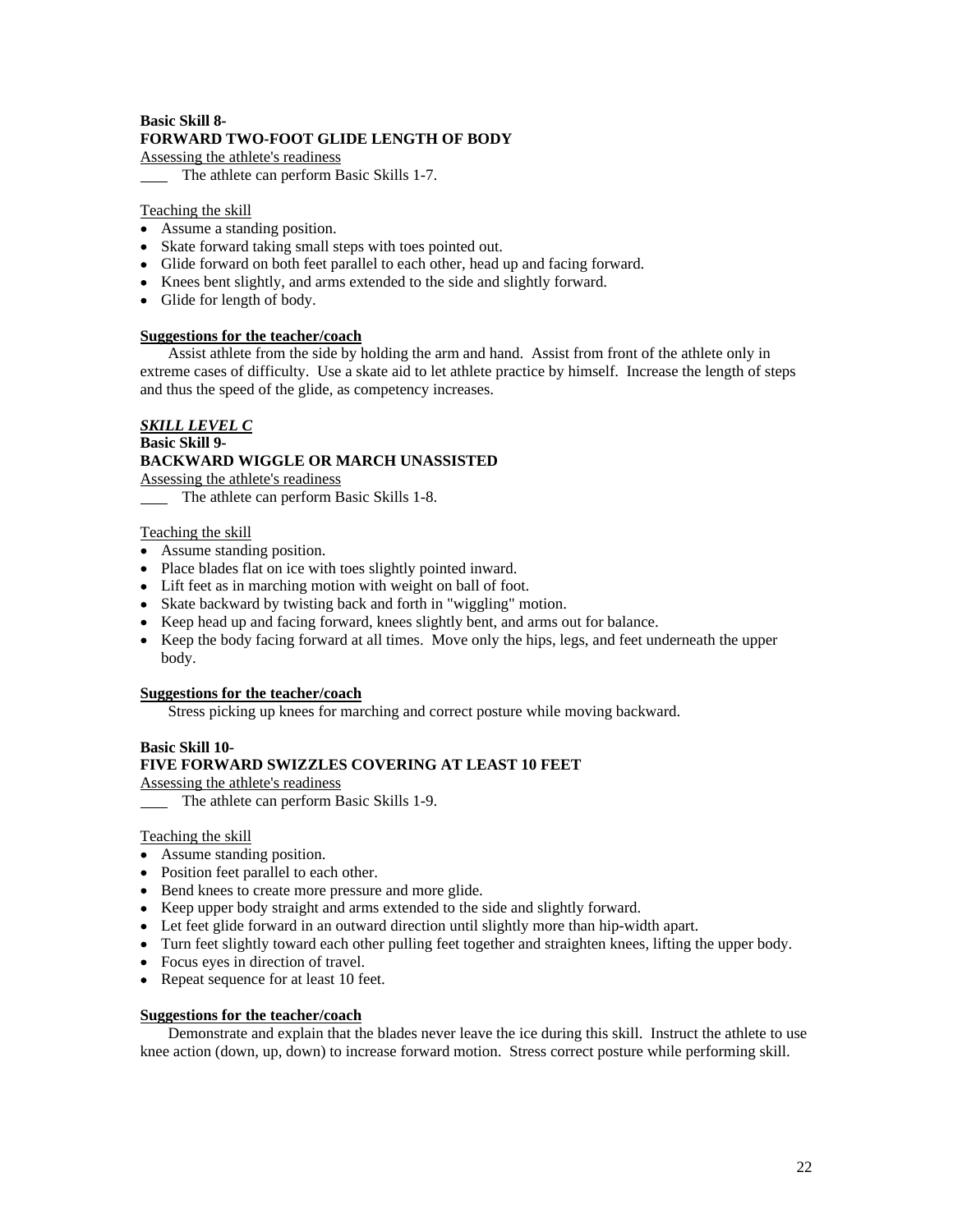# **Basic Skill 11- FORWARD SKATING ACROSS WIDTH OF RINK**

Assessing the athlete's readiness

The athlete can perform Basic Skills 1-10.

# Teaching the skill

- Assume a standing position.
- Begin marching with toes pointed outward and both knees bent.
- Arms extended to the side and slightly forward.
- Balance weight on both skates evenly.
- Continue across rink.
- Instruct skaters to shift weight from one skate to the other.
- Instruct skaters to shift weight from one skate to the other.
- Focus indirection of travel.

# **Suggestions to the teacher/coach**

Instruct athlete to maintain correct posture while moving forward. When pushing, use the inside of the blade to begin the thrust (push).

# **Basic Skill 12- FORWARD GLIDING DIP LENGTH OF BODY**

Assessing the athlete's readiness

The athlete can perform Basic Skills 1-11.

### Teaching the skill state of the state of the state of the state of the state of the state of the state of the state of the state of the state of the state of the state of the state of the state of the state of the state of

- Assume skating position.
- Begin skating forward with skates parallel to ice.
- Glide on 2 feet, head up and facing forward.
- Bend knees to lower hips until slightly higher than the knees while gliding forward.
- Resume standing position while gliding forward.

# **Suggestions for the teacher/coach**

Instruct athlete to keep blades flat on ice. Stress bending forward of ankles in dip position. Instruct athlete to reach forward extending arms. Stress "squat" position with straight back.

# *SKILL LEVEL D*

#### **Basic Skill 13-**

# **BACKWARD TWO-FOOT GLIDE LENGTH OF BODY**

Assessing the athlete's readiness

The athlete can perform Basic Skills 1-12.

### Teaching the skill

- Assume standing position with back facing direction of travel.
- Skate backwards with feet parallel to each other, head up and facing forward.
- Knees bent slightly and arms extended forward.
- Balance with weight on ball of foot.
- Glide for length of body.

#### **Suggestions for the teacher/coach**

Skater should bend knees and allow blades to glide backwards. Instruct athlete to keep head erect and arms extended forward.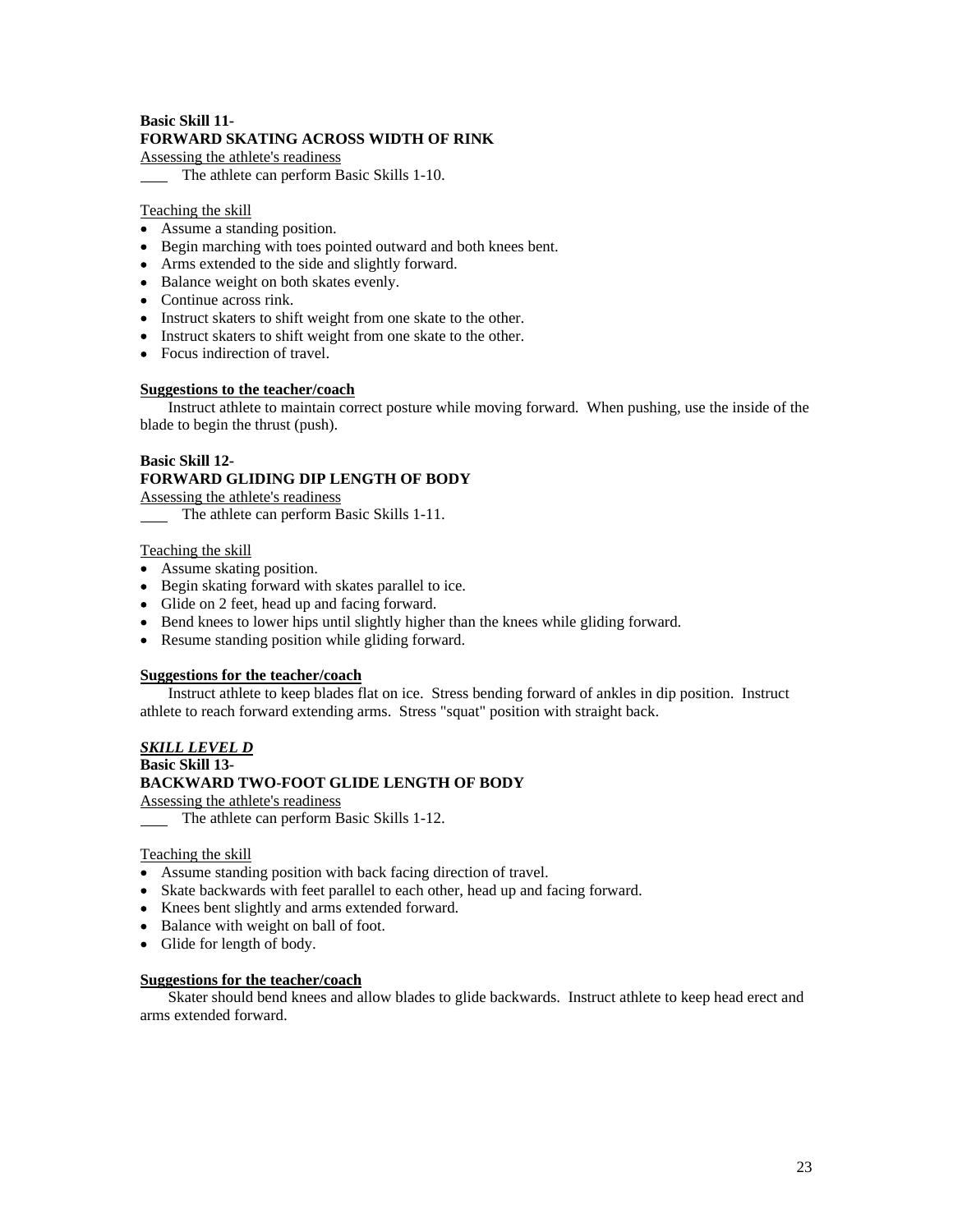# **Basic Skill 14- TWO-FOOT JUMP IN PLACE**

Assessing the athlete's readiness

- While wearing skates, the athlete can perform a two-footed jump on carpet or tile floor.
- The athlete can perform Basic Skills 1-13.

### Teaching the skill state of the state of the state of the state of the state of the state of the state of the state of the state of the state of the state of the state of the state of the state of the state of the state of

- Assume a standing position with arms extended forward.
- Bend knees and jump up.
- Land on bent knees on ball of foot.

### **Suggestions for the teacher/coach**

Instruct athlete to keep head erect and weight on ball of foot. Stress bend of knees for more height in jump.

#### **Basic Skill 15-**

# **ONE-FOOT SNOWPLOW STOP (LEFT OR RIGHT)**

Assessing the athlete's readiness

While wearing skates, the athlete can point toes together while standing

### Teaching the skill

- Assume standing position on ice.<br>• Skate forward.
- Skate forward.
- Glide on both skates.
- Slide foot of skaters choice slightly forward and to the side, with toe turned in, and apply pressure to the inside edge of blade.
- Come to a gradual stop.
- Perform the maneuver in a straight line.
- Keep arms out for balance.
- Keep head up and arms extended to the side and slightly forward.

#### **Suggestions for the teacher/coach**

Demonstrate the one-foot snowplow stop standing still. Emphasize "skidding" action with one foot on ice.

### **Basic Skill 16-**

# **FORWARD ONE-FOOT GLIDE LENGTH OF BODY**

Assessing the athlete's readiness

- While wearing skates, the athlete can maintain balance on one foot (right or left) on carpet or tile floor without assistance.
- The athlete can perform Basic Skills 1-15.

## Teaching the skill

- Assume standing position.
- Skate forward taking small steps.
- Glide forward on both skates.
- Balance weight on one skate.
- Lift other skate to ankle of skating foot.
- Hold body upright, head up, and facing forward, and arms to the side and slightly forward.
- Glide length of body.
- Repeat task sequence on opposite foot.

# **Suggestions for the teacher/coach**

Practice balancing on one skate by holding onto the rink boards. Keep free leg close to skating leg. Ask the athlete to keep a straight line while gliding forward on one skate. This will take plenty of practice. As competency increases, increase the length of the steps, and thus the speed of the glide.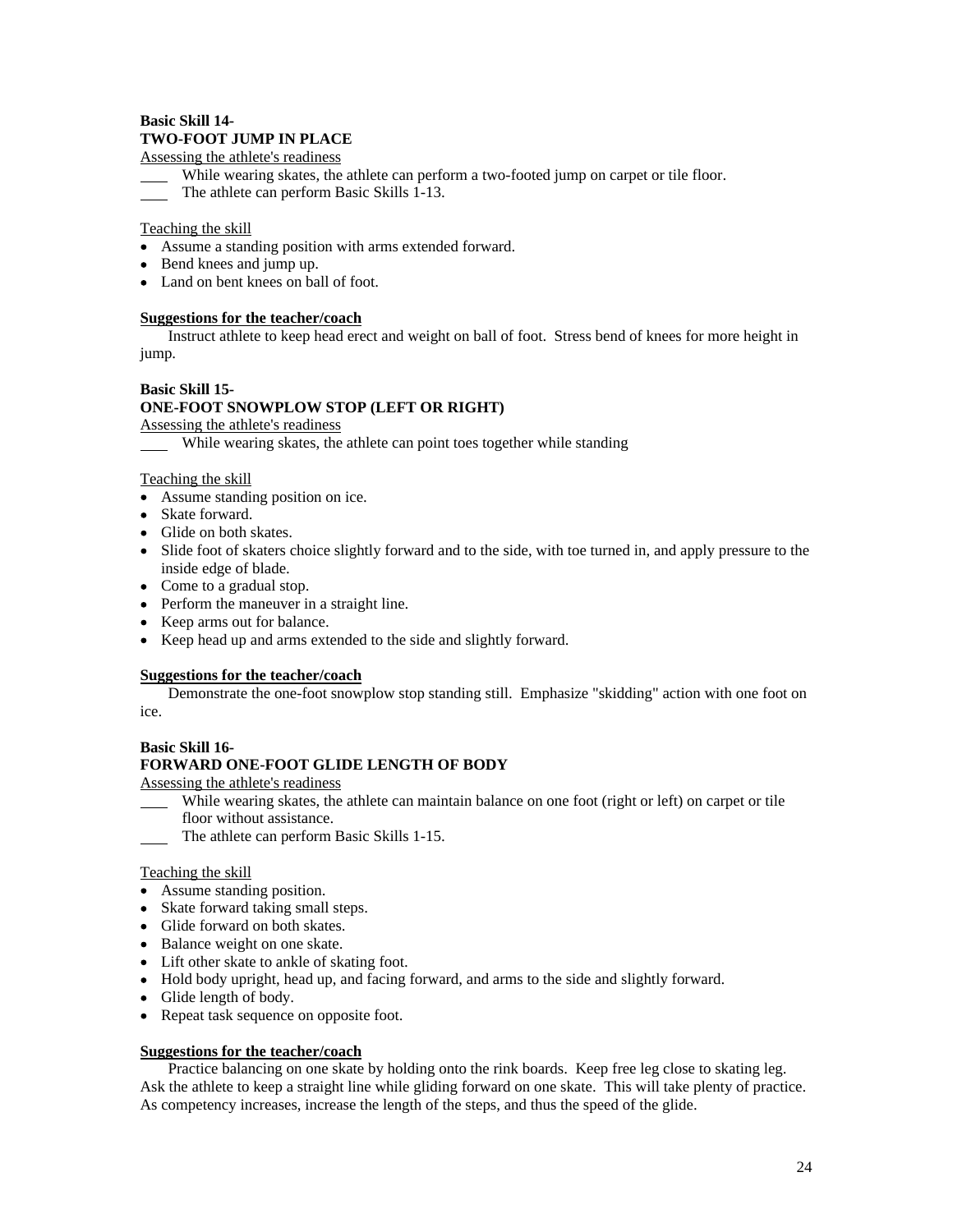# **Basic Skill 17- FORWARD STROKING ACROSS RINK**

Assessing the athlete's readiness

The athlete can perform Basic Skill 1-16.

### Teaching the skill state of the state of the state of the state of the state of the state of the state of the state of the state of the state of the state of the state of the state of the state of the state of the state of

- Assume a well-balanced standing position.
- Maintain center of balance directly over center of skates.
- Stand on both feet with toes turned outward about 60 degrees.
- Bend knees slightly.
- Push must be made with the inside edge of each foot without using the toe pick. Weight of body should be transferred evenly from one foot to the other with each push.
- Extend arms to the side and slightly forward for balance.
- Keep head erect and eyes focused in direction of travel.
- Take at least four alternating strokes without interruption.

### **Suggestions for the teacher/coach**

Instruct athlete to skate with upper body erect while holding arms extended forward and slightly to the side. If athlete is tripping over toe pick, check position of feet, distribution of weight, or size of skates. If skate slides away to the side while skating, check for dull blades or feet being too far apart.

#### **Basic Skill 18-**

# **FIVE BACKWARD SWIZZLES COVERING 10 FEET**

Assessing the athlete's readiness

The athlete can perform Basic Skills 1-17.

### Teaching the skill state of the state of the state of the state of the state of the state of the state of the state of the state of the state of the state of the state of the state of the state of the state of the state of

- Assume standing position with back facing direction of travel.
- Turn toes in slightly and heels apart, positioning blades on the inside edges.
- Bend knees to create pressure to move backwards.
- Keep upper body straight and arms extended to the side and slightly forward.
- Let the feet glide backward in an outward direction until hip-width apart; turn heels inward and pull feet together while lifting upper body.

### **Suggestions for the teacher/coach**

Diagram swizzle patterns on ice or blackboard. Have athlete follow swizzle track on ice. Emphasize the down-up motion.

#### **Basic Skill 19- FORWARD TWO-FOOT CURVES, ACROSS RINK (LEFT AND RIGHT)**

Assessing the athlete's readiness

The athlete can perform Basic Skills 1-18.

#### Teaching the skill state of the state of the state of the state of the state of the state of the state of the state of the state of the state of the state of the state of the state of the state of the state of the state of

- Assume standing position.
- Begin skating forward and assume 2-foot glide position.
- To initiate curve in either direction, turn upper body in direction of curve desired.
- Keep arms extended to the side and slightly forward and knees bent.

### **Suggestions for the teacher/coach**

Have athlete follow lines which are drawn on ice or a course through cones. Emphasize lean of body into curve.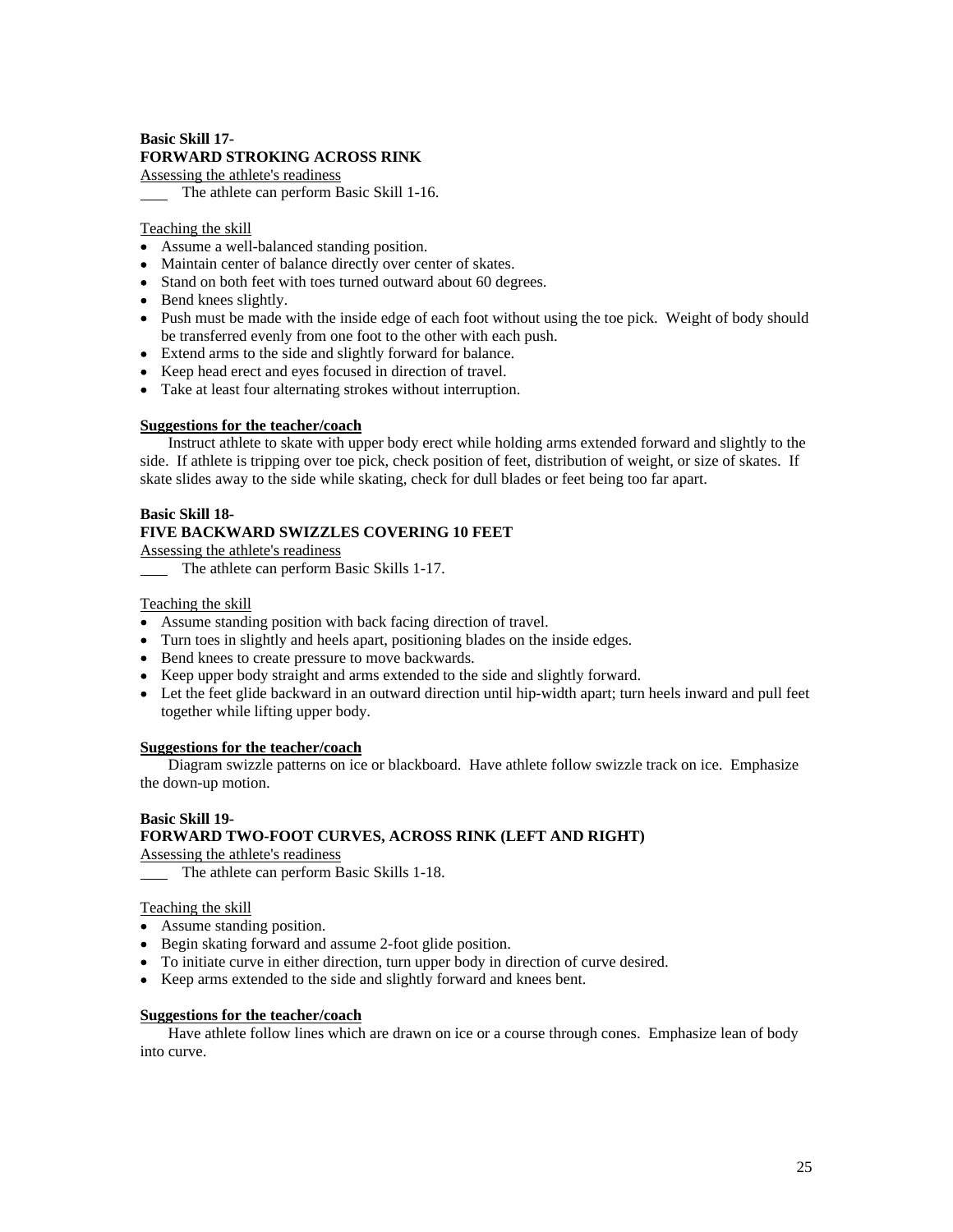# **Basic Skill 20- TWO-FOOT TURN FRONT TO BACK, ON THE SPOT**

Assessing the athlete's readiness

The athlete can perform Basic Skills 1-19.

# Teaching the skill

- Assume standing position, feet parallel.
- Rotate upper body 90 degrees in direction of turn.
- Allow hips to twist 180 degrees in same direction as upper body.

### **Suggestions for the teacher/coach**

Instruct athlete to hold boards or rail and practice the movement of twisting upper body against hips. Stress knee bend.

# DRILLS

### Straightaway Relay and the straight of the straight of the straight and the straight of the straight of the straight of the straight of the straight of the straight of the straight of the straight of the straight of the st

Number of players: 4-6 teams of 4-8 athletes Equipment: Enough cones for number of teams Line up teams as shown in diagram. The first skater skates to the end, turns left around the cone and back to the team, then tags the next skater with the right hand and passes to the left. This drill is excellent for teaching starting and straighaway skills.

Track Relay

Number of players: up to 24 Line up teams at their respective start lines as shown in diagram. First skater skates one lap and then tags the next skater.

# **STARTING**

Assessing athlete's readiness \_\_\_Athlete demonstrates basic skills 1-20

Teaching the Skill Basic Start Position (at start line):

\*Teach current starting rules: Go to the Start; Ready---

\*Skates are kept parallel to each other

\*Feet placed about shoulder width apart

\*Athlete stands with skate at 45 degree angle to start line

- \*Weight is distributed evenly on both skates, or slightly more weight on rear skate
- \*Knees are bent at 90 degrees

\*Leading arm is in front of chest with elbow bent

\*Trailing arm held loosely on side with elbow bent

\*Back bent about 45 degrees

\*Head and eyes looking up, focus on first turn marker

Moving From Start Position from Pistol Shot (Right Handed Start):

# **1. First Step**:

- \*Athlete raises left foot up and over start line and places in opposite direction at 45 degree position
- \*Right arm swings powerfully forward with elbow bent  $\bullet$
- \*Left arm swings back slightly with elbow bent
- \*Push off inner edge of right skate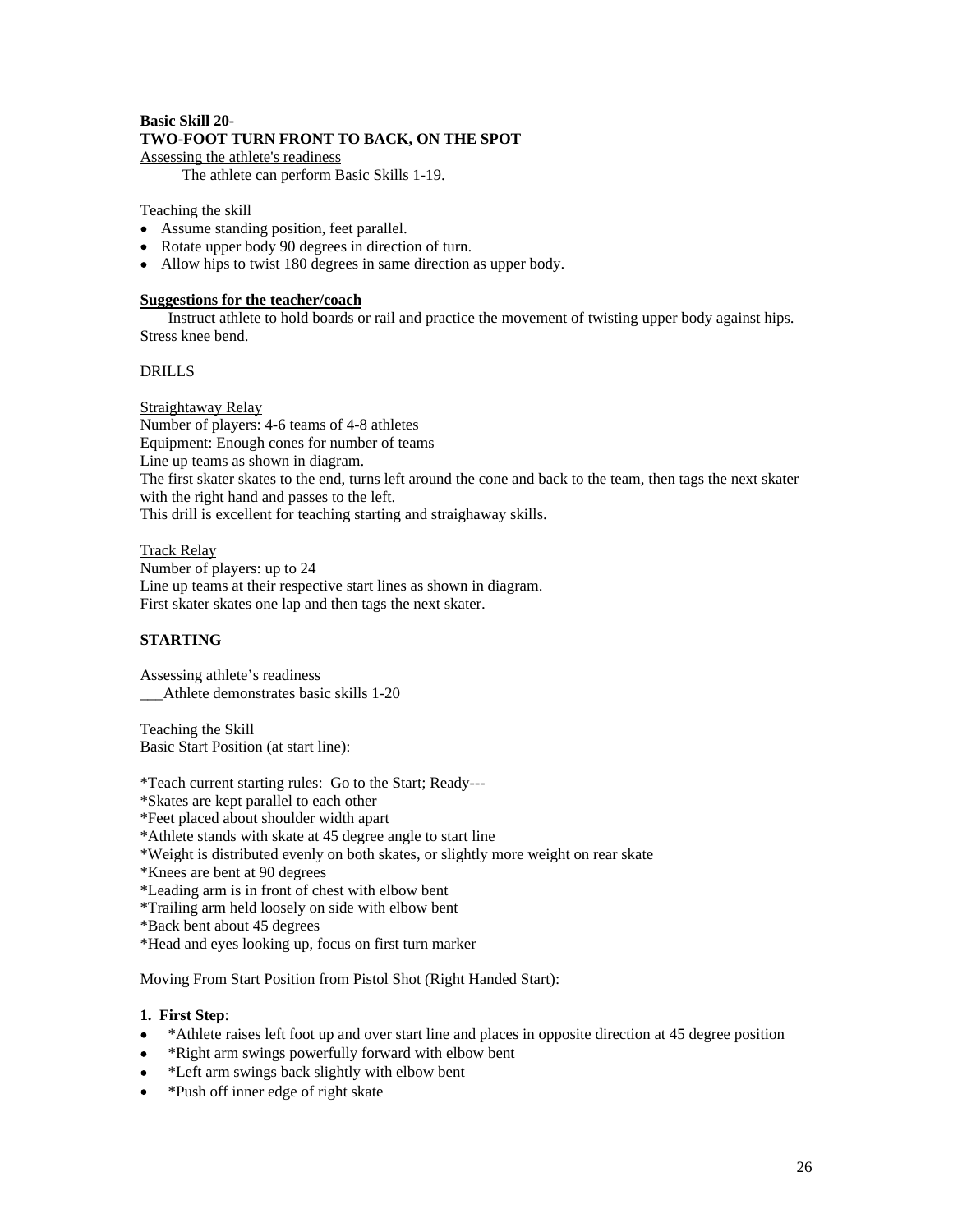### **2. Second Step:**

- \*Right arm swings back with slight elbow bent
- \*Left arm swings powerfully forward with elbow bent
- \*Push off inner edge of left skate  $\bullet$
- \*Right skate placed in front of, and to the side of the left skate-on inner edge at 45 degree position

### **3. Third Step:**

- \*Right arm swings powerfully forward with elbow bent
- $\bullet$ \*Left arm swings back with slight elbow bend
- $\bullet$ \*Push off inner edge of right skate
- \*Left skate is placed in front of, and to the side of the right skate on inner edge at 45 degree position

Body Position

- \*Back is fairly straight for first three steps
- \*Legs are bent at about 90 degree position
- \*Back gradually assumes posture of about 45 degrees as tempo of step decreases, but speed of glide increases
- \*Elbows remain bent for first 3-5 steps
- \*Arm swing lengthens as stride lengthens
- \*Legs begin to push to side as glide increases

#### **Suggestions for the teacher/coach**

ON-ICE: Stress correct foot position at start. Skates should be parallel to one another and at 45 degree angle to start line. This allows for good balance and a better position to push off the back skate. Feet should be a comfortable distance apart to provide a steady, comfortable base. Knees should be bent to get spring from the legs during the first three steps. Break down the start into each step. Have the skater practice stepping off the line and taking just the first step, then two steps, then three steps, then 5 steps. Start slow and increase the speed of the steps. Make sure arm swing is consistent with the steps. Do practice starts to both whistle and pistol. Give skater the experience of reacting to the pistol before competition. Practice time is also a great time to work with those skaters who appear afraid of the pistol shoot an opportunity to see the unloaded pistol close up. You as the coach should show the skater how the pistol works, what the blank shell looks like and explain safety issues with the regards to the pistol. Pistol starts should only be done by a coach or a responsible adult who is familiar with gun safety issues. Always use the correct start commands. Skill mastery at a slow speed will help for better skill use at a faster speed. Relay drills that reinforce skill development are: shuttle relay, track relay, line relay, starting shuttle relay, and change clothes relay.

OFF-ICE: The following items from the Speed Skating Home Training Programs will help further develop skills for better starts. Flexibility/Range of Motion Home Training Program: Exercises 2,3,4,5,6,7,9,10,11,12, and 13. Balance Drills Home Training Program: Exercises 2,3,4,5,6,7,8, and 9. Skating Imitation Drills Home Training Program: Exercises 3,4,5,8,9, and 10. Plyometric Drills Home Training Program: Exercises 1,2,3,4,5,6,7,8,9, and 10.

### **PUTTING IT ALL TOGETHER**

The most basic element in the sport of speed skating is the effective sequencing of basic position skills, push to the side skills, arm swing skills, leg return skills, crossing over skills and starting skills. This effective sequencing is accomplished by repetition of each skill and/or a combination of skills until they become almost automatic. When in their skates speed skaters sequence skills for gliding as automatically as they do when wearing shoes and walking. Repetition, repetition; at times slow, and at other times fast. Over and over and over. One could get bored if the coach/teacher is not creative in having the skater understand the skating task at hand, exploring different ways in which the skills can be learned, providing meaningful and fun practice opportunities and providing opportunity for the skater to demonstrate the skill at an automatic level (competition). Their is much more to teach and much more to learn than can usually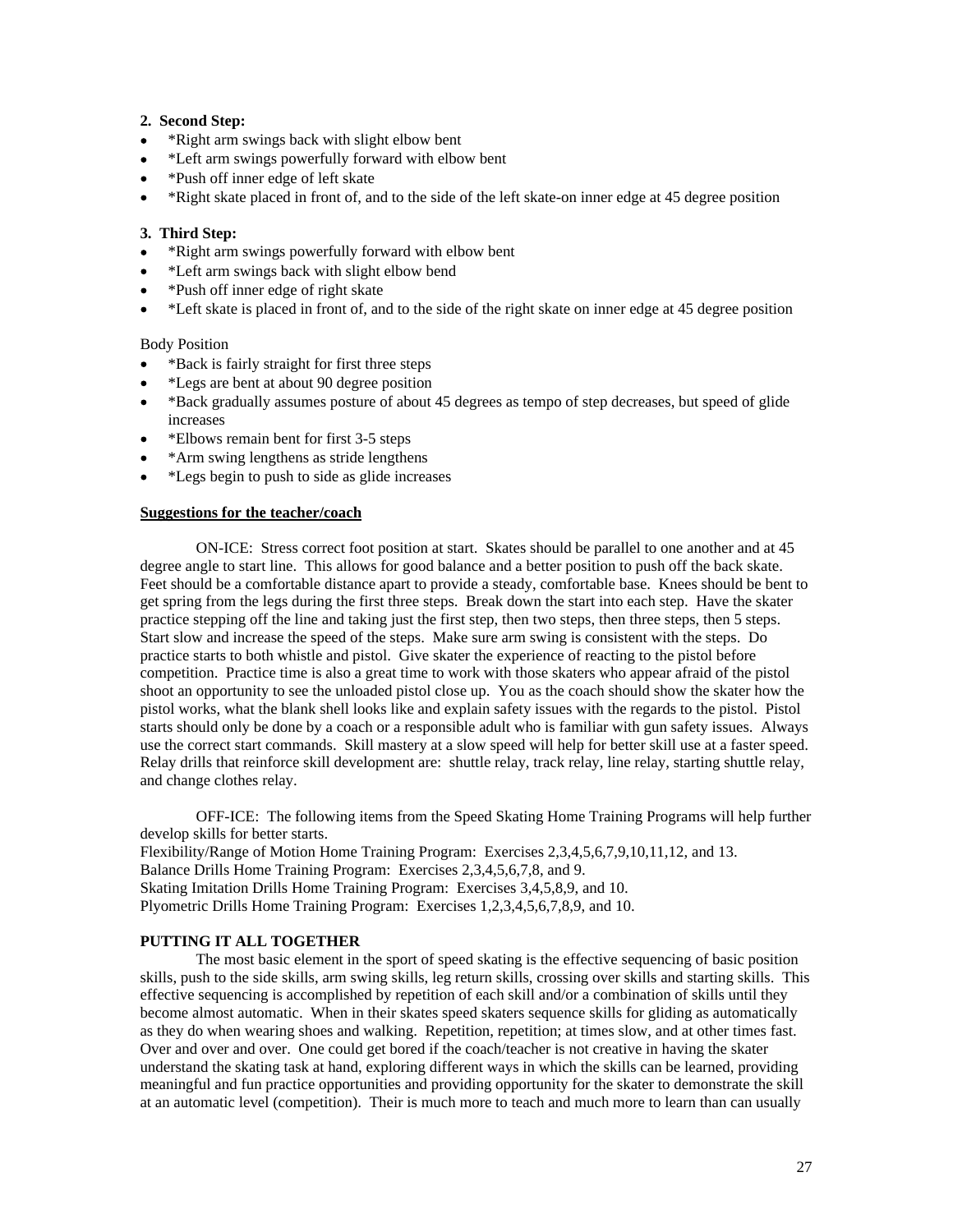be accomplished in a usually much too short training session. Planning a monthly training schedule is a method for the teacher/coach to put training ideas on paper and allows these ideas to be shared with other coaches, parents and the athlete. Figure A is a sample of an in-season On-Ice/Home Training Schedule. This schedule is a further delineation of the training season plan the teacher/coach will have constructed to form the speed skating training program around. Each coach's training schedule will be different and will reflect time available for both on-ice and off-ice training experiences. Figures B, C and D reflect more intense training programs that include both summer dry-land training as well as more intense in-season training schedules for both On-Ice and Off-Ice training.

Training in speed skating must also include consideration of improving the work capacity of the skaters body for better performance at longer race distances (Figure E). This will involve not only skating skills but also strength training, interval training and endurance training designed to get the cardiovascular system, the respiratory system, the muscular system and the skater's mental attitude to work harder during training situations and thus be more efficient and stronger for competition situations.

It becomes very important for the teacher/coach consider the training effect needed to prepare a skater for competition. The training needed to prepare a skater for a 1000 Meter event is much different the program needed to prepare a skater for a 100 Meter event.

To systematize training more effectively the teacher/coach should consider training effective groupings that will best prepare the skater for competition. As a skater's skills progress he/she should be challenged further, this can be done by increasing the distances he/she will compete in but can also include setting individual goals based on improving times or some aspect of skating techniques. Using training effective groupings will also allow the teacher/coach to provide the appropriate amount of endurance and interval training necessary to prepare the skater for the more challenging distances.

Training Effective Groupings for Speed Skating in Special Olympics include:

25M Straight-away, 50M Half Lap events: For very challenged skaters, new skaters, skaters with an average 100M lap time of greater than 50 seconds.

100M, 300M, 500M events: For skaters with an average 100M lap time of 32-50 seconds.

300M, 500M, 800M events: For skaters with an average 100M lap time of 25-31 seconds.

500M, 800M, 1000M events: For skaters with an average 100M lap time of 19-24 seconds.

800M, 1000M, 1500M events: For skaters with an average 100M lap time of 16-18 seconds. 500M, 1000M, 1500M events: For skaters with an average 100M lap time of less than 16 seconds.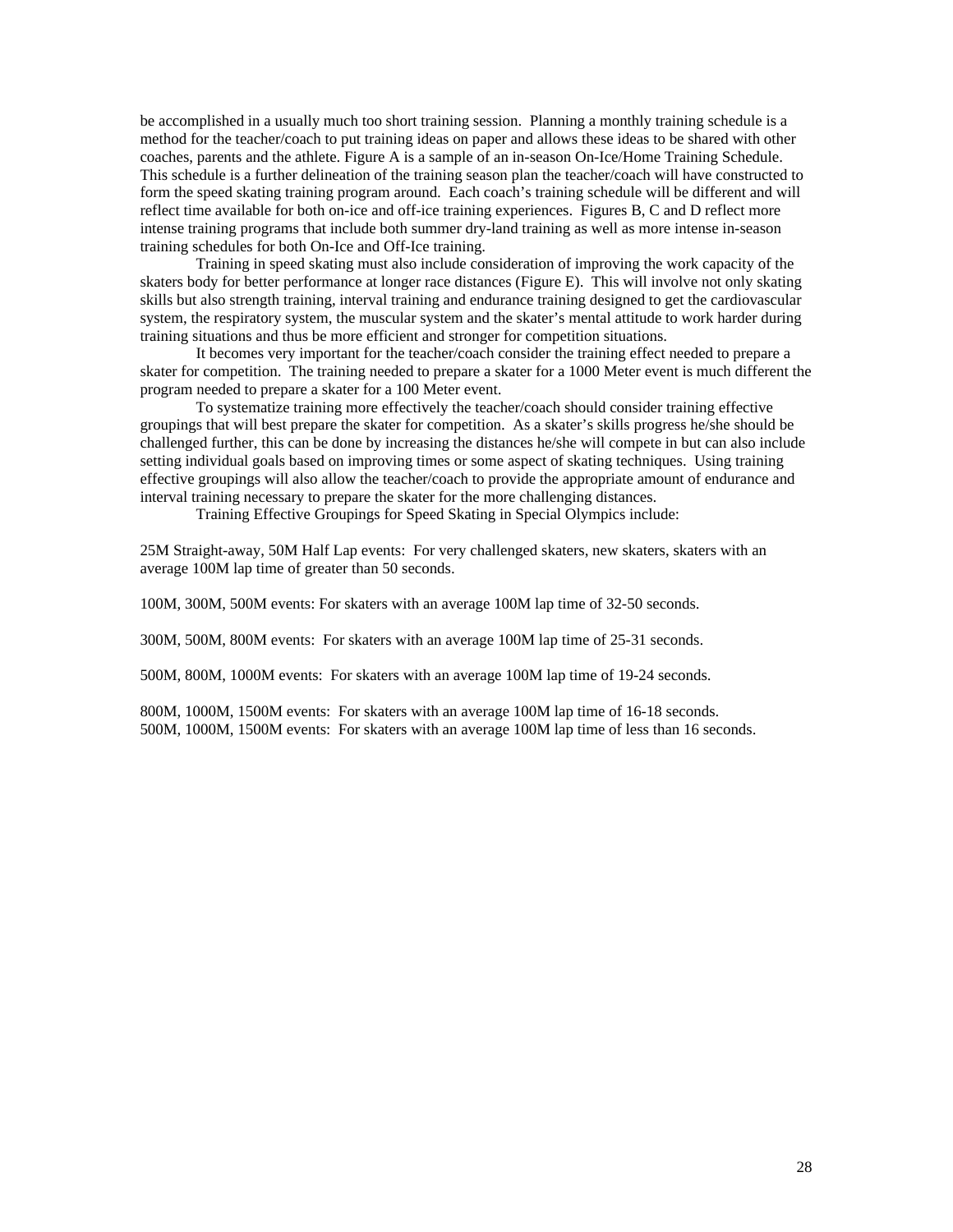### **ICE EXPERIENCES FOR THE VERY CHALLENGED ATHLETE**

Participation in Special Olympics Speed Skating may not benefit the athlete with significant motor difficulties or other conditions/behaviors them meaningful training. Yet exposure to ice to develop awareness of the safety around ice may be of great benefit.

The following brief program outline is presented to give these athletes a meaningful experience involving ice.

### Materials Needed:

One (1) hour of ice time on hockey rink.

Skate Aides or Rubbermaid 80 gallon garbage cans (upside down).

Speed Skates or other skates that will fit over athletes' hands.

One (1) skater to serve as demonstrator.

One (1) container or water and one (1) cup for each athlete participating. One (1) ice cube for each athlete participating. The contract of the contract of the contract of the contract of the contract of the contract of the contract of the contract of the contract of the contract of the contract of the contract of the contract of

One (1) metal fork for each athlete participating.

Warm clothing and gloves for each athlete participating.

Prior to the program meet with the rink manager and describe the purpose of your program and what you will be doing on the ice. Be sure to inform him that coaches and athletes will be on the ice wearing street shoes.

### **OFF-ICE PROGRAM**

1. Meet athletes in warming area. If possible have Rink Manager greet group and provide tour of facility. Include in tour: admission area, skate rental area, locker rooms, bathrooms, ice arena, Zamboni area, training room, and any other areas of interest. If available each athlete should be given a brochure that describes the facility. This can be used for discussion at home and after the program.

2. While in warming area talk to athletes about ice skating, the different types (speed skating, figure skating and hockey) and the history of skating ( see appendix for history of speed skating).

3. While in warming area talk about what ice is:

- A. Give each athlete small cup of water. Ice  $=$  water  $+$  cold temperature.
- B. Give each athlete one ice cube. Allow athlete to touch ice cube to feel coldsensation. Demonstrate using metal fork how friction (moving tongs of fork quickly across flat surface of ice cube) creates heat making the ice cube melt. Show the ridges the fork tongs create as the ice is melted. Allow each athlete to try to get the ice cube they have to melt using the metal fork.
- C. Discuss with athlete that the melting ice lubricates the surface of the ice cube making it slippery and turning the ice cube back into water. (Friction  $+$  Increased movement  $=$  Heat; Ice  $+$  Heat  $=$ Water).
- D. At very end of session allow athlete to place ice cube in mouth to experience cold sensation.

#### **ON-ICE PROGRAM**

1. Before stepping onto the ice, make sure each athlete has gloves and other suitable warm clothing on.

2. Have athletes enter ice through rink door. Instruct athletes to hold onto the side walls and shuffle their feet while they walk along the wall. Instruct athletes to keep knees slightly bent to help with balance. Provide assistance to those athletes who may not have necessary motor skills to do task.

3. When all athletes are on the ice, instruct them to push their feet forward and backward while holding onto the wall, Discuss with the athletes how the movement of their feet backward and forward are creating friction and heat and melt the ice.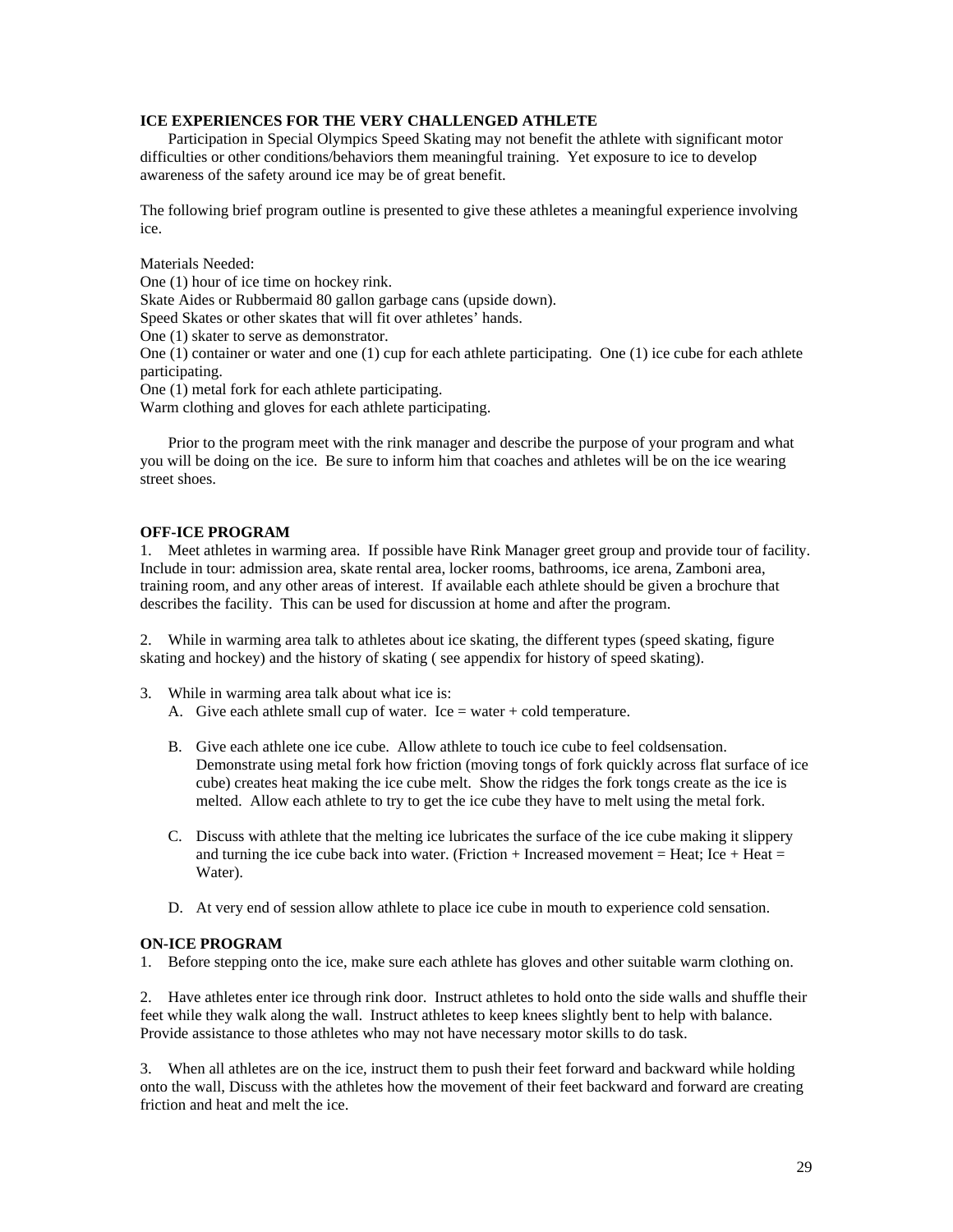4. Assist all athletes down onto the ice. Give each athlete a pair of ice skates to fit over their hands. While kneeling on the ice, have athletes move hands backward and forward with skate blades on the ice. If possible have athletes take gloves off after this task to feel the grooves the blade have made in the ice. Discuss how these grooves are similar to those created by moving the fork across the ice cube.

5. Demonstrate how to safely get to a standing position on the ice. First to both knees, then to one knee and up. Assist those athletes who need assistance to get to a standing position.

6. Have athletes return to a position next to the dasher boards. If possible have an experience skater demonstrate the basic skating skills listed in this sport skill guide and possibly demonstrate other more advanced skills.

7. Have athletes exit ice safely. Discuss with athletes how ice on sidewalks and streets are similar to that ice they were just on. Discuss with athletes the safety measures needed to walk on icy surfaces.

8. Return all equipment, If time permits and a snack area is available treat each athlete to a warm drink.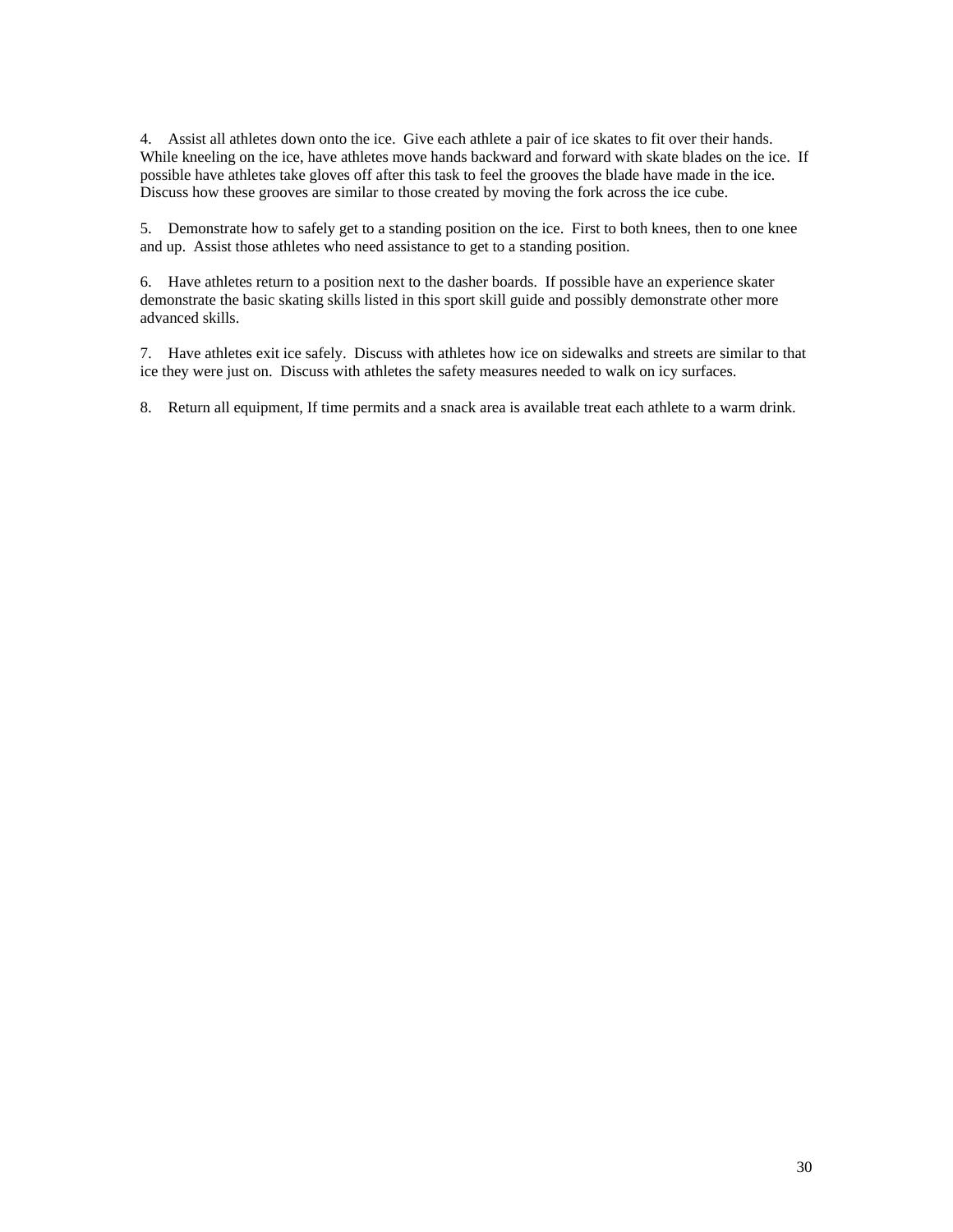# **IMPROVING ATHLETE PERFORMANCE**

#### A. SECTION IV-IMPROVING ATHLETE PERFORMANCE

#### ADD TO BOTTOM OF STRENGTH AND CONDITIONING SECTION

When developing the individual weight training program the teacher/coach must establish the goal the weight training program is to have. The following chart outlines the type of weight training, the changes it can effect and the methods to meet the goal.

| GOAL AREA: Strength and Power       |                | <b>Muscular Endurance</b>                                                                              |
|-------------------------------------|----------------|--------------------------------------------------------------------------------------------------------|
|                                     |                |                                                                                                        |
| Increase in size of<br>muscle fiber |                | Increase in<br>vascularization,<br>blood supply to muscle                                              |
| Low reps $(2-6)$<br>heavy weights   | medium weights | High reps $(15-25)$<br>light weights                                                                   |
|                                     |                | <b>General Conditioning</b><br>Some increase in both<br>size of muscle fiber and<br>Medium reps (8-12) |

### Special Considerations

- 1. Younger athletes may do the weight training exercises using a broom handle with no additional weight.
- 2. When beginning the weight training program weight resistance should be kept low as should repetitions, sets and poundage should only increase as skill level improves.
- 3. As weight resistance is increased the athlete should wear a weight lifting belt for additional protection.
- 4. All weight training sessions should be supervised to insure that correct form is being used and that assistance is available if the athlete needs a "spot" during an exercise.
- B. Range of Motion and Flexibility Activities

The need for good joint flexibility is needed in all sports. In speed skating, joint flexibility is all important, especially range of motion and flexibility of the hips, knees and the muscle groups in these areas. Upper body flexibility is also important, but to a lesser degree to assure that the athlete can get into a good basic position for skating. The teacher/coach must provide adequate off and on ice training to improve movement and flexibility.

Flexibility can best be described as the range of movement in a joint or series of joints. Coordinated, graded movements are important in developing synchronized muscle movement patterns needed in speed skating. Figure F, shows the various movement characteristics that are important in speed skating. Figure G, lists the muscles that are involved in the various movement patterns that occur during the push, glide and recovery stages of speed skating. To improve overall flexibility for the above movement characteristics and muscle groups the teach/coach must consider the two components that make up overall flexibility: static flexibility (total range of motion), and dynamic flexibility (movement of a joint through various ranges of motion at varying speeds.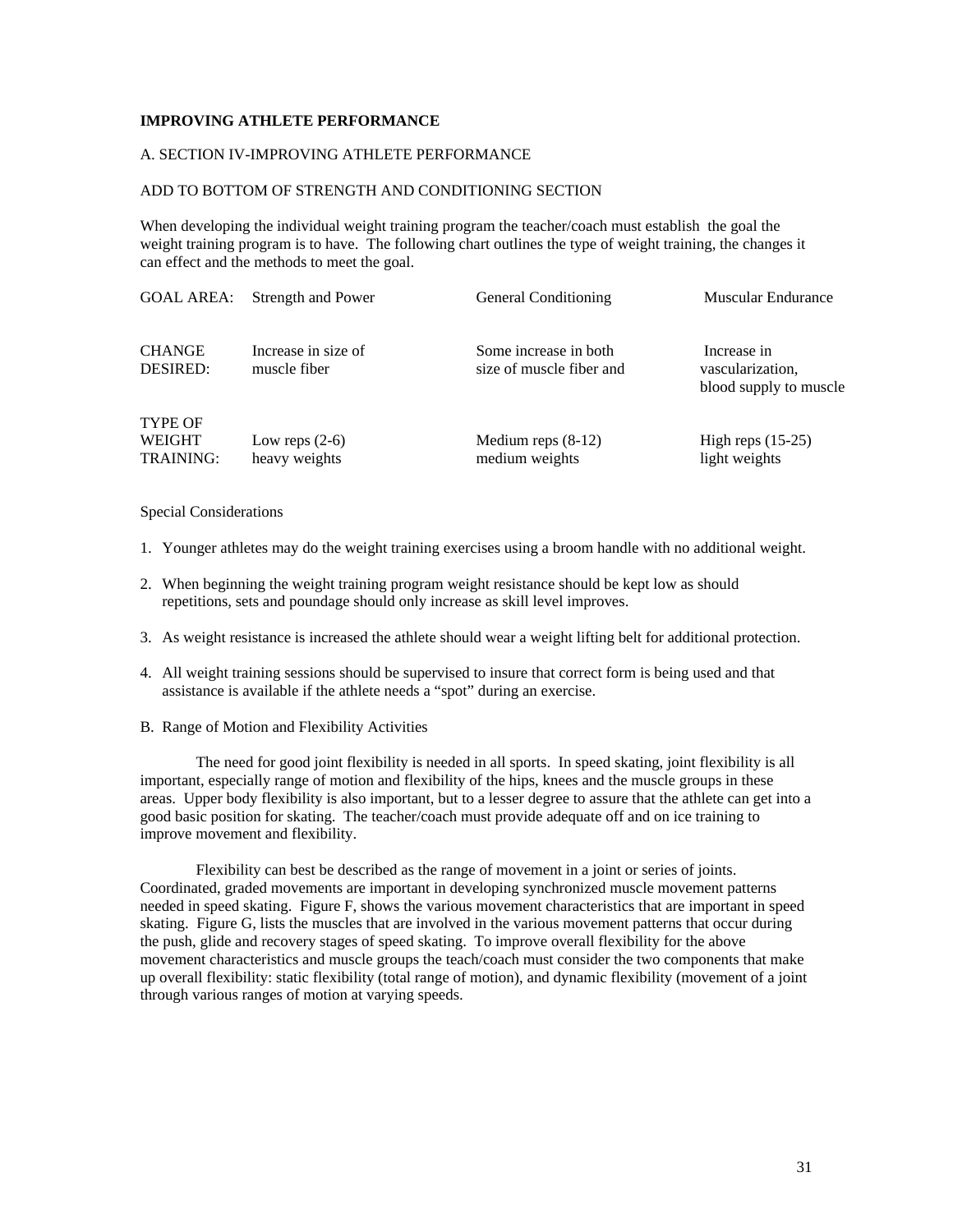#### Static Stretching Structure of the static Stretching Static Stretching Stretching Stretching Stretching Stretching Stretching Stretching Stretching Stretching Stretching Stretching Stretching Stretching Stretching Stretchi

The use of a firm steady static causes an inverse myotatic reflex, bringing about inhibition of not only the muscle whose tendon was put on stretch, but also the entire group of muscles involved. The relaxation of the stretched muscle allows for greater range of motion thus increased overall flexibility. Stretching becomes important as a warm-up activity to help elongate the muscle and increase the range of motion of the associated structures so they can work more efficiently. Static stretching should also be done as part of a cool down activity to again elongate and relax the muscles and joints that have been worked. Stretching during the training session may also be important if periods of hard exercise occur.

#### Dynamic Stretching

Use of dynamic stretching involves a body segment put into movement by an active contraction of a muscle group, while the movement is then stopped by other muscle groups that act as antagonists. Examples of dynamic stretching include swinging, twisting, lifting, and kicking. The movements are all done with ease with the goal of loosening up the muscles and joints for harder exercise. The intensity that dynamic flexibility exercises are done at must be watched since dynamic stretching can cause muscle soreness.

The teacher/coach must evaluate the athlete's total physical activity program before beginning any range of motion/flexibility program. Performance in other sports can be effected if a coach begins an aggressive flexibility program when the athlete needs to be in a performance level training program for another sport.

Separate home training programs in Static Stretching and Dynamic Stretching/Flexibility have been developed for the Special Olympics speed skating athlete. The exercises outlined in the home training programs serve as a good foundation in training programs for most athletes and should not adversely effect performance in other sports if followed closely and done at a reasonable time interval. When developing the individual stretching and flexibility training programs for an athlete the teacher/coach must look at each stretch and flexibility exercise and ascertain that the athlete does not have and medical condition that may preclude doing one or all of the exercises.

#### Special Considerations

1. Comfortable, loose clothing should be worn when doing all stretches.

2. Static stretches should be done using a firm steady stretch rather than jerky pulling movements.

3. The advanced skill athlete can add mild resistance to the dynamic stretching/flexibility exercises using light poundage wrist or ankle weights.

4. When beginning the stretching program, repetitions and sets should be kept low and only increase as skill level improves.

#### C. Plyometric Activities

In speed skating the need for explosive-reactive power is essential to explode off the start line and provide a powerful thrust while pushing to the side during skating. To develop this explosive power exercises requiring powerful muscular contractions in response to rapid, loading or stretching of the muscle must occur. These type of exercises are known as plyometrics. Plyometric exercises enhance the conditioning of the athlete to develop faster and more powerful changes of direction by reducing the time needed to execute these changes in direction, thus increasing speed and power.

Since plyometric exercises emphasize power development both resistive and temporal overloads can be a rapid change of direction of the entire body or part of the body. Temporal overload involves concentrating on executing the exercise as intensely and rapidly as possible. The major movement patterns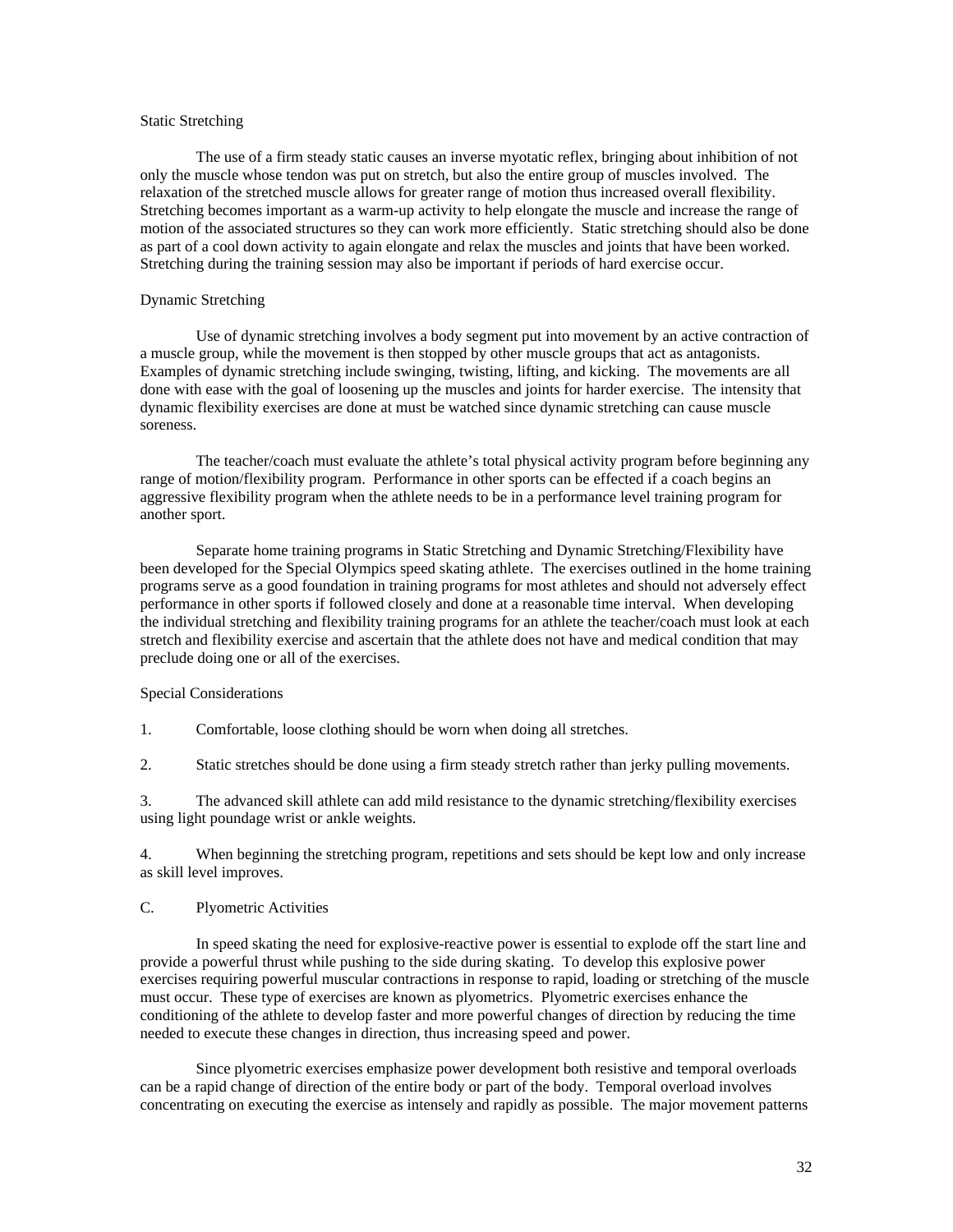in plyometrics involve bounds, hops, leaps, skips, ricochets, swings, and twists. The exercises are done at a force and speed that closely corresponds to the power movements and actions in speed skating. For this reason, some of the exercises are done with undamped landings (without delay-very little knee flexion) and others are done with damped landings (added Flexion at the knee). the athlete should be taught to land on the ground on the ball of the foot to gain maximal benefits from the exercises; a flat-footed land is okay.

As with other exercise activity the teacher/coach must evaluate the athlete's total physical activity program before beginning any plyometric exercise program. Performance in other sports can be effected if a teacher/coach begins an aggressive plyometric program when the athlete needs to be in a performance level training program for another sport. The Plyometric Home Training Program developed for the Special Olympics speed skating athlete should not adversely effect performance in other sports if followed closely and done at a reasonable time interval. when developing the individual plyometric training program for a athlete the teach/coach must look at each plyometric exercise and ascertain that the athlete does not have any medical condition that may preclude doing one or all of the exercises.

#### Special Considerations and the state of the state of the state of the state of the state of the state of the state of the state of the state of the state of the state of the state of the state of the state of the state of

1. Comfortable, loose clothing should be worn when doing plyometric exercises.

2. When beginning the plyometric exercise training program repetitions and sets should be kept low and only increase as skill level improves.

3. A knees up-thumbs up practice should be developed which will help with balance and also keep the upper body in a more upright position.

4. When starting movements should be kept small and increase as the athlete becomes comfortable with the motor patterns. As skills improve intensity and force should increase.

5. Giving adequate rest between plyometric exercises is important. The use of a relay format offers rest time for the individual athlete. The relay format also adds some motivation to do the exercises at a greater intensity and force level.

6. Plyometric exercises should be done on grass or an adequately matted floor surface (gymnastic or running).

#### D. Balance Activities

Balance is important in not only every day life experiences, but also all sport activities. In speed skating, balance is the difference between maintaining an upright position on skates or maintaining a sitting position on the ice. It is critical for the athlete to find that point where all parts in the body exactly balance each other out. This point of exact balance is the athlete's center of gravity. This imaginary point is the weight center of the skater. Knowing where this point is very important in learning the components that make up correct technique. Each athlete's center of gravity is different and is effected by age, height, weight, body type, and length of arms-legs-upper torso. In general the center of gravity of an adult athlete is usually located 2-3 inches below the belly button in the middle of the body. Knowing where this center of gravity is will help the athlete maintain an optimal basic skating position, know how close or far the skates need to be maintained and know how far he/she may push to the side without shifting the center of gravity making skating more inefficient.

Balance exercises stress developing better control of the individual athlete's center of gravity and gives the athlete an opportunity to explore the limit points of their center of gravity. Balance exercises also help the athlete develop better movement patterns for weight shifting when needed.

As with other exercises activity, the teacher/coach must evaluate the athlete's total physical activity program before beginning any balance exercise program. The Balance Home Training Program developed for the Special Olympics Skating athlete should not adversely effect performance in other sports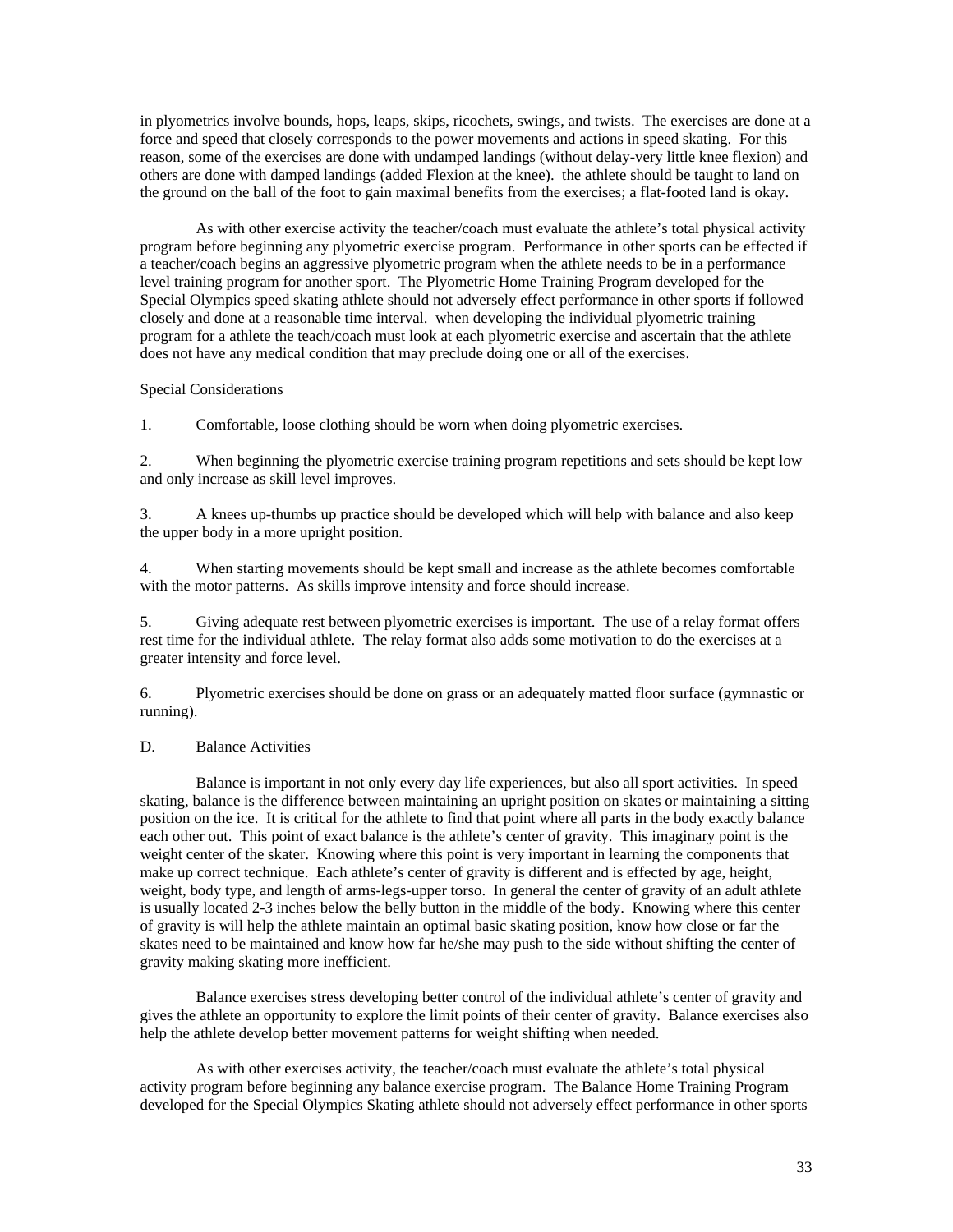if followed closely and done at a reasonable time interval. When developing the individual balance training program for a athlete the teacher/coach must look at each balance exercise and ascertain that the athlete does not have any medical condition that may preclude doing one or all the exercises.

### Special Considerations and the state of the state of the state of the state of the state of the state of the state of the state of the state of the state of the state of the state of the state of the state of the state of

1. Comfortable, loose fitting clothing should be worn when doing all balance exercises.

2. The athlete should wear well fitting athletic shoes that provide support to the ankle area.

3. The athlete should be encouraged to keep feet as close together as possible and maintain a good or modified basic skating position while doing the balance exercises.

4. If the athlete has difficulty doing single leg balance exercises offer support using either a chair to hold on to or the coach/teacher may position themselves in front of the athlete and hold the athlete's hands; both will stabilize the upper torso so the non-supporting foot can be lifted off the ground.

5. When beginning balance exercise the time each is held or the number of repetitions done should be kept low and only increase as skill level improves.

### Skating Imitation Activities

The most practical exercises to improve on ice performance fall into the realm of dry-skating and skating imitation exercises. As with other exercises there are many difference types of dry skating. All have the goal of improving skating technique and conditioning. Dry skating involves maintaining a deep basic skating position, stepping side to side with explosive jumps and recover the extended leg in the same manner as the athlete would on ice. The upper body action and arm swing used on ice are also done while dry skating. If done correctly dry skating will begin to have the same sensation as gliding smoothly and powerfully over ice. Various skating imitation exercises mirror arm swing, pushing to side, and crossing over.

As the sport of in-line skating has become popular, some the traditional ice speed skating dry land exercise activities have become very popular and equipment has become more readily available. In-line skates themselves are a traditional dry skating imitation activity used in ice speed skating. Care must taken that basic skating position and push to the side are maintained as much as possible when using roller in-line skates. In-line skating by itself is not a good dry skating activity, but must be incorporated into a program of other activities and exercises. Slideboard exercises are another traditional dry skating activity that have become a popular exercise activity for even non skaters. A slideboard is a large sheet of Formica or plastic that is waxed. The athlete then imitates the straightaway push to side stroke and with practice moves from one end of the board to the other as if skating on ice. To practice the turn/crossing over movement as a dry skating activity the use of a turn cable is essential. The turn cable is a long piece of rubber cable with a belt attachment either on one or both ends. Due to the elasticity of the rubber cable tension and resistance can be controlled. For use for turn training a belt is attached to the athlete's waist, the athlete turns to the side position the cable off the right hip, the athlete then gets into a deep skating position, lean to the left placing tension on the cable and perform the crossover and recovery strokes. When done correctly the athlete will dry skate a circle around the coach who is attached to the other end of the turn cable maintaining consistent tension.

As with other exercise activity the teacher/coach must evaluate the athlete's total physical activity program before beginning any skating imitation exercise program. The Skating Imitation Home Training Program developed for the Special Olympic speed skating athlete should not adversely effect performance in other sports if followed closely and done at a reasonable time interval. When developing the individual skating imitation program for an athlete the teacher/coach must look at each skating imitation exercise and ascertain that the athlete does not have any medical condition that may preclude doing one or all of the exercises.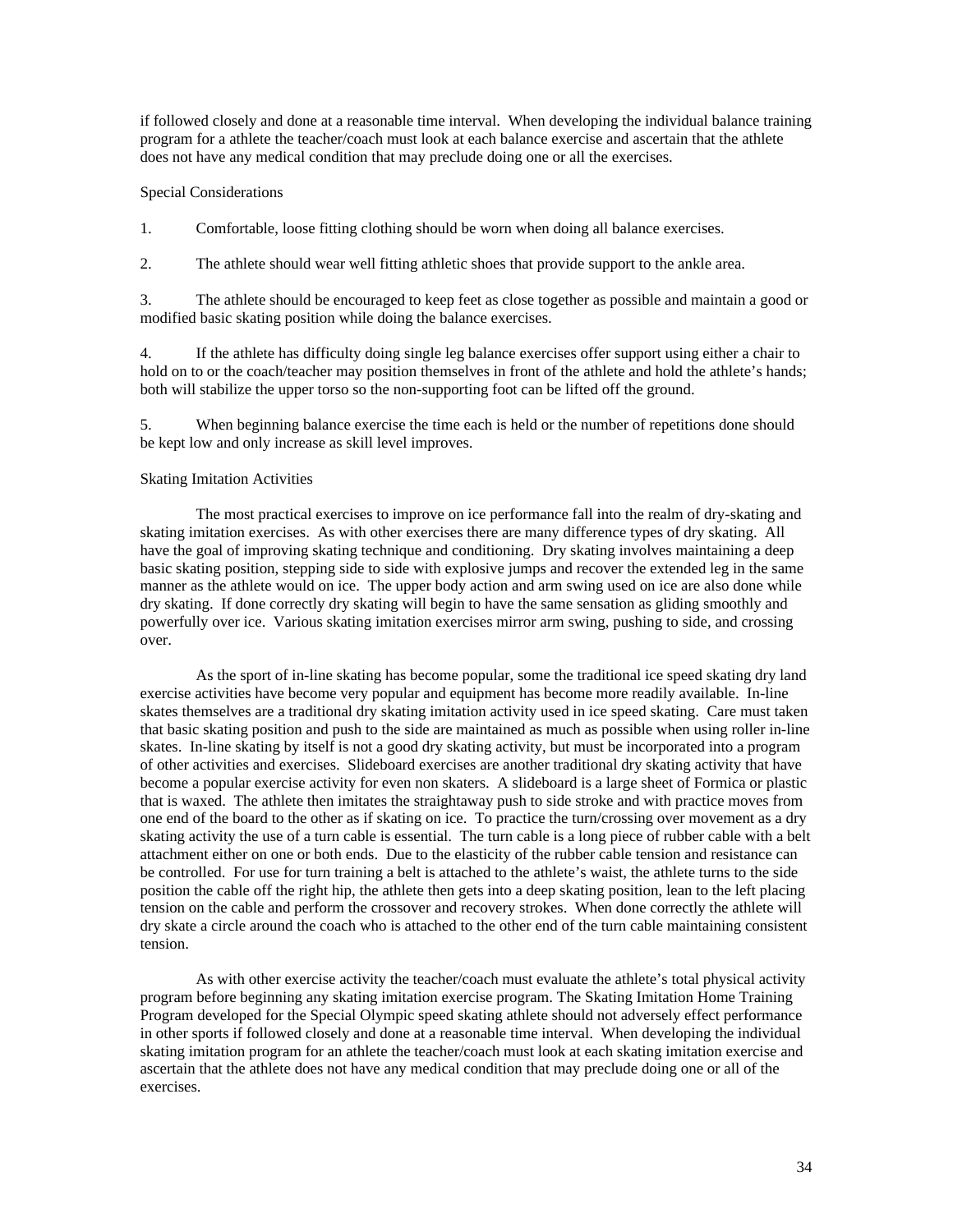### Special Considerations.

1. Comfortable, loose fitting clothing should be worn when doing skating imitation exercises.

2. The athlete should wear well fitting athletic shoes that provide support when doing skating imitation exercises.

3. Skating imitation exercises are best done on grass or an adequately matted floor surface (gymnastic or running).

4. When using the slideboard, turn cable, or in-line skating the coach must provide adequate supervision to insure use of proper technique and safety rules.

5. When beginning the skating imitation exercise program repetitions should be kept low and only increase as skill level improves.

# DEVELOPING A TRAINING PROGRESSION

Exercises and drills are not effective unless put into a training progression that builds on skills learned and stresses skills still needed to be learned. Figure H, presents a simple training progression. From this type of training progression the teacher/coach can plan what exercises and drills to utilize and insure that all skills are being addressed. From the training progression the teacher/coach will be able to plan the monthly, weekly and daily training program.

### GENERAL SHARPENING INSTRUCTIONS

# SET UP:

This is self explanatory for most jigs. Position the uprights about 2 cm wider apart than the length of your boot.

# CLAMP BLADES:

1. Open the jaws, and lay the blades in the jig, bottoms up.

2. Lift one blade into position, so the tube flange meets the jaws. If the jig has upstops, lift the blade to meet the upstop, then clamp the blades. Make sure tails are even, and repeat for the other blade.

# ALIGN BLADES:

3. **If** the blades are identical, (new blades **usually** are), the tube flanges are butted up against the jaws, or you've used upstops, then the running surfaces **should** be parallel in height. To test, lay the stone across the blades and make light crosswise scratches at several spots. Scratches should cross the full thickness of both blades **if** they're parallel in height. If you haven't used upstops, you **may** be able to correct by adjusting the height of one, or both ends of at least one blade. If you've already used upstops, or, even after adjusting height, you're still getting bad test scratches, this indicates that the blades are mismatched, and it will be difficult or impossible to get good edges on both blades over their entire length. Good quality new blades, or old ones that have been properly hand-sharpened should pose no problem. If they've seen an electric grinder, they're likely to be badly mismatched.

4. Tighten the wingnuts. Even though the jig is symmetrical, clamp the skates in exactly the same position every time. Decide which will be front and rear upright and mark them. With all but the best precision jigs, each copy is just a bit different than the next, so when switching jigs, the skates are a little harder to sharpen the first time in the new jig. The same thing can happen when simply orienting them differently in the same jig.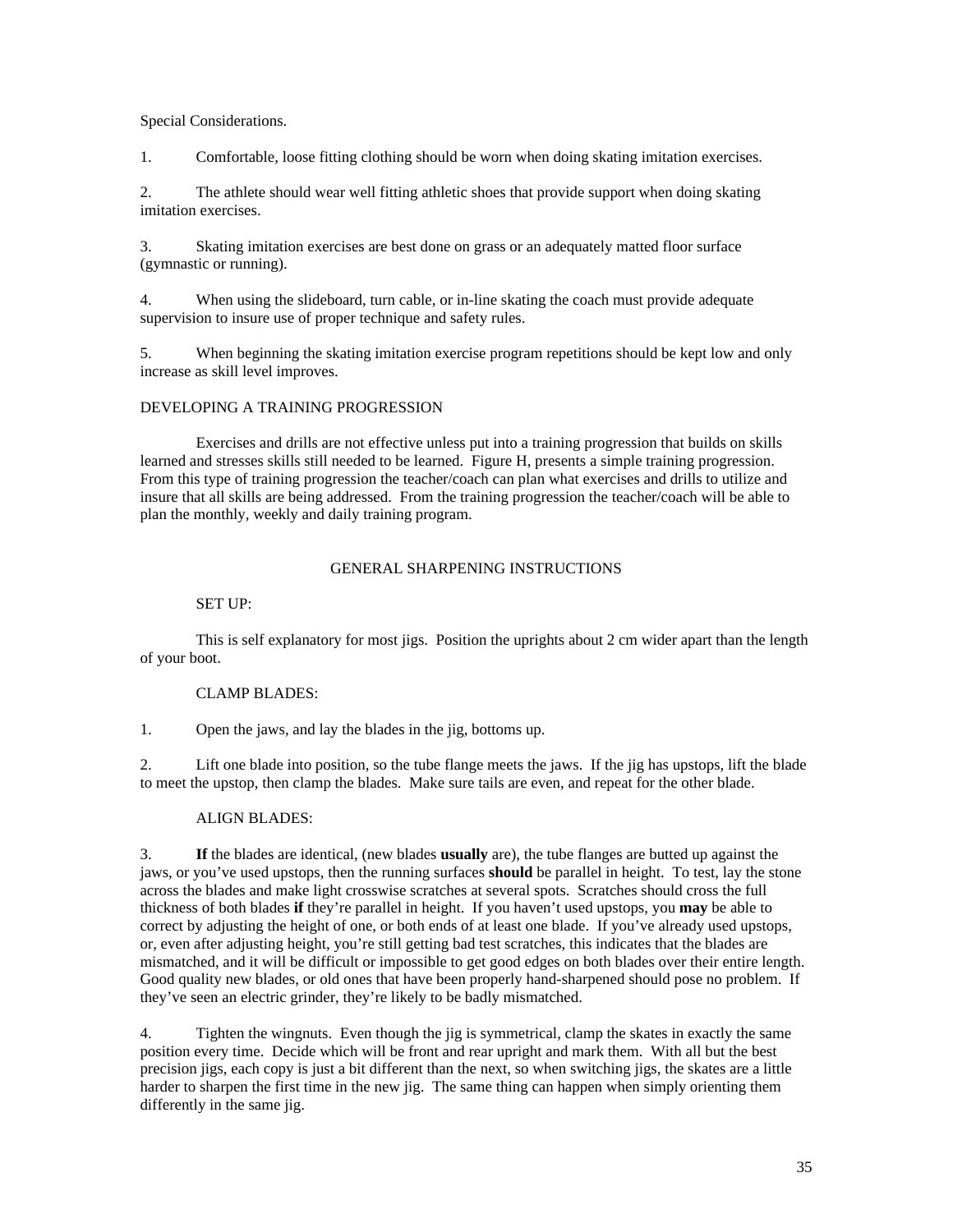#### **SHARPEN:**

5. Apply oil to coarse stone, and spread with your finger. Grind till full length of both edges of both blades have a noticeable burr. Check by picking with your fingernail, and see there's a good burr all the way up and down both blades. Then, with lengthwise motion, remove cross grain. Repeat with fine stone.

Diagonal, figure 8, large circle, small circles, counting strokes, and other motions are used successfully, and unsuccessfully; **none** are bulletproof. I prefer a wide diagonal. You can devise your own technique.

Whatever the motion, be sure to use the entire stone. In time, it will "dish" (it wears fastest in the center), but dish is minimized by making wide sweeps. Even when using lengthwise strokes, gradually skootch the stone across as you go. Otherwise, you'll get ruts in the stone. Ruts round the edges, and excessive dish compromises the squareness of the edge. Opinions vary on how much dish is acceptable, but I'd say anything much over 2mm is a compromise.

Assuming the blades match, and have a good contour, (rocker; rock) remember to retain that shape as you sharpen; remove an equal amount of metal from front to back, on both blades. There's a natural tendency to take more off in the center, due to 3 things: a) The motion used (figure  $8's$ ??). b) A tendency to let off pressure on the ends, and bear down in the center. c) The center portion dulls quicker in skating, so you tend to grind harder there to get a burr. In time, this creates a flat spot, or worse, a "hollow". These make skating difficult, and are very hard to correct.

#### **DE-BURR:**

Remove the burr from both edges of both blades.

Many people lay the blade flat on a table edge, steady the skate with one hand, and de-burr with the other. This method works quite well and is unlikely to result in damage to the blades or the skater's thumb (and pride). Bracing the skate against your thigh with one hand, and de-burring with the other is nice, as it seems to give a more intimate feel of the edge, but if the stone slips off, you get a rounded edge and a very intimate feel of the blade slicing your thumb.

Use a little oil, and rub the stone flat on the blade, concentrating pressure on the burr. Some blades, especially new ones, may be slightly beveled right near the edge. This requires you to tilt the stone slightly to hit the burr. Unlike the grinding operation, it's OK to concentrate on a problem spot. Check by picking with your fingernail to see that the burr is gone everywhere.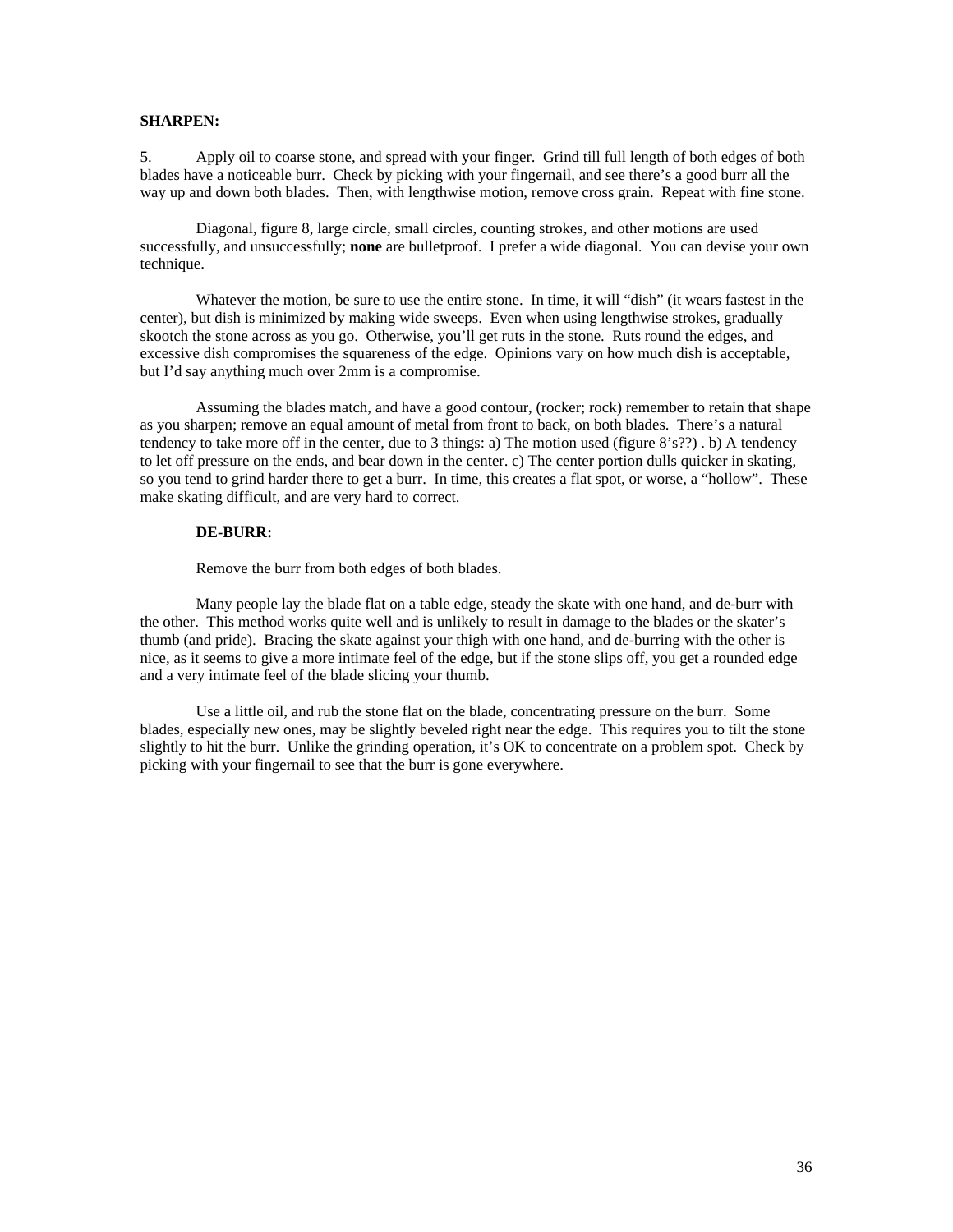# **SPEED SKATING HOME TRAINING PROGRAM**

Equipment needed: none.

General Instructions: The following dryland balance exercises should be done as a set with a short jog between each exercise to relax and loosen muscles. Each exercise should be held in a static position. Start at 10 seconds and increase time of each exercise in 5 second intervals until each one can be held for 30 seconds. The relaxation jog can be done as either a time interval 10 seconds and work up to 30 seconds) or a distance to be jogged (start at 25 meters and work up to 100 meters).

- 1. Static basic speed skating position: knees bent at 95° angle, waist and chest at 55°. Hold for 10-30 seconds.
- 2. Balance on right leg: maintain basic position raise left leg center weight over right knee. Hold for 10-30 seconds.
- 3. Balance on left leg: maintain basic position raise right leg center weight over left knee. Hold for 10-30 seconds.
- 4. Balance on right leg with push to side with recovery of left foot: maintain good basic position, maintain weight over support leg with good extension of the left leg with a smooth recovery motion. Hold for 10-30 seconds.
- 5. Balance on left leg with push to side with recovery of right foot: maintain good basic position, maintain weight over support leg with good extension of the right leg with a smooth recovery motion. Hold for 10-30 seconds.
- 6. Right leg balance with front to back kick of left leg: maintain basic position, axis of kick should be from knee, maintain weight over support leg. Hold for 10-30 seconds.
- 7. Left leg balance with front to back kick of right leg: maintain basic position, axis of kick should be from knee, maintain weight over support leg. Hold for 10-30 seconds.
- 8. Right leg balance with lateral raise of left leg: maintain basic position, axis of lateral raise should be from the hip, maintain weight over support leg. Hold for 10-30 seconds.
- 9. Left leg balance with lateral raise of right leg: maintain basic position, axis of lateral raise should be from the hip, maintain weight over support leg. Hold for 10-30 seconds.
- 10. Static basic position: maintain position of chest over knees over toes, 95° at knees, 55° at waist. Hold for 10-30 seconds.

Repeat set 1-3 times.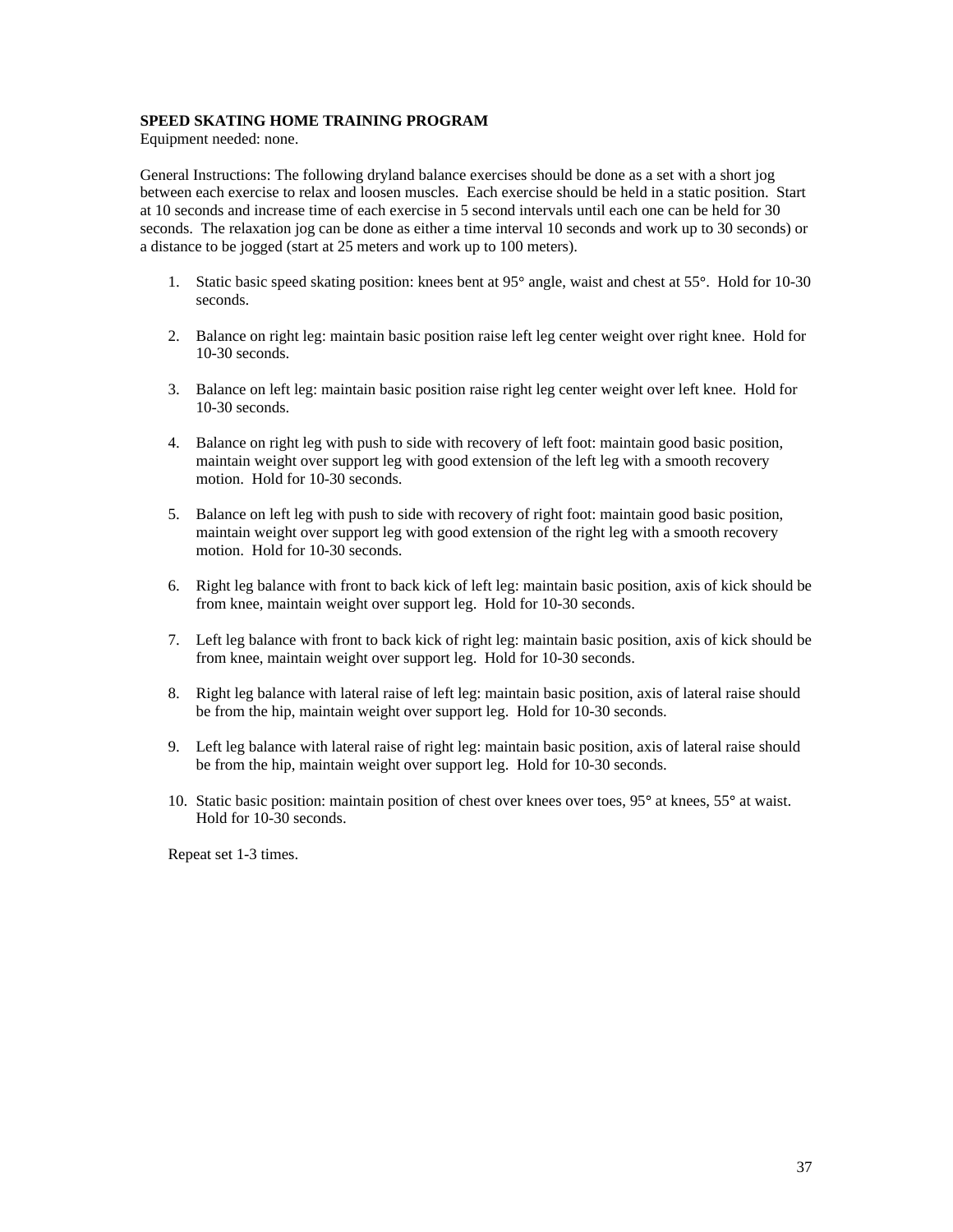#### **Skating Imitation Drills:**

Equipment needed: none--adequate room for drill and jog sequence.

General Instructions: All exercises should be done as a set with a jog between each exercise. Jog distance should be equal to the distance that the skating imitation exercise is done in (or 50 meters for static skating drills). Each exercise should be done for 10-50 meters. Repeat set 1-3 times. This can be a very taxing drill when done correctly.

1. Static skating: maintain good basic position, right leg push to side with recovery, alternate with left leg

push to side with recovery. Maintain weight over appropriate supporting leg. Do from 5-25 repetitions and the contract of the contract of the contract of the contract of the contract of the contract of the contract of the contract of the contract of the contract of the contract of the contract of the contract o

each leg.

2. Low walk forward hands on back: maintain good basic position, step forward on right leg with full extension of left leg; pull left leg forward dragging toes stepping forward to gain full extension of right

leg. Alternate leg movements. Do drill for 10-50 meters.

3. Low walk forward with elbows to opposite knees: same as #2, add moving right elbow to left supporting the contract of the contract of the contract of the contract of the contract of the contract of the contract of the contract of the contract of the contract of the contract of the contract of the contract of the

knee and left elbow to right supporting knee during walk sequence. Do for 10-50 meters.

4. Side walk to right: maintain good basic position, feet should be 6-12 inches apart, push off on left leg and the state of the state of the state of the state of the state of the state of the state of the state o

extending right leg to side, maintain weight over support leg, recover left foot to start position, repeat and the contract of the contract of the contract of the contract of the contract of the contract of the contract of the contract of the contract of the contract of the contract of the contract of the contract of the

sequence. Do for 10-50 meters.

5. Side walk to left: maintain good basic position, feet should be 6-12 inches apart, push off on right leg and the state of the state of the state of the state of the state of the state of the state of the state o

extending left leg to side, maintain weight over support leg, recover left foot to start position, repeat and the contract of the contract of the contract of the contract of the contract of the contract of the contract of the contract of the contract of the contract of the contract of the contract of the contract of the

sequence. Do for 10-50 meters.

6. Crossover walk to right: maintain good basic position, feet should be 6-12 inches apart, bring right foot

over left foot keeping feet parallel to one another, gain extension of left leg, recover left leg to start position, repeat sequence. Do for 10-50 meters.

7. Crossover walk to right: maintain good basic position, feet should be 6-12 inches apart, bring left foot

over right foot keeping feet parallel to one another, gain extension of right leg, recover right leg to start and the start of the start of the start of the start of the start of the start of the start of the start

position, repeat sequence. Do for 10-50 meters.

8. Backward low walk: feet should be 6-12 inches apart, maintain good basic position, step back with right

foot maintaining weight over support leg, recover left leg bringing feet back together, step back with left states of the states of the states of the states of the states of the states of the states of the states of the states of the states of the states of the states of the states of the states of the states of the st

foot maintaining weight over support leg, recover right leg bring feet back together, repeat sequence. Do

for 10-50 meters.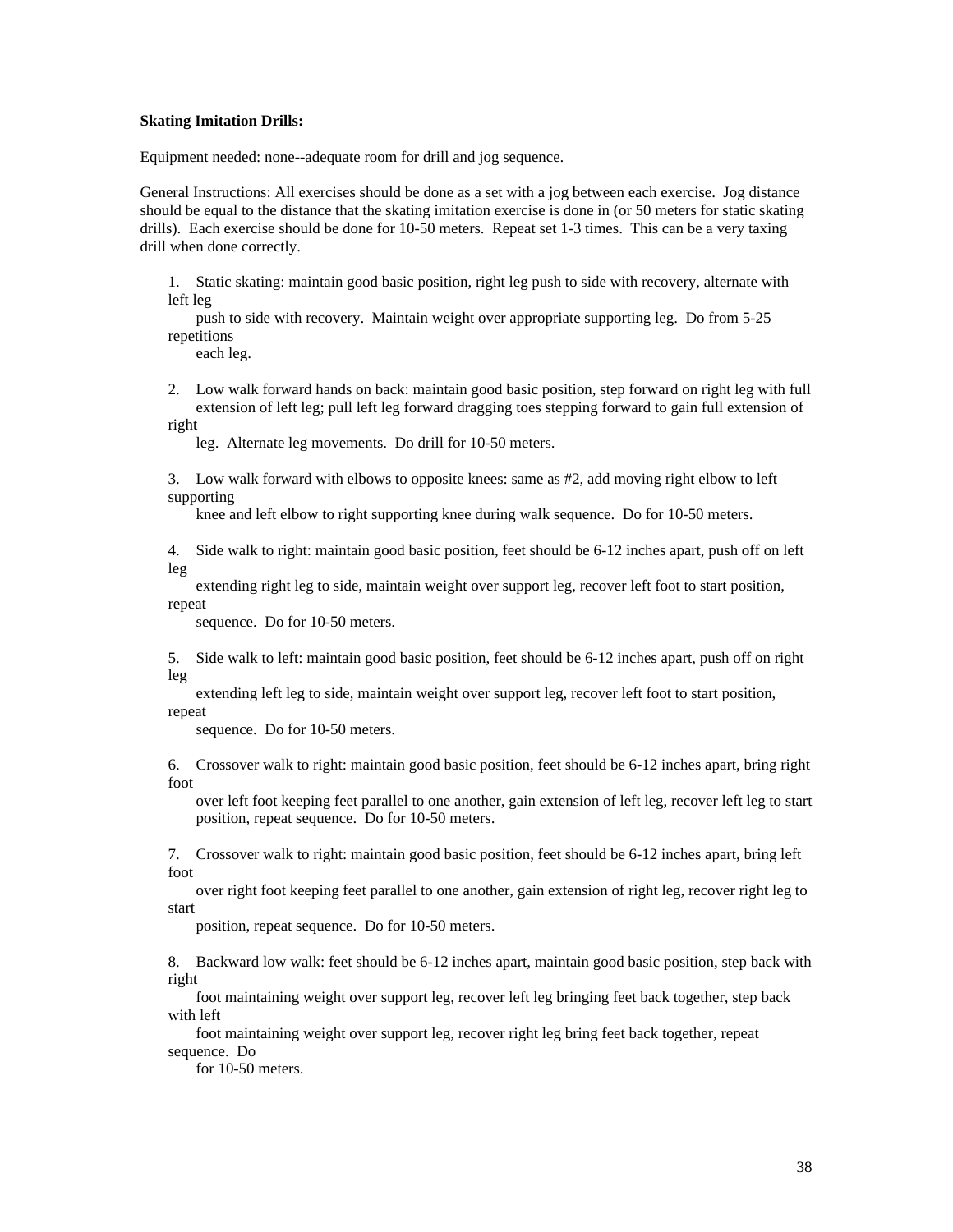9. Low walk forward to right and left: feet should be 12 inches apart, maintain good basic position, step off

to right on right foot extending left leg maintaining weight over support leg, recover left leg to position **provides the contract of the contract of the contract of the contract of the contract of the contract of the contract of the contract of the contract of the contract of the contract of the contract of the contrac** 

next to right leg, step off to left on left leg extending right leg, recover right leg to start position, repeat and the contract of the contract of the contract of the contract of the contract of the contract of the contract of the contract of the contract of the contract of the contract of the contract of the contract of the

sequence. Do for 10-50 meters.

10. Low walk forward with arm swing: maintain good basic position, same as #2, alternate armswing, right

arm forward with left support leg, left arm forward with right support leg, armswing should be no higher

than the shoulders either in front or in back. Do for 10-50 meters.

# **Plyometric Drills:**

Equipment Needed: none--adequate space needed for doing drills.

There should be a jog of 50-100 meters between each exercise to relax and loosen muscles for the next exercise.

- 1. Static 2-foot hop: stand with feet 6-12 inches apart, assume good basic position, hop as high as possible in place bringing knees to chest, do for 10 repetitions, work up to 25 in 5-hop increments.
- 2. Static 1-foot hop-right foot: stand with feet 6-12 inches apart, assume good basic position, raise left foot centering weight on right leg, hop as high possible in place on right leg bringing knee to chest, do for 10 repetitions, work up to 25 in 5-hop increments.
- 3. Static 1-foot hop-left leg: stand with feet 6-12 inches apart, assume good basic position, raise right foot centering weight on left leg, hop as high as possible in place on left leg bringing knee to chest, do for 10 repetitions, work up to 25 in 5-hop increments.
- 4. 2-foot hop forward/backward: stand with feet 6-12 inches apart, assume good basic position, hop forward on both feet as far as possible returning to good basic position, immediately hop backward to starting position and assume good basic position, without stopping hop backward as far as possible and then immediately hop forward to starting position. One repetition contains two hops forward and two hops backward. Do for 5 repetitions, work up to 25 in 5-hop increments.
- 5. 2-foot side hop (right and left): stand with feet 6-12 inches apart, assume good basic position, with both feet hop laterally to right as far as possible maintaining basic position, immediately hop to left to return to start position, without stopping again hop with both feet to the left as far as possible and then hop to right to return to original start position. One repetition contains two side hops to the right and 2 side hops to the left, do for 5 repetitions, work up to 25 in 5-hop increments.
- 6. 2-foot hop forward: stand with feet 6-12 inches apart, assume good basic position, with both feet hop forward as far as possible maintaining balance and basic position, do for 10 meters, work up to 25 meters in 5 meter increments.
- 7. 1-foot hop forward-right foot: stand with feet 6-12 inches apart, assume good basic position, raise left foot centering weight on right leg, hop forward on right leg as far as possible maintaining good basic position, do for 10 meters, work up to 25 meters in 5 meter increments.
- 8. 1-foot hop forward-left foot: stand with feet 6-12 inches apart, assume good basic position, raise right foot centering weight on left leg, hop forward on left leg as far as possible maintaining good basic position, do for 10 meters, work up to 25 meters in 5 meter increments.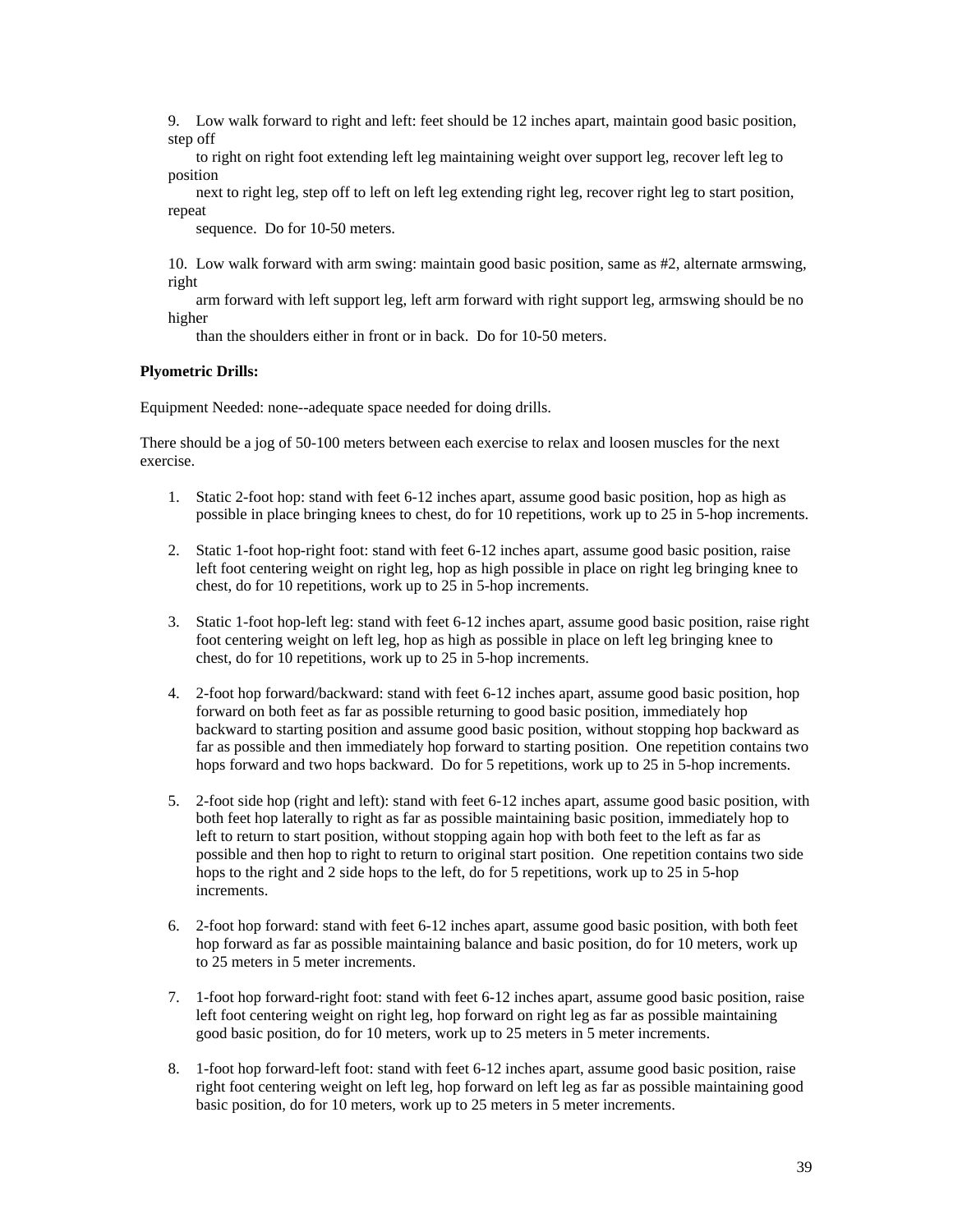- 9. Right-left 2-foot hop forward: stand with feet 6-12 inches apart, assume good basic position, with both feet hop forward to right as far as possible returning to basic position, immediately hop to left as far as possible, continue to alternate right-left hops, do for 10 meters, work up to 25 meters in 5 meter increments.
- 10. Right-left 1-foot leap forward: stand with feet 6-12 inches apart, assume good basic position, center weight on left leg, leap forward on right leg as far as possible, as right leg assumes support position recover left foot to position 6-12 inches from right foot, center weight on right leg, leap forward on left leg as far as possible, as left leg assumes support position recover right foot to position 6-12 inches from left foot, continue to alternate right leg-left leg leaps, do for 10 meters work up to 25 meters in 5 meter increments.

These drills are performed best on grass for natural cushioning. A marked football (American) or soccer field is ideal. This can be a very strenuous exercise drill. Extra caution is needed for anyone with knee injuries or leg joint problems.

# **CROSS TRAINING SUGGESTIONS**

The Speed Skating coach should view the training program as a full year program even if your skaters do not practice skating year-round. It is important to provide your skater with suggestions on other sports they might participate in that will help them progress in speed skating. Summer sports that are appropriate for Speed Skaters include Track - longer distance running, standing and running long jump, pentathlon, half marathon; Football, Volleyball, Cycling, Gymnastics, and Basketball. The sport selected should meet the goals of providing cardiovascular training and endurance as well as improving muscle tone and flexibility.

As the actual speed skating season approaches, the speed skating coach should take time to map out the season and design a Season Plan.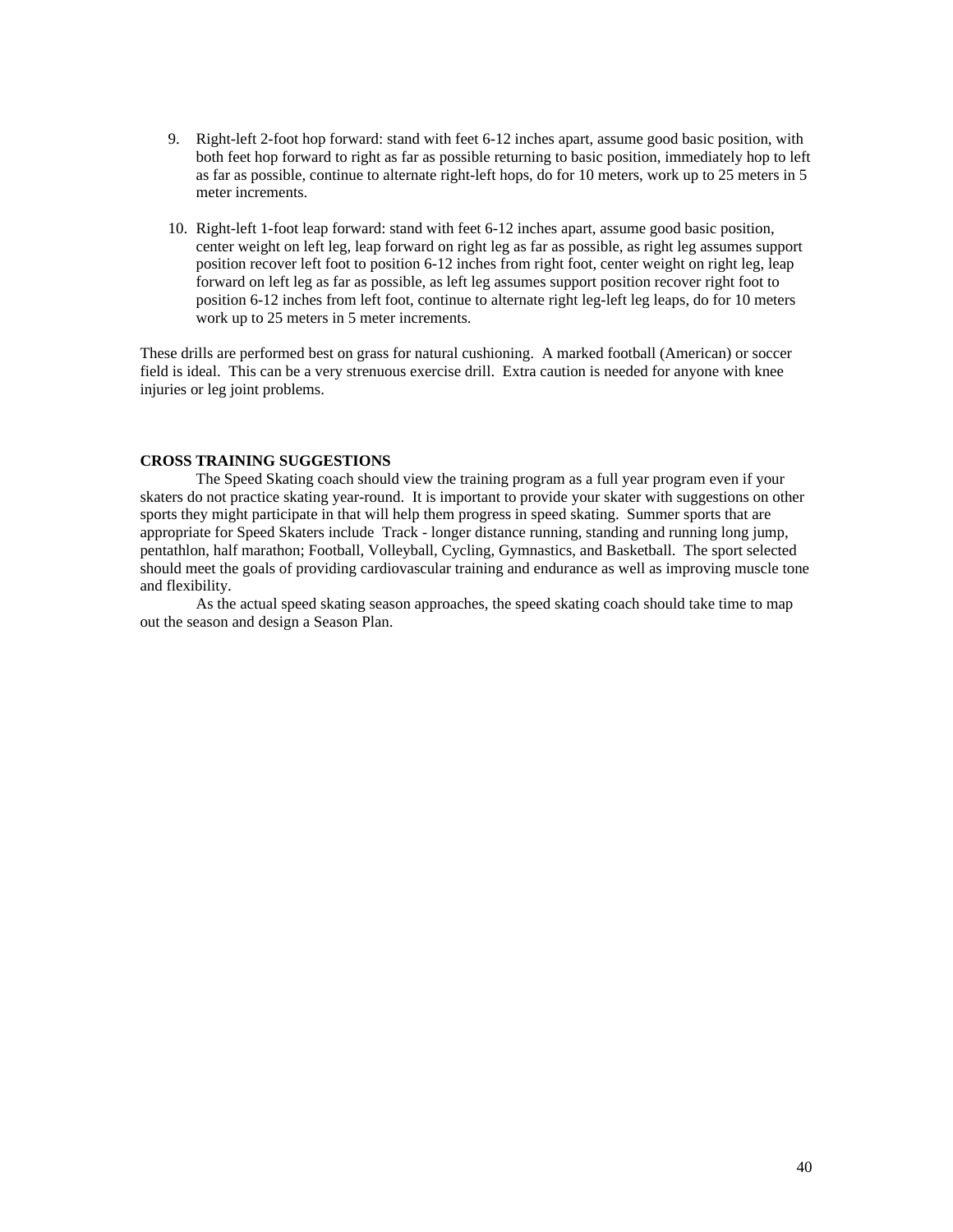# SECTION V - GETTING READY FOR COMPETITION

# **TAKING AN ATHLETE OR TEAM TO A TOURNAMENT**

Competition experiences are an important part in the athlete's training program. If you are fortunate enough to have other organizing groups (local Special Olympics, or other sport groups) conduct additional tournaments and meets that include divisions for your athlete and team, your athletes will benefit greatly. Additional competition experiences provide your athletes the opportunity practice those other skills associated with competition that do not occur while on the ice. Checking in, waiting to be called for a race, cheering on team mates and attending awards ceremonies are skills that cannot be trained, but must be experienced. In order for your athlete and team to benefit from these additional competition experiences, you the coach have special tasks to do before, at and after the competition.

### **Before the Competition**

- $\Box$  Review registration materials, noting: events/divisions offered and deadlines. Cost of registration. Procedures for registering, i.e. signatures and approvals needed.
- $\Box$  Assess each athlete's readiness to attend a competition, discuss behavior concerns or special needs with parent and/or caregiver as appropriate.
- Arrange for uniforms and make sure all athletes attending have proper equipment.
- Arrange for transportation, housing and meals if needed.
- $\Box$  Review medical and release forms for effective dates and any special medical needs.
- $\Box$  Make sure necessary registration materials are submitted.
- $\Box$  Inform athletes, their family, and friends about the plans and any special arrangements necessary for family and friends to attend as spectators.
- Arrange assistance for any athlete needing assistance in personal care, medications and eating.
- □ Recruit necessary assistant coaches/chaperones needed.
- $\Box$  Inform local media if appropriate.
- Continue training providing experiences as close to those that will occur at the competition.
- $\Box$  Share the competition schedule and any special event plans with assistance coaches, chaperones, athletes, family members and friends.

### **At the Competition**

- $\Box$  Assist athlete in checking in at those competitions where individual registration is conducted, In the case of team registration, make sure to register your team being sure to note: competition times, break times, emergency and inclement weather plans, where to get medical assistance.
- Build the athletes' schedule around the competition including: pre-competition warm-up and stretching, pre-competition confidence building, pre-competition snacks ( what can and cannot be eaten).
- $\Box$  Feature each athlete, confirming their pride in their performance, regardless of placement.
- $\Box$  Give each athlete as much information about their performance as possible- times, comparison to personal best, etc.
- Make time to keep assistant coaches and chaperones up to date and listen to concerns and suggestions.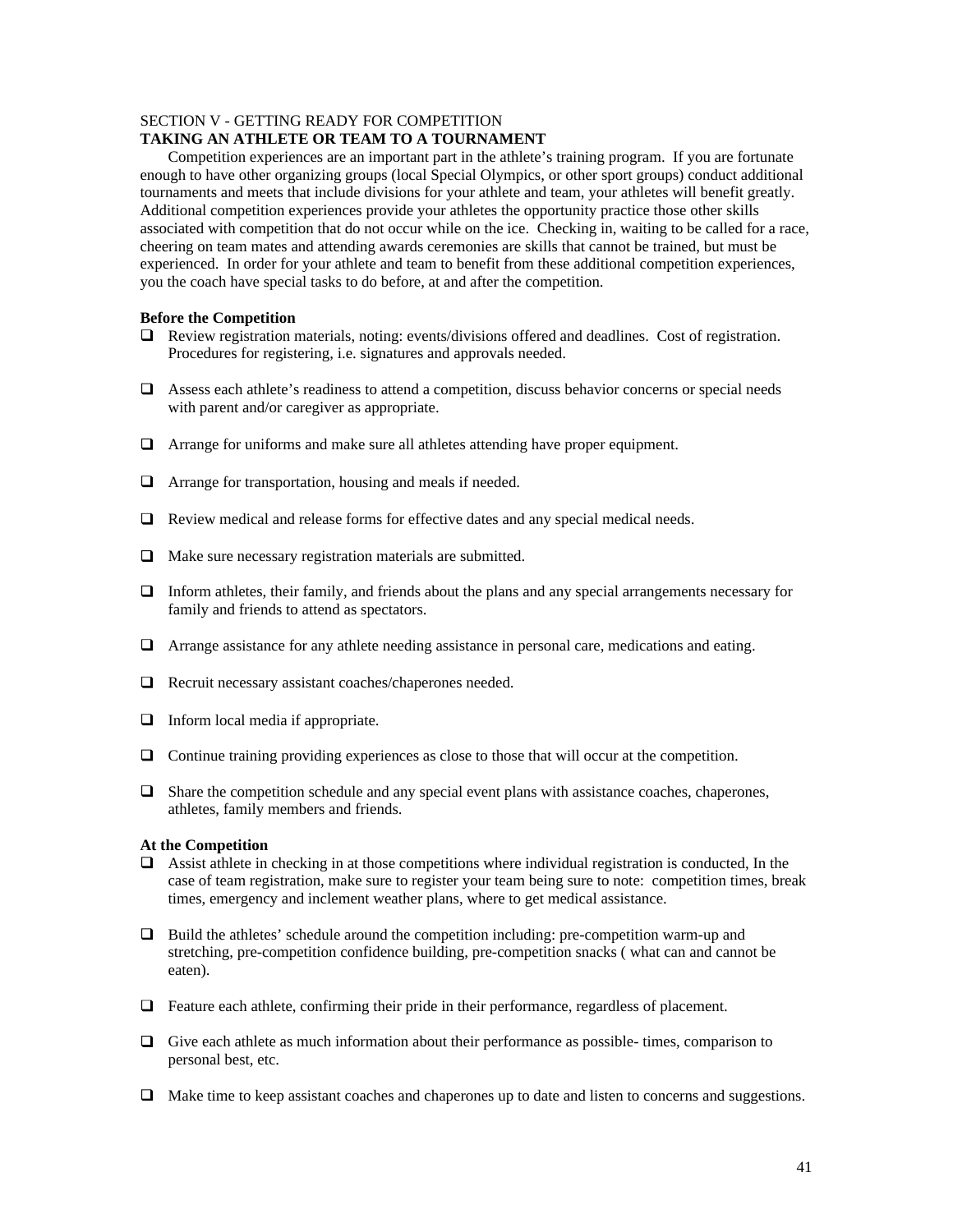- $\Box$  Monitor the physical and emotional condition of each athlete.
- $\Box$  For those athletes unable to make sound judgments, monitor meal and snack selections, personal hygiene, and use of spending money.

#### **After the Competition**

- $\Box$  Before leaving the competition venue make sure that each athlete has collected all equipment and personal belongings.
- $\Box$  Make sure transportation home is provided.
- Thank assistance coaches and other volunteers.
- $\Box$  Make arrangements to get results to local media.
- $\Box$  Provide update to families and caregivers as appropriate.
- A. Taking an Athlete or Team to a Competition

#### **Before the Tournament**

 $\Box$  Confirm with the Games Facility Committee that the competition site is available.

Appoint a Venue Coordinator for each individual event.

 $\Box$  Arrange to have signs and decorations around the facility.

 $\Box$  Inform athletes and their families about the plans, housing, directions and schedule of events for the competition.

Review all entry forms and coordinate and arrange to have proper ID's for each of the entries.

 $\Box$  Review scoring, announcing, timing and all applicable procedure with the officials.

 $\Box$  Explain to every volunteer what his/her responsibility is and answer any questions they might have.

 $\Box$  Inform local media of the event.

### **At the Competition**

Arrive at the site at least one hour before the scheduled start.

 $\Box$  Check all competition equipment, including timing and starting devices prior the start of the first race.

Allow athletes to enter rink and warm-up at least one hour before start.

 $\Box$  Begin the event when it is scheduled to begin.

□ Conduct time trials and make any necessary adjustments/changes.

Arrange to make changes after each day to adapt to environment.

### **After the Competition**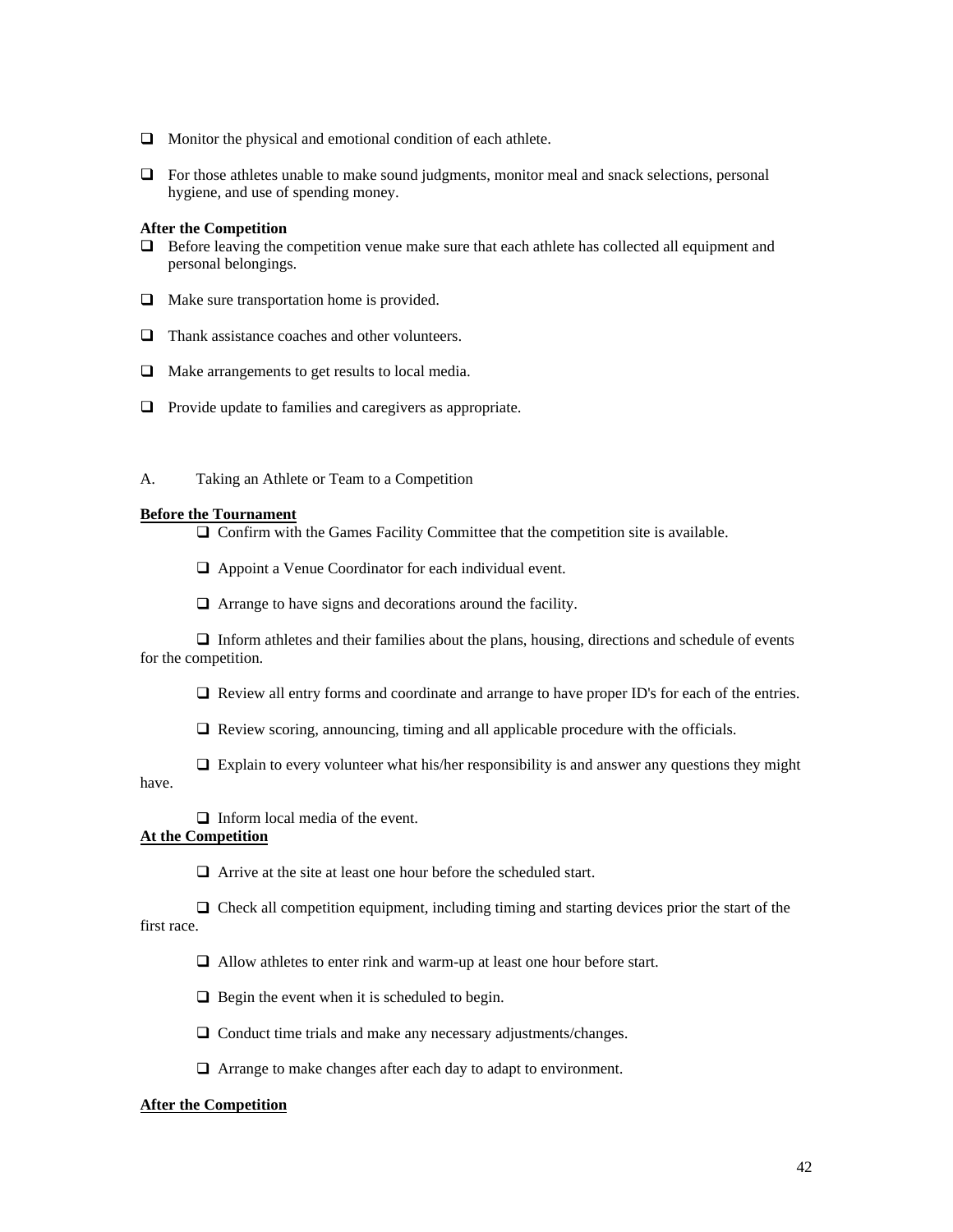$\Box$  Return or store all competition equipment.

 $\Box$  Thank all volunteers who assisted in running/preparing the competition.

 $\Box$  Update all athlete's and their families regarding the results of the competition.

B. Divisioning in Special Olympics Speed Skating

#### **MANAGING A SMALL COMPETITION**

#### **VOLUNTEERS AND OFFICIALS NEEDED**

- Starter and the starter of the starter of the starter of the starter of the starter of the starter of the starter
- Corner Officials
- Finish Judges
- Timers and the state of the state of the state of the state of the state of the state of the state of the state of the state of the state of the state of the state of the state of the state of the state of the state of the
- Referee **Reference**
- Clerk of Course
- Scorers and the second state of the second state of the second state of the second state of the second state of the second state of the second state of the second state of the second state of the second state of the second

# **EQUIPMENT NEEDED FOR COMPETITION**

- Starter's gun and shells
- Public Address System
- Lap Counters
- Clipboards
- Stopwatches and the stop was a structure of the state of the state of the state of the state of the state of the state of the state of the state of the state of the state of the state of the state of the state of the state
- Time Boards **Security Boards Security Boards Security C Boards Security C Boards**
- Time and Finish Cards
- Division Sheets **Sheets** and the state of the state of the state of the state of the state of the state of the state of the state of the state of the state of the state of the state of the state of the state of the state o
- Results Sheets
- Tables and Chairs **Tables** and Chairs **Tables** and Chairs **Tables** and Chairs **Tables** and Chairs **Tables** and Chairs **Tables** and Chairs **Tables** and Chairs **Tables** and Chairs **Tables** and Chairs **Tables** and Chairs **Tab**
- Adding Machine **Mathematics Adding** Machine **Adding** Machine *Adding* Machine *Adding* Machine *Adding* Machine *Adding* Machine *Adding* Machine *Adding* Machine *Adding* Machine *Adding* Machine *Addin*
- Rule Books **Example 2018**
- Ice Chest
- First-Aid Kit
- o Facility Checklist

o Sample Script for Opening, Closing, and Awards Ceremonies *GENERIC SECTION -- NO WRITING REQUIRED*

o Sample Script for Announcer during Speed Skating Competition

D. Special Olympics Speed Skating Rules

*Available at* 

*<http://www.specialolympics.org/NR/rdonlyres/ec6ycim6mfqfwiwyg4xtm5uooaidxs7dxnh5szskbnprkhunwg4> nh6dwho3tk2wqamlqhaim7mplrk33no7nixir7vf/speedskating.pdf*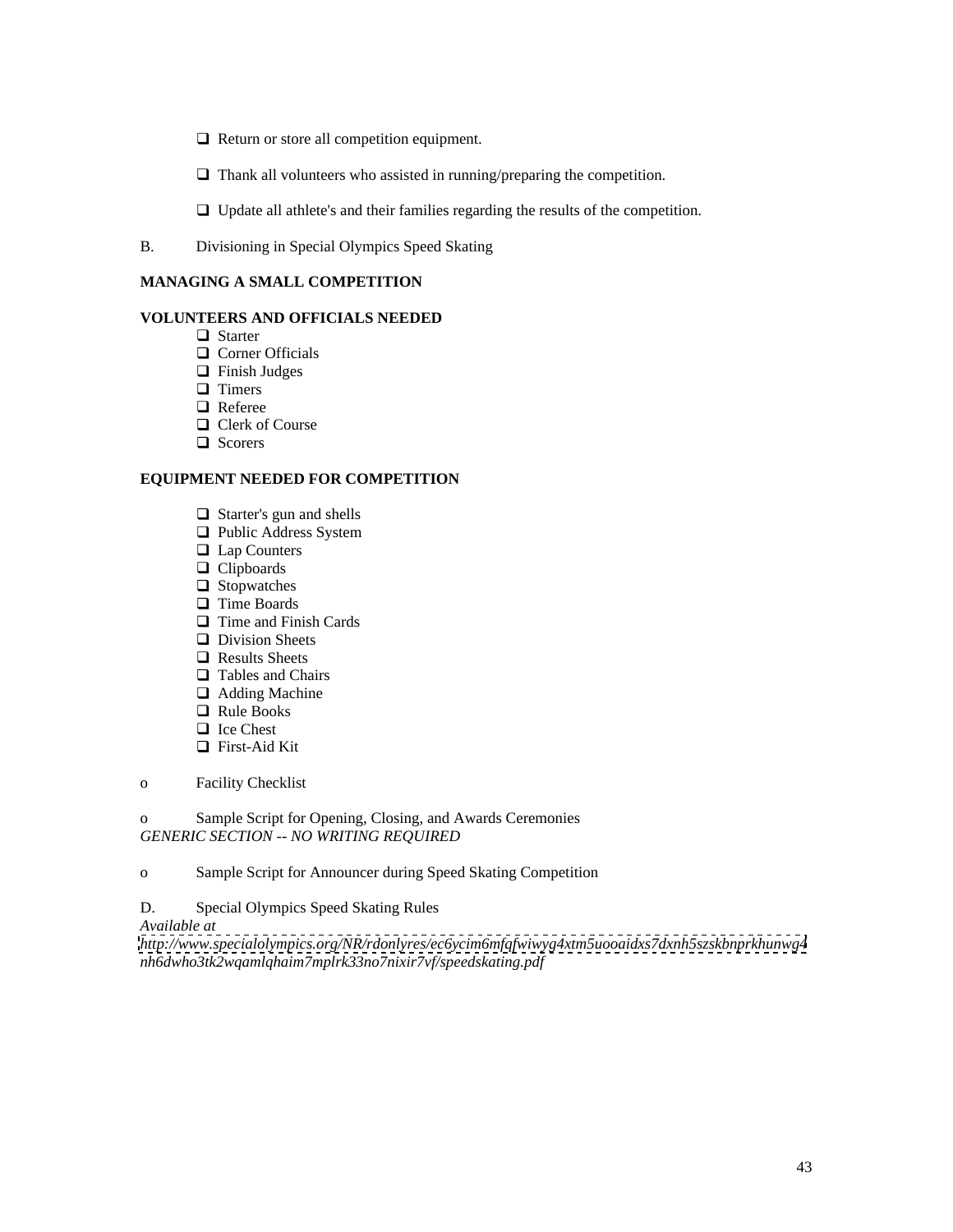#### GLOSSARY OF SPEED SKATING TERMS

**Acceleration**- Rate of change of the velocity of a moving body. If velocity is constant, acceleration is zero; if velocity is decreasing, acceleration is negative.

**ASU**- Amateur Speed Skating Union of the United States of America. Development branch of NGB for speed skating in the USA.

**Basic Position**- skating position with both feet on ice legs bent at 90 degrees, back bent at 45 degrees with center of gravity in middle of skate blade.

**Ballangrud**- trade name of a Norwegian skate

**Bell Lap**- last lap of any race. Lap bell is rung at the start of the final lap,

**Blocks**- markers used to define track boundaries both short track and long track.

**Bounds**- plyometric exercise involving emphasis on attaining maximal height and horizontal distance. Can be done with both feet or in alternate foot pattern.

**Buff**- tiny lip of built up metal on the edge of the blade as a result of sharpening the flat of the skate with a sharpening stone.

**Buff Stone**- small sharpening stone use to remove burr from edge of skate.

**C.A.S.S.A.**- Canadian Amateur Speed Skating Association. NGB for speed skating in Canada.

**Cat-Back**- Rounding of the back created by relaxation of the upper body allowing shoulders to drop during skating.

**Center of Gravity**- Point at which the weight of the entire body is concentrated. reference where all parts in a body balance each other exactly.

**Circuit Training**- Program consisting of a series of exercises the athlete must perform at a particular work load ( repetitions or time). Program-n should stress all muscle groups.

**Cross-over**- Skate stride involving placing the right skate over and in front of the left skate and returning the left skate in back of right skate to its position. Used in skating turns.

**Damped Landing**- plyometric landing involving the added flexion of the knees.

**Dry Skating**- On grass simulation of skating motion. Done as part of summer and dry land program.

**Dry Training**- Training done in the off season.

**Endurance**- ability to resist fatigue in the muscles, to continue a physical activity past the point of being tired,

**Fartlek**- Swedish term for "speed play". An endurance training workout demands hard but non-timed efforts of various exercises over varied terrain, with rest periods consisting of light activity or jogging. Emphasis is getting tired without feeling tired. Workout can be from  $-1$  1/2 hours in length.

**Flat Spot**- condition when the skate blade loses its normal curvature (rock) and becomes flat along a portion of its length.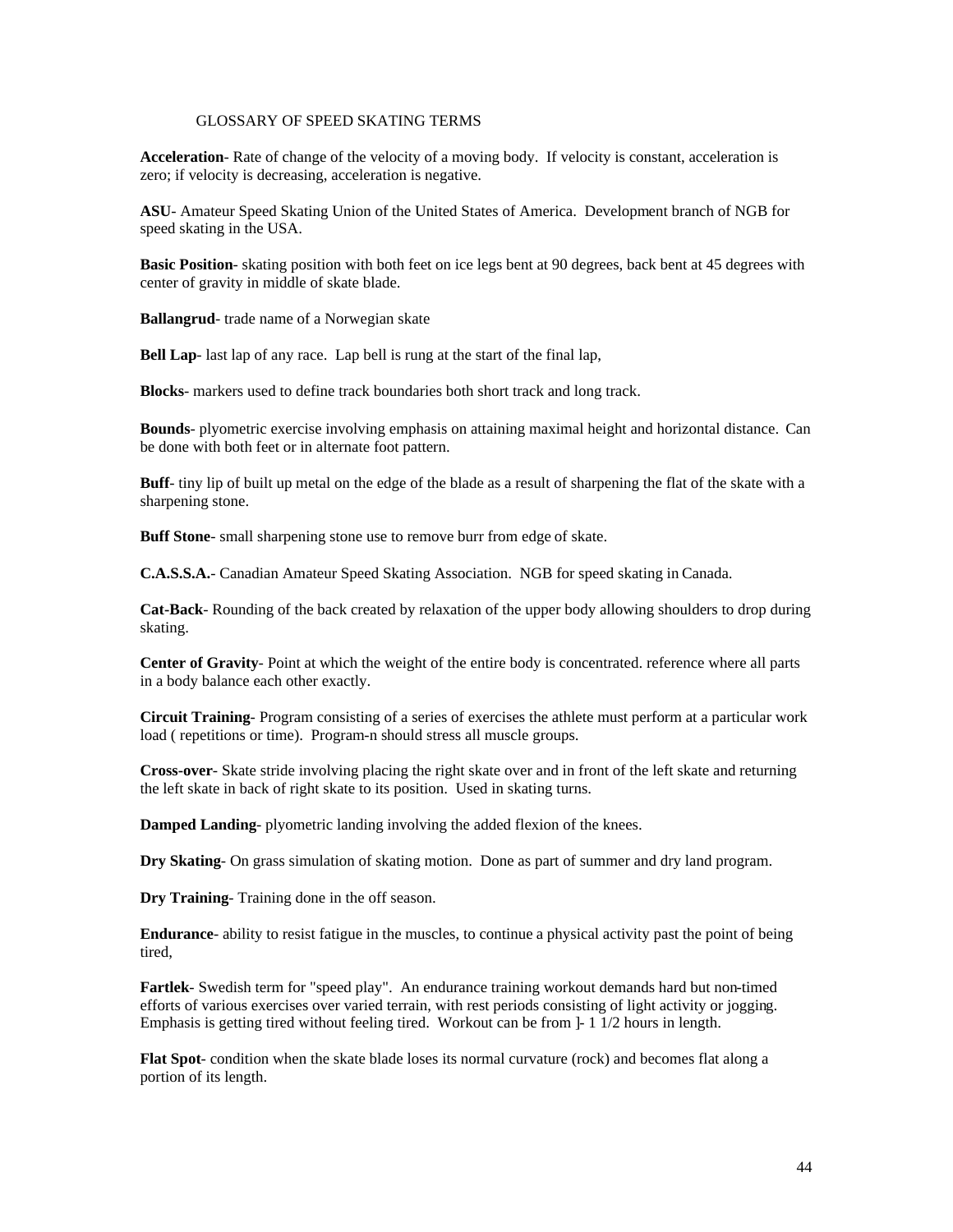**Flexibility**- range of motion in a joint or series of joints allowing for graded movement patterns.

**Force**- physical action that produces motion or a change in velocity or direction.

**Friction**- the resistance to sliding that occurs when the boundary between two surfaces come in contact and the motion of one is contrary to the motion or characteristics of the other.

**Guards**- Rubber, leather or plastic protective covering for skate blades, Used to protect the skate blade when walking to and from the ice surface.

**High Point**- the highest place along the rock of the skate blade.

**Hollow**- condition when there are two high points along the rock of the skate blade. The area between the two high points does not make contact with the ice.

**Hops**- plyometric exercise involving emphasis on attaining maximal vertical height and maximal leg movement. May be done with one or both legs.

**ISU**- International Skating Union. The IGB for speed skating and all figure skating.

**Inertia-** the property of a body which tends to resist any change in its current state of rest or movement.

**Intensity**- the effort that must be put into a training session to achieve the desired training effect. Usually measured by heart rate (aerobic capacity).

**Jig**- devise used to secure skate in for hand sharpening.

**J.O.H.A.** - trade name of a Dutch sharpening jig.

**Jumps**- plyometric exercise involving emphasis on attaining maximal height no horizontal distance and rate of execution is secondary. Can be done on one , both or alternating legs.

**Leaps**- plyometric exercise involving single effort in which emphasis is on both maximal height and horizontal distance. Can be done with either one or both legs.

**Long Track**- style of skating done on a track of 250M or greater. Olympic style skating is form of Long Track skating. Mass Start Long Track skating popular in USA and Canada.

**Low Walk**- a conditioning exercise in which the body position has a similarity to the position used while skating.

**Mass Start**- type of competition where three (3) or more skaters compete directly against each other. Goal is to cross the finish line first.

**Metric Style**- another name for Olympic Style skating.

**Pack Style Start**- name used to describe Mass Start competition in the USA.

**Power**- the cumulative effect of speed and strength.

**ODLO**- Norwegian manufacturer of racing skins (suits) and warm-up clothing,

**Offset**- the placement of the left blade on short track skates to the left to accommodate turning (cornering) on the short track.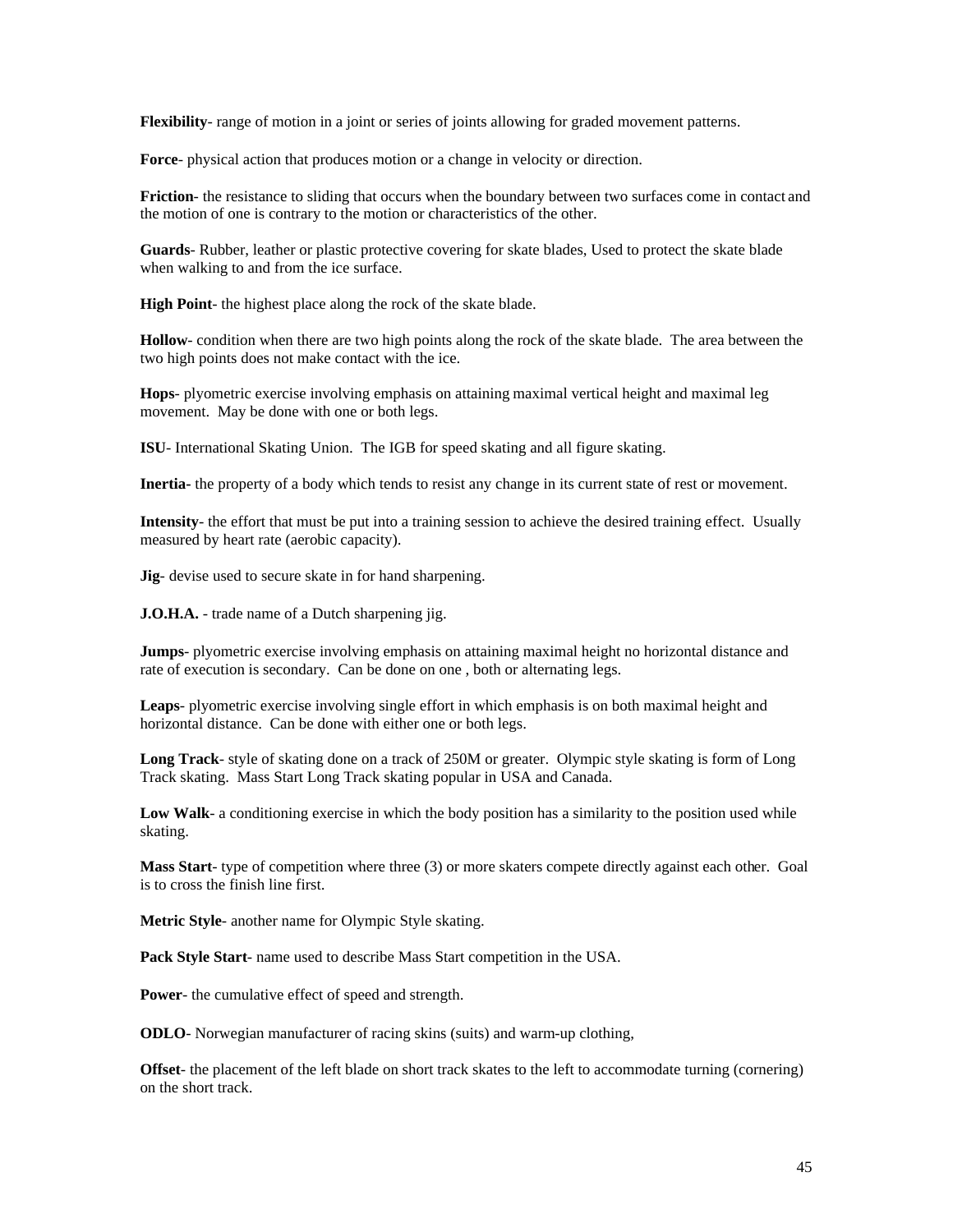**Olympic Style**- type of racing done on 400 Meter track. Only two skaters skate at a time and race against the clock. Each skater skates in a separate lane, but must cross over on back stretch to switch lanes to insure each skates the same distance. Goal is to record the fastest time.

**Overcorrecting**- the practice of exaggerated movement to correct a bad technical habit. Done slowly the skills are strongly emphasized. As speed increases the exaggeration decreases and the bad habit is eliminated.

**Planert**- trade name of speed skates once manufactured in USA and then Canada. Name used to describe boot style long track skate.

**Relaxation**- the systematic resting of muscles through the release of tension. This is done to reduce muscle fatigue.

**Ricochets**- plyometric exercise involving rapid rate of leg and foot movements with minimal vertical and horizontal distance allowing for greater rate of execution.

**Rock**- the curve of the skate blade. Also called rocker.

**Rotary Motion**- the act of supplying equal or greater force than the centrifugal force associated with traveling in a circular (or semi-circular) direction.

**S.S.S.** - name of Japanese manufacturer of skates and jigs.

**Sammelagt**- point scoring system used in Olympic style skating. Points based on 500M time converted into point value. Points for all other race distances are determined by dividing the race time by the number of 500M intervals in that distance, i.e. 1000M= 2 500M intervals, 1500M= 3 500M intervals.

**Sccabards**- another name for skate guards.

**Schedules**- list of incremental times designed to give a skater a program to follow while racing.

**Short Track**- style of racing done on a track marked on a hockey rink.

Skins- Lycra- nylon racing suit that conforms to body. May be one-piece or two piece.

**Skips**- plyometric exercise done in an alternating hop-step sequence with emphasis on both height and horizontal distance.

**Snow line**- small ridge of snow or shaved ice used to mark the outer and inner track on an outdoor long track oval.

**Straight Edge**- precision made piece of steel used to check the rock and straightness of a skate blade.

**Strength**- the ability to generate force.

**Style/Form**- the individual adaptations of the basic speed skating movements.

**Swings**- plyometric exercise involving emphasis on lateral, horizontal, or vertical movement of the trunk with secondary emphasis on shoulder, chest and arm movement.

**Taper**- the gradual lessening of work load in conditioning to give the athlete a rest period before an increased work load is again demanded.

**Technique**- the basic physical movements that everyone must perform correctly in order to speed skate.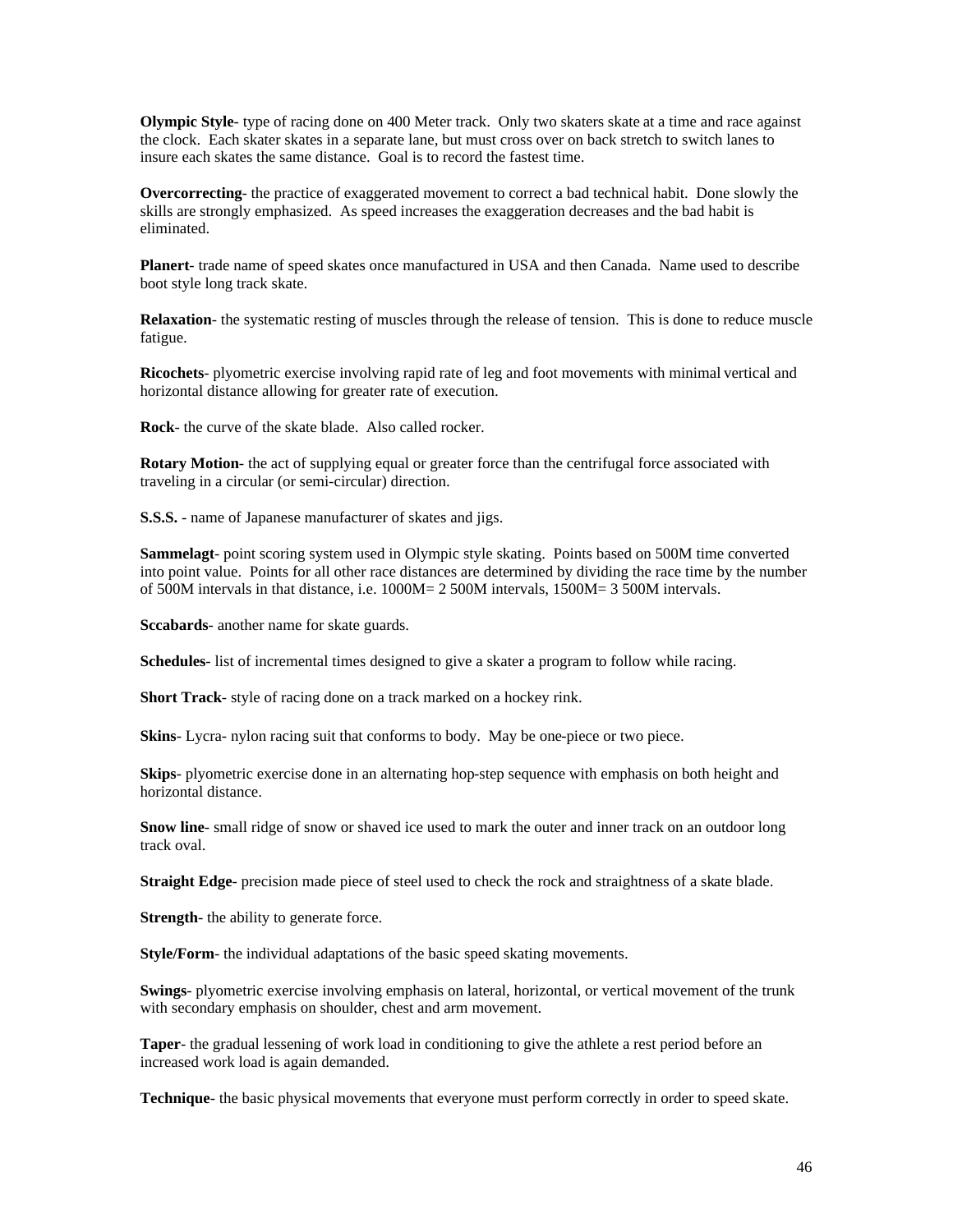**Time Trials**- conditioning exercises that involve skating at an optimal speed for a required period of distance or time that equals or goes beyond the distance or time of a skating event. Additional definition includes the events skated during a metric speed skating competition.

**Twists**- plyometric exercise involving emphasis on the torquing/lateral movement of the torso without involvement of the shoulders and arms.

**Undamped Landing**- plyometric landing without delay( no additional knee flexion for cushioning landing) results in higher power and force.

**Viking**- major Dutch manufacturer of skates, jigs, sharpening stones and skate supplies.

**Ving**- major Norwegian manufacturer of skates, jigs and sharpening stones.

**Warm- Ups**- clothing worn to keep wan-n prior to and after skating.

### INDIVIDUALIZED EDUCATION PROGRAM

Public Law 94.142 defines physical education as the following content areas: Physical Fitness Motor Fitness/Skills Aquatics and the contract of the contract of the contract of the contract of the contract of the contract of the contract of the contract of the contract of the contract of the contract of the contract of the contract of t Dance **Dance Dance Dance Dance Dance D** Individual and group games Individual, dual and team sports

This Special Olympics Sport Skills Program can be used to develop a comprehensive program plan toward growth in many of these content areas. In addition, this Sport Skill Program can move the student toward a transition into the non-handicapped mainstream.

| ~~~~~                              |                                                                |                                                                                                                    |                                                                                                                                             |
|------------------------------------|----------------------------------------------------------------|--------------------------------------------------------------------------------------------------------------------|---------------------------------------------------------------------------------------------------------------------------------------------|
| <b>Content Area</b>                | <b>Annual Goal</b>                                             | <b>Short term</b><br>objective                                                                                     | <b>Techniques</b>                                                                                                                           |
| <b>Physical Fitness</b>            | Improve cardio-<br>respiratory endurance                       | Skate for 20 minutes                                                                                               | Count laps, time;<br>increase weekly                                                                                                        |
| <b>Motor Skills</b>                | Increase functional<br>balance on both sides                   | Skate on right foot for<br>10 meters; skate on left<br>foot 10 meters<br>Maintain two-foot glide<br>for 20 meteres | Basic position; Push to<br>right and left<br>Leg retirn drills                                                                              |
| <b>Individual Sports</b>           | Complete a 100M race                                           | Learn proper start<br>Straight away strokes<br>Crossover drills<br>Perform entire race                             | Start drills<br>Alternate push to side<br>Practice with pistol<br>Two-arm swing<br>Put skills together in<br>sequence<br>Attend competition |
| Transition to<br>Community setting | Skate/train with local<br>club/group<br>Skate a public session | Select clothing and<br>skates<br>Select club<br>Handle money                                                       | Choose from samples<br>Practice paying fees                                                                                                 |

SAMPLE IEP PHYSICAL EDUCATION ANNUAL PROGRAM GOALS UTILIZING SPEED<br>SKATING SKATING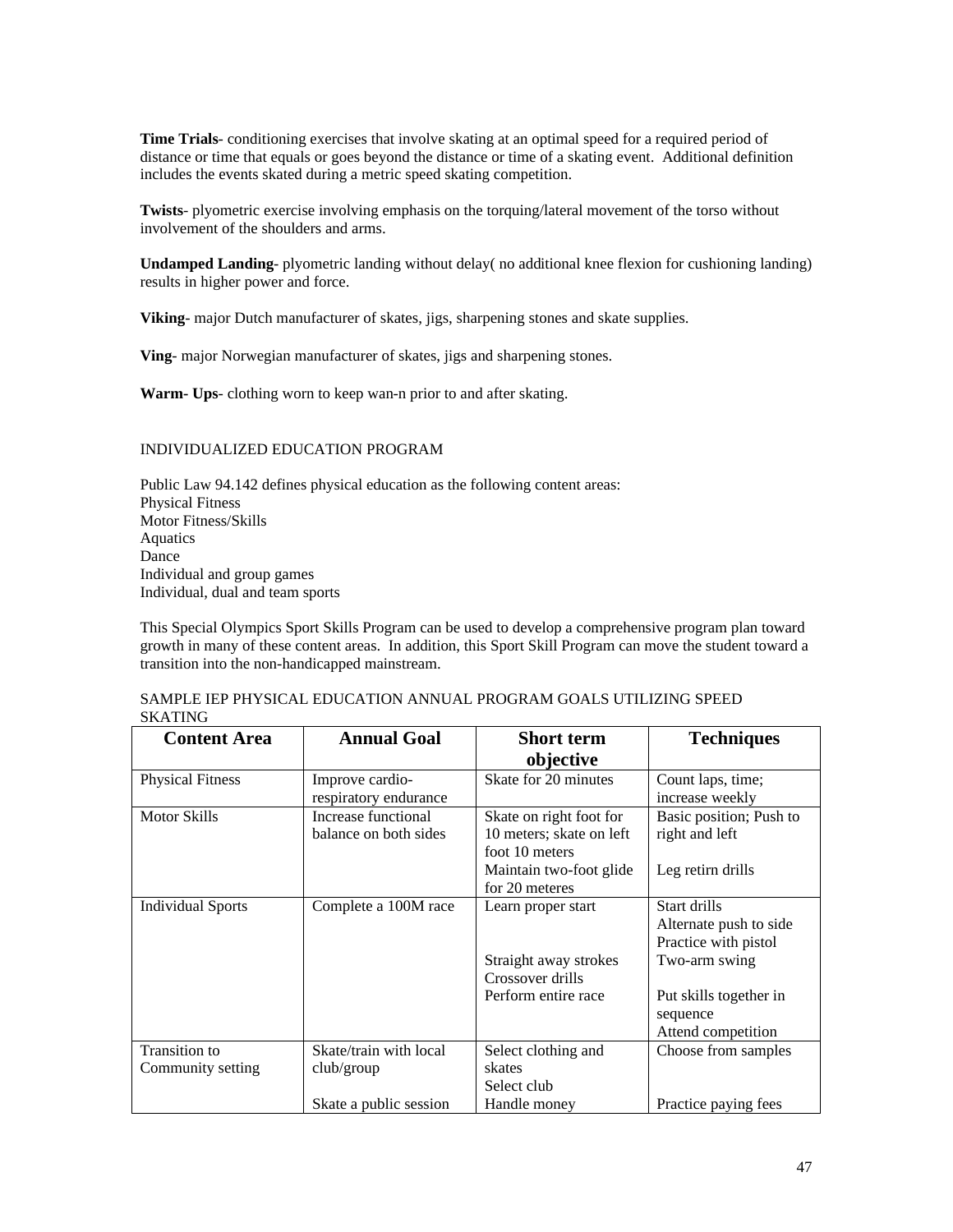| propriately<br>$ -$                                           |       |
|---------------------------------------------------------------|-------|
| Learn<br><u> 1989 - Johann Stoff, Amerikaansk politiker (</u> | Tules |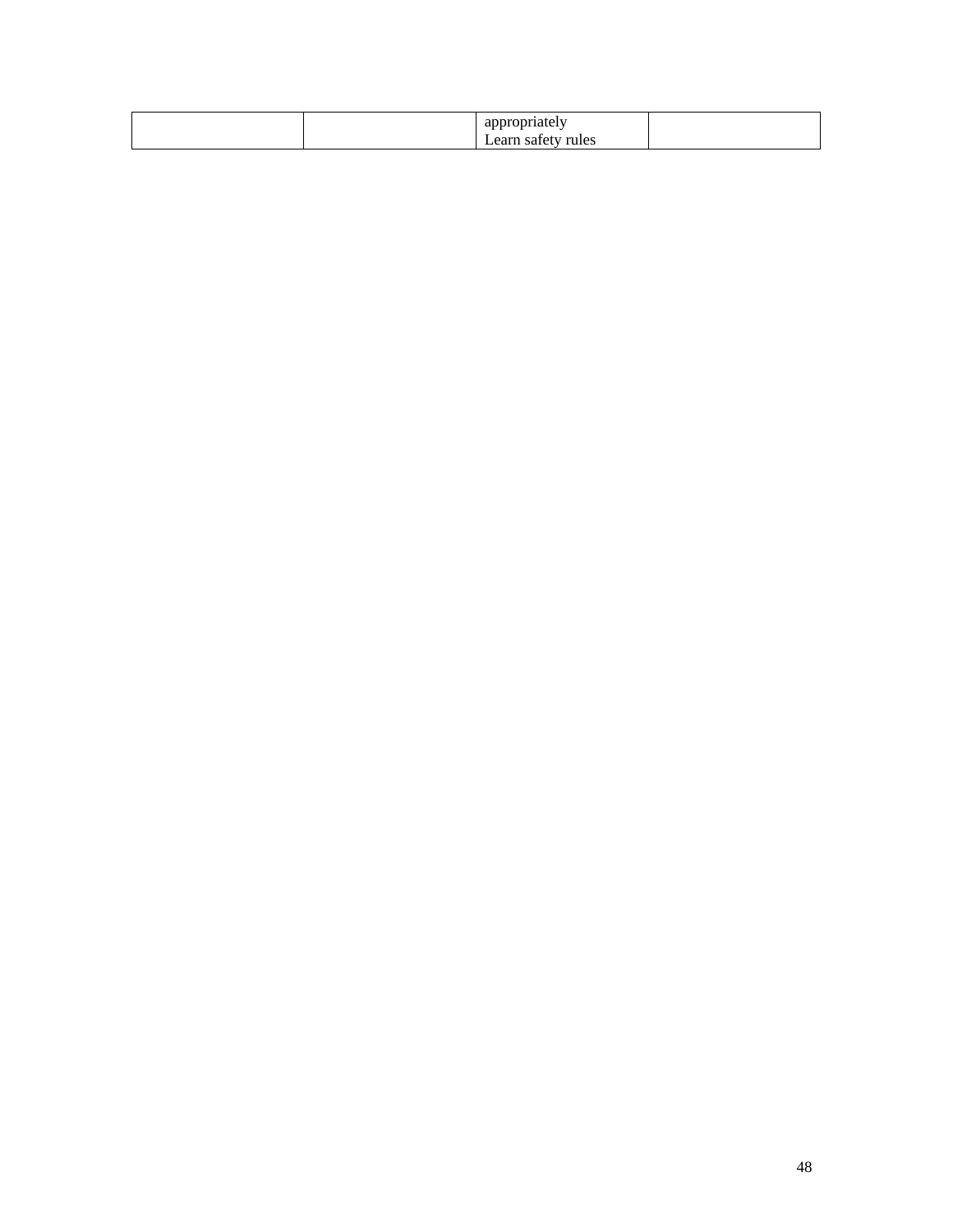### **ICE EXPERIENCES FOR THE VERY CHALLENGED ATHLETE**

Participation in Special Olympics Speed Skating may not benefit the athlete with significant motor difficulties or other conditions/behaviors them meaningful training. Yet exposure to ice to develop awareness of the safety around ice may be of great benefit.

The following brief program outline is presented to give these athletes a meaningful experience involving ice.

Materials Needed:

One (1) hour of ice time on hockey rink. Skate Aides or Rubbermaid 80 gallon garbage cans (upside down). Speed Skates or other skates that will fit over athletes' hands. One (1) skater to serve as demonstrator. One (1) container or water and one (1) cup for each athlete participating. One (1) ice cube for each athlete participating. One (1) metal fork for each athlete participating. Warm clothing and gloves for each athlete participating.

Prior to the program meet with the rink manager and describe the purpose of your program and what you will be doing on the ice. Be sure to inform him that coaches and athletes will be on the ice wearing street shoes.

#### **OFF-ICE PROGRAM**

1. Meet athletes in warming area. If possible have Rink Manager greet group and provide tour of facility. Include in tour: admission area, skate rental area, locker rooms, bathrooms, ice arena, Zamboni area, training room, and any other areas of interest. If available each athlete should be given a brochure that describes the facility. This can be used for discussion at home and after the program.

2. While in warming area talk to athletes about ice skating, the different types (speed skating, figure skating and hockey) and the history of skating ( see appendix for history of speed skating).

- 3. While in warming area talk about what ice is:
	- A. Give each athlete small cup of water. Ice  $=$  water  $+$  cold temperature.
	- B. Give each athlete one ice cube. Allow athlete to touch ice cube to feel coldsensation. Demonstrate using metal fork how friction (moving tongs of fork quickly across flat surface of ice cube) creates heat making the ice cube melt. Show the ridges the fork tongs create as the ice is melted. Allow each athlete to try to get the ice cube they have to melt using the metal fork.
	- C. Discuss with athlete that the melting ice lubricates the surface of the ice cube making it slippery and turning the ice cube back into water. (Friction + Increased movement = Heat; Ice + Heat = Water).
	- D. At very end of session allow athlete to place ice cube in mouth to experience cold sensation.

#### **ON-ICE PROGRAM**

1. Before stepping onto the ice, make sure each athlete has gloves and other suitable warm clothing on.

2. Have athletes enter ice through rink door. Instruct athletes to hold onto the side walls and shuffle their feet while they walk along the wall. Instruct athletes to keep knees slightly bent to help with balance. Provide assistance to those athletes who may not have necessary motor skills to do task.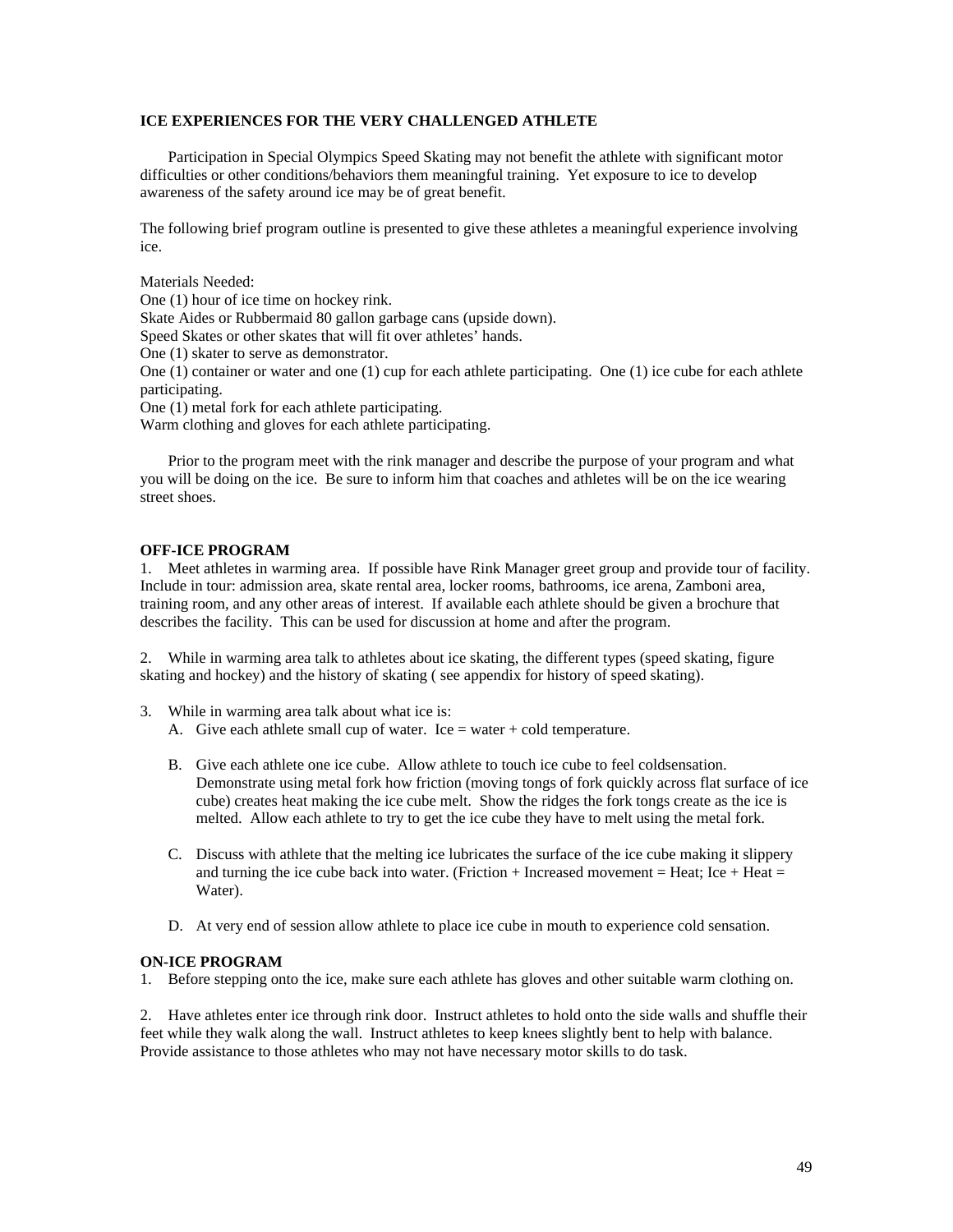3. When all athletes are on the ice, instruct them to push their feet forward and backward while holding onto the wall, Discuss with the athletes how the movement of their feet backward and forward are creating friction and heat and melt the ice.

4. Assist all athletes down onto the ice. Give each athlete a pair of ice skates to fit over their hands. While kneeling on the ice, have athletes move hands backward and forward with skate blades on the ice. If possible have athletes take gloves off after this task to feel the grooves the blade have made in the ice. Discuss how these grooves are similar to those created by moving the fork across the ice cube.

5. Demonstrate how to safely get to a standing position on the ice. First to both knees, then to one knee and up. Assist those athletes who need assistance to get to a standing position.

6. Have athletes return to a position next to the dasher boards. If possible have an experience skater demonstrate the basic skating skills listed in this sport skill guide and possibly demonstrate other more advanced skills.

7. Have athletes exit ice safely. Discuss with athletes how ice on sidewalks and streets are similar to that ice they were just on. Discuss with athletes the safety measures needed to walk on icy surfaces.

8. Return all equipment, If time permits and a snack area is available treat each athlete to a warm drink.

### **TAKING AN ATHLETE OR TEAM TO A TOURNAMENT**

Competition experiences are an important part in the athlete's training program. If you are fortunate enough to have other organizing groups (local Special Olympics, or other sport groups) conduct additional tournaments and meets that include divisions for your athlete and team, your athletes will benefit greatly. Additional competition experiences provide your athletes the opportunity practice those other skills associated with competition that do not occur while on the ice. Checking in, waiting to be called for a race, cheering on team mates and attending awards ceremonies are skills that cannot be trained, but must be experienced. In order for your athlete and team to benefit from these additional competition experiences, you the coach have special tasks to do before, at and after the competition.

#### **Before the Competition**

- Review registration materials, noting: events/divisions offered and deadlines. Cost of registration. Procedures for registering, i.e. signatures and approvals needed.
- $\Box$  Assess each athlete's readiness to attend a competition, discuss behavior concerns or special needs with parent and/or caregiver as appropriate.
- Arrange for uniforms and make sure all athletes attending have proper equipment.
- $\Box$  Arrange for transportation, housing and meals if needed.
- $\Box$  Review medical and release forms for effective dates and any special medical needs.
- $\Box$  Make sure necessary registration materials are submitted.
- Inform athletes, their family, and friends about the plans and any special arrangements necessary for family and friends to attend as spectators.
- Arrange assistance for any athlete needing assistance in personal care, medications and eating.
- $\Box$  Recruit necessary assistant coaches/chaperones needed.
- $\Box$  Inform local media if appropriate.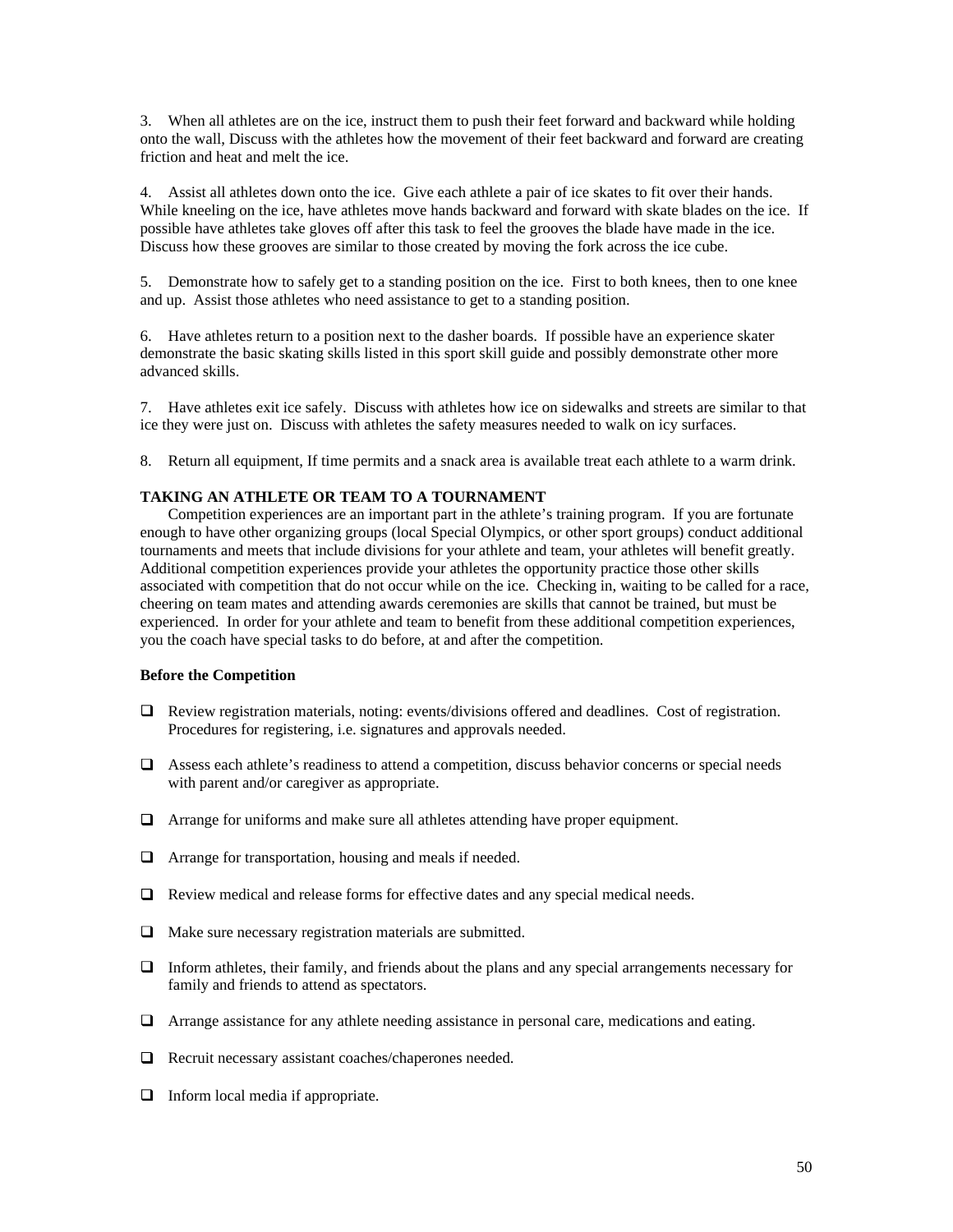- Continue training providing experiences as close to those that will occur at the competition.
- $\Box$  Share the competition schedule and any special event plans with assistance coaches, chaperones, athletes, family members and friends.

#### **At the Competition**

- $\Box$  Assist athlete in checking in at those competitions where individual registration is conducted, In the case of team registration, make sure to register your team being sure to note: competition times, break times, emergency and inclement weather plans, where to get medical assistance.
- $\Box$  Build the athletes' schedule around the competition including: pre-competition warm-up and stretching, pre-competition confidence building, pre-competition snacks ( what can and cannot be eaten).
- $\Box$  Feature each athlete, confirming their pride in their performance, regardless of placement.
- $\Box$  Give each athlete as much information about their performance as possible- times, comparison to personal best, etc.
- Make time to keep assistant coaches and chaperones up to date and listen to concerns and suggestions.
- $\Box$  Monitor the physical and emotional condition of each athlete.
- $\Box$  For those athletes unable to make sound judgments, monitor meal and snack selections, personal hygiene, and use of spending money.

#### **After the Competition**

- $\Box$  Before leaving the competition venue make sure that each athlete has collected all equipment and personal belongings.
- $\Box$  Make sure transportation home is provided.
- $\Box$  Thank assistance coaches and other volunteers.
- $\Box$  Make arrangements to get results to local media.
- $\Box$  Provide update to families and caregivers as appropriate.

#### REFERENCES

Alter, M.J. (1990). Sport Stretch. Champaign, IL: Leisure Press.

Amteur Speed Skating Union of the United State/ U.S.I.S.A. Instruction Manual - Novice Development Seminar. Glen Ellyn, IL: Amateur Speed Skating Union of the United States.

Anderson, B. (1980). Stretching. Bolinas, CA: Shelter Publications Inc.

Arnheim, D. D. (1985). Modern Principles of Athletic Training. St. Louis: Times Mirror/Mosby College Publishing.

Canadian Amateur Speed Skating Association (1978). Level 1 - Coaching Manual - Speed Skating. Canadian Amateur Speed Skating Association.